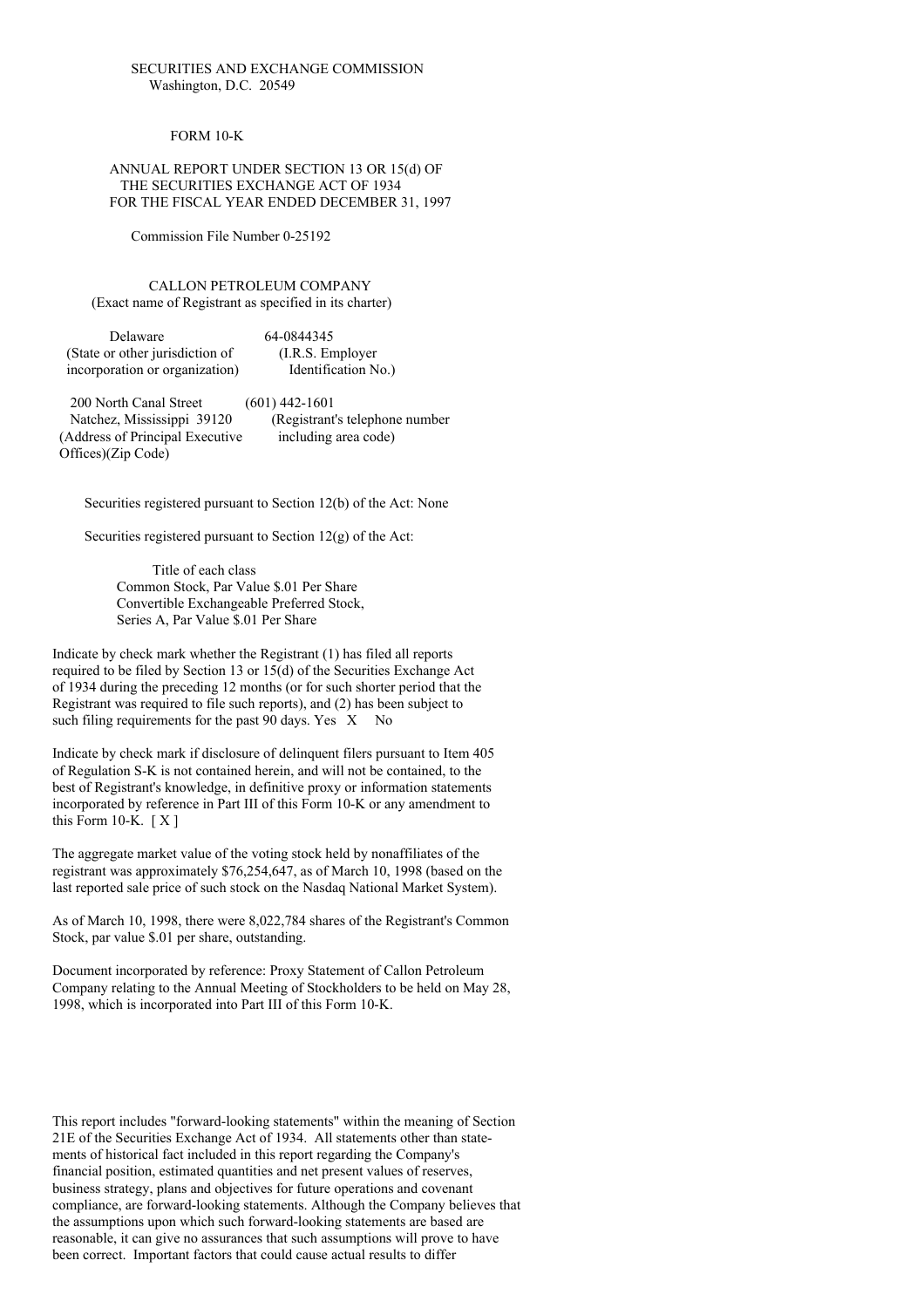materially from the Company's expectations ("Cautionary Statements") are disclosed below and elsewhere in this report. All subsequent written and oral forward-looking statements attributable to the Company or persons acting on its behalf are expressly qualified by the Cautionary Statements.

## PART I. BUSINESS OF THE COMPANY

## ITEM 1. BUSINESS

## Overview

Callon Petroleum Company (the "Company") has been engaged in the acquisition, development and exploration of oil and gas properties since 1950. The Company's properties are geographically concentrated offshore in the Gulf of Mexico and onshore in Louisiana and Alabama. The Company was formed under the laws of the state of Delaware in 1994 through the consolidation of a publicly traded limited partnership, a joint venture with a consortium of European institutional investors and an independent energy company owned by certain members of current management (the "Consolidation"). As used herein, the "Company" refers to Callon Petroleum Company and its predecessors and subsidiaries unless the context requires otherwise.

Over the past eight years, the Company has increased its reserves through the acquisition of producing properties that are geologically complex, have (or are analogous to fields with) an established production history from stacked pay zones and are candidates for exploitation. The Company focuses on reducing operating costs and implementing production enhancements through the application of technologically advanced production and recompletion techniques.

Over the past three years, the Company has also placed emphasis on the acquisition of acreage with exploration and development drilling opportunities. The Company acquired an extensive infrastructure of production platforms, gathering systems and pipelines to minimize development expenditures of these drilling opportunities. The Company also joined with Murphy Exploration and Production, Inc., ("Murphy") to explore 32 federal offshore blocks acquired in the Gulf of Mexico. The Company owns either a 20% or 25% working interest in each of the blocks. The major focus of the Company's operations over the next two years is expected to be the exploration for and development of oil and gas properties, primarily in the Gulf of Mexico.

#### Business Strategy

The Company's objective is to enhance shareholder value through sustained growth in its reserve base, production levels, and resulting cash flow from operations. In furtherance of this strategy, the Company (i) acquires properties with exploration and development potential; (ii) utilizes advanced technology including proprietary high resolution, shallow focus seismic technology and the latest available 3-D seismic surveys; (iii) balances lower risk, shallow target exploration in the Shallow Miocene Trend and similar geologic areas with higher risk, large target exploration; and (iv) acquires properties which provide it with the ability to control or significantly influence operations.

Exploration and Development Activities

The Company currently conducts its exploration and development activities in three areas, the Shallow Miocene Trend, the Main Pass Block 32/35 Area and in the Gulf of Mexico in a joint venture with Murphy Oil Corporation ("Murphy").

The Shallow Miocene Trend. The Company conducts exploration and development activities in the Shallow Miocene Trend in the Gulf of Mexico, where it seeks oil and gas deposits located near existing production facilities at true vertical depths of between 1,800 and 6,000 feet. Relatively low exploration and development costs and high initial production rates characterize successful wells in this area. The Company has successfully used high resolution, shallow focused seismic techniques to explore for and develop these shallow gas deposits. This seismic technique utilizes high-definition two dimensional seismic lines shot in a tight grid, with spacing as close as 50 meters. The Company has developed a proprietary method of processing and interpreting this data which the Company believes gives it a competitive advantage over other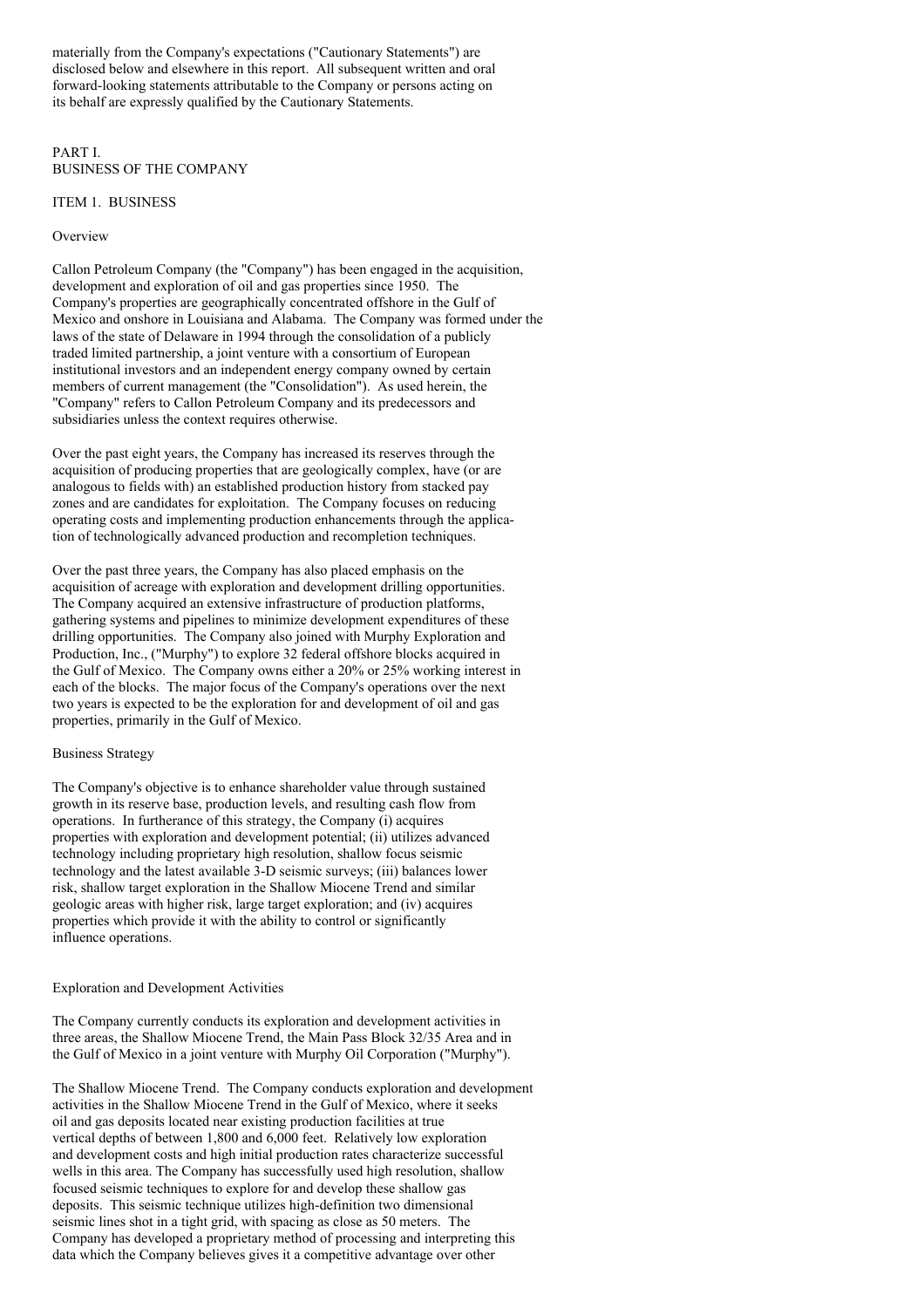companies exploring in the Shallow Miocene Trend. During 1996, the Company completed four proprietary high-resolution seismic surveys over an eight block area contiguous to Chandeleur Block 40 ("CB 40"). Based on these surveys, between October 1996 and July 1997, the Company drilled 2 gross (1.5 net) successful development wells and 2 gross (2.0 net) successful exploratory wells and one unsuccessful (0.7 net) development well in this area for a drilling success rate of 80%. Primarily as a result of these wells, the Company's average daily production for 1997 increased to 43.5 MMcfe/d, a 63% increase over the same period in 1996. The Company intends to use this high-resolution seismic technique to confirm 3-D seismic surveys of shallow gas prospects on its Brazos Blocks 582 and 610 in the Gulf of Mexico. For 1998, the Company's budget includes drilling 2 gross (1.4 net) exploration wells in the Shallow Miocene Trend and the Brazos Blocks 582 and 610, for a total net dry hole cost of \$3.9 million, excluding completion and development costs.

Main Pass 32/35 Area. In the Main Pass Block 32/35 Area, the Company owns and operates 14 wells in a field located in shallow Louisiana-state waters which produce from true vertical depths of between 6,000 and 9,000 feet. In November 1996, the Company completed a 36 square-mile 3-D seismic survey covering its Main Pass Block 35 field and adjoining acreage. Based upon this data, the Company farmed-in and successfully drilled a development well to a total depth of 10,900 feet in August 1997, which added net proved reserves of 7.9 Bcfe as of December 31, 1997. The Company also acquired additional acreage in this area and entered into a joint venture agreement with Burlington Resources Oil & Gas Company to drill eight prospects identified by the 3-D seismic survey at true vertical depths of between 13,000 and 15,000 feet. The first of these prospects drilled was Parodi. The initial well, the S/L 15543#1, on the Parodi prospect was drilled to a total depth of 15,305 and encountered 35 feet of net gas pay in the Lower Big Hum sand between 13,920 feet and 13,970 feet measured depth. Additional zones will be tested when the well is completed in late March 1998. Initial production is currently scheduled for June 1998 after flowlines are laid to the nearby Company operated production facilities located on Main Pass Block 32. Reserves for the Parodi discovery were not included in the Company's proved reserves as of December 31, 1997. The Company will operate and has retained an approximate 42.4% working interest in the eight prospects. For 1998, the Company's budget includes drilling 2 gross (1.4 net) exploration wells and 1 gross (0.4 net) development wells in the Main Pass 32/35 Area for a total net dry hole cost of \$5.0 million, excluding completion and development costs.

The Murphy Joint Venture. The Company has also entered into an agreement with Murphy to jointly explore 32 blocks which were acquired in the Gulf of Mexico, primarily in shallow waters seeking deposits as deep as a true vertical depth of 17,500 feet. In September 1997, the Company and Murphy drilled a successful exploration well, the #A-1 well, on Eugene Island Block 335 to a vertical depth of 6,094 feet which encountered 300 feet of net oil and gas pay in three intervals. Two delineation wells were also drilled. The three wells encountered a total of six pay sands which, with fault separations, form eight potentially productive reservoirs. Initial production is not expected until the first quarter of 1999 and the Company's year-end reserve report did not include reserves for the discoveries, pending production tests.

The Company and Murphy have generated an additional 15 prospects in the shallow waters of the Gulf of Mexico, to explore for oil and gas deposits at true vertical depths of between 8,000 and 17,500 feet. The Company owns either a 20% or 25% working interest in each of these prospects. The Company's budget for 1998 includes the drilling of 7 gross (1.6 net) exploration wells on seven of these prospects, for a total net dry hole cost of \$12 million, excluding completion and development costs.

The Company and Murphy have also acquired acreage and generated five prospects in the deep waters of the Gulf of Mexico. The Company plans to drill an exploration well with Murphy in 900 feet of water during the third quarter of 1998. Estimated dry hole costs to drill this well are \$2.2 million, net to Callon's 25% working interest (the Company may sell down its interest in this prospect). The Company's 1998 budget also includes the drilling of a second deep water exploratory well with estimated dry hole costs of \$2.5 million, net to the Company's 10% working interest.

In total, the Company's current capital budget through fiscal 1998 of \$75 million contemplates the drilling of 1 gross (0.4 net) development well and 13 gross (4.8 net) exploratory wells, at an estimated net cost to the Company to drill of \$25.6 million and \$34.0 million in completion and development costs.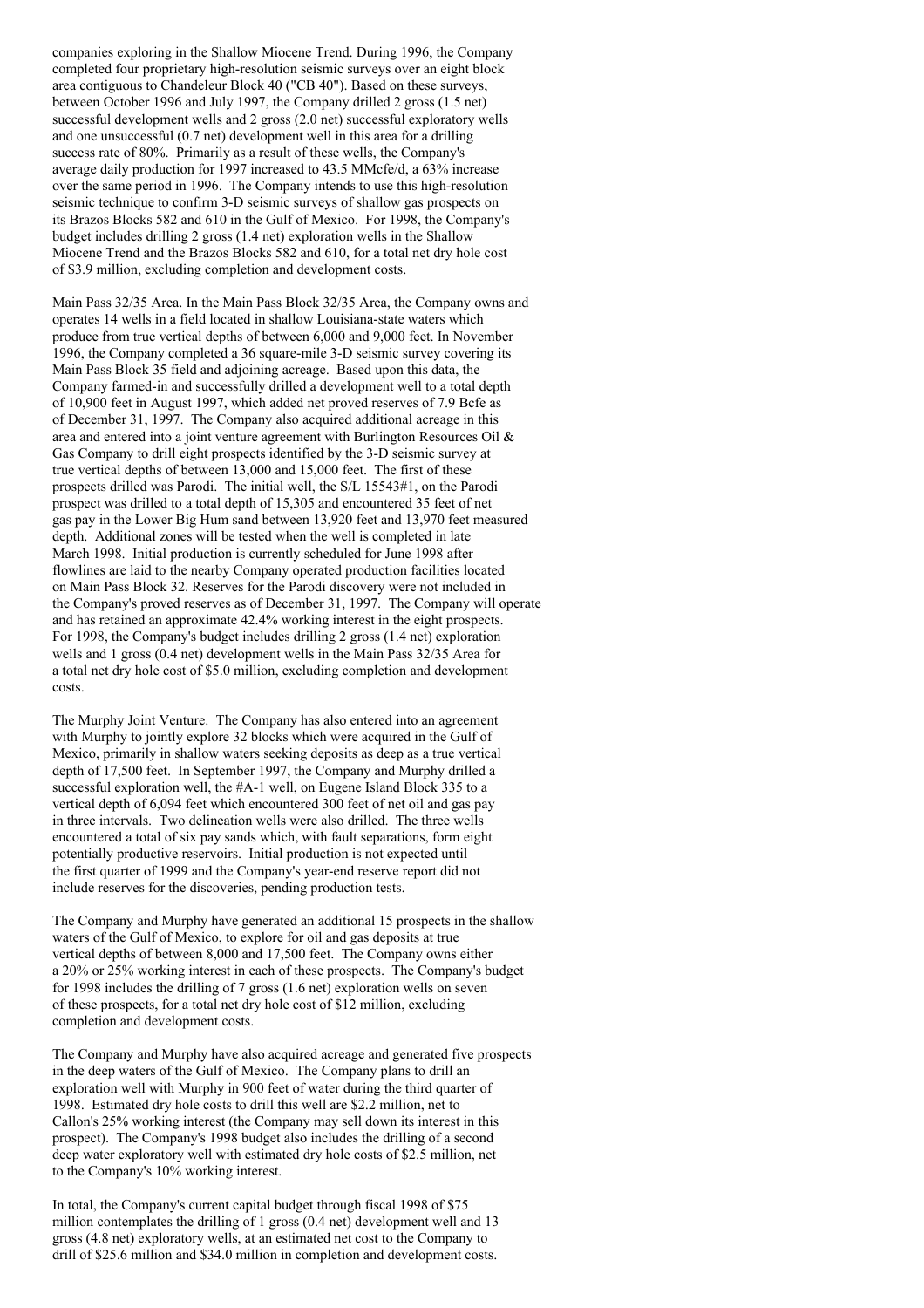These drilling operations will be financed through cash flows from operations, the net proceeds of the November 1997 public stock offering, the proceeds of property sales and borrowings under the Company's credit facility with a commercial bank ("Credit Facility"). The Company's Credit Facility has an available borrowing base of \$35 million as of December 31, 1997.

## Recent Developments

During 1997, the Company focused its acquisition efforts in the Shallow Miocene Trend in the Mobile Block 864 Area located offshore Alabama. During the first nine months of 1997, Callon consummated three acquisitions in this area and in October 1997 agreed to acquire properties from Chevron U.S.A. Inc. In October 1997, the Company also entered into a letter of intent to sell properties in its Black Bay Complex.

Recent Acquisitions. In June 1997, the Company closed an \$11.8 million acquisition from Elf Exploration, Inc. (the "Elf Acquisition") for their interest in three adjoining blocks located in the Shallow Miocene Trend in federal waters in Mobile Block 864 Area and in August 1997, for \$7.5 million Callon acquired from Koch Exploration Company (the "Koch Acquisition") an interest in two wells producing from the Shallow Miocene Trend adjoining the blocks acquired in the Elf Acquisition. Additionally, in September 1997, at a purchase price of \$10.6 million the Company acquired from Santa Fe Energy Resources, Inc. additional interests in the properties acquired in the Koch Acquisition, along with an interest in a well in a nearby block. In October 1997, the Company agreed to purchase 61% of Chevron U.S.A. Inc.'s interest in the Mobile Block 864 Area for \$18.8 million, effective July 1, 1997. As a result of these acquisitions, the Company acquired an average 55.4% working interest in seven blocks, a 53.3% working interest in the Mobile Block 864 Area unit and the unit production facilities, a 66.7% working interest in two producing wells and a 50% working interest in another well. The Company became the operator of the unit and related production facilities. In total, the Company spent \$48.7 million to acquire properties in the Mobile Block 864 Area which as of December 31, 1997, had estimated net proved reserves of 50.8 Bcfe. The Company's average net daily production during December 1997 from this area was 17.6 MMcf per day.

The Company has identified two development and one exploration prospects in this area. The Company plans to conduct an extensive shallow focus, highresolution seismic survey over the area to refine its development plans and to explore for additional prospects. Production from the area is currently limited by the capacity of the production facilities, which the Company intends to increase during 1998.

Sale of Black Bay Complex. The Company has entered into a letter of intent to sell its interest in the Black Bay Complex. The Company is currently negotiating with the buyer to finalize the transaction.

## Risk Management

Volatility of Oil and Gas Prices; Marketability of Production. The Company's revenues, profitability and future growth and the carrying value of its oil and gas properties are substantially dependent on prevailing prices of oil and gas. The Company's ability to maintain or increase its borrowing capacity and to obtain additional capital on attractive terms is also substantially dependent upon oil and gas prices. Prices for oil and gas are subject to large fluctuations in response to relatively minor changes in the supply of and demand for oil and gas, market uncertainty and a variety of additional factors beyond the control of the Company. These factors include weather conditions in the United States, the condition of the United States economy, the action of the Organization of Petroleum Exporting Countries, governmental regulation, political stability in the Middle East and elsewhere, the foreign supply of oil and gas, the price of foreign imports and the availability of alternate fuel sources. Any substantial and extended decline in the price of oil or gas would have an adverse effect on the Company's carrying value of its proved reserves, borrowing capacity, revenues, profitability and cash flows from operations.

Volatile oil and gas prices make it difficult to estimate the value of producing properties for acquisition and often cause disruption in the market for oil and gas producing properties, as buyers and sellers have difficulty agreeing on such value. Price volatility also makes it difficult to budget for and project the return on acquisitions and development and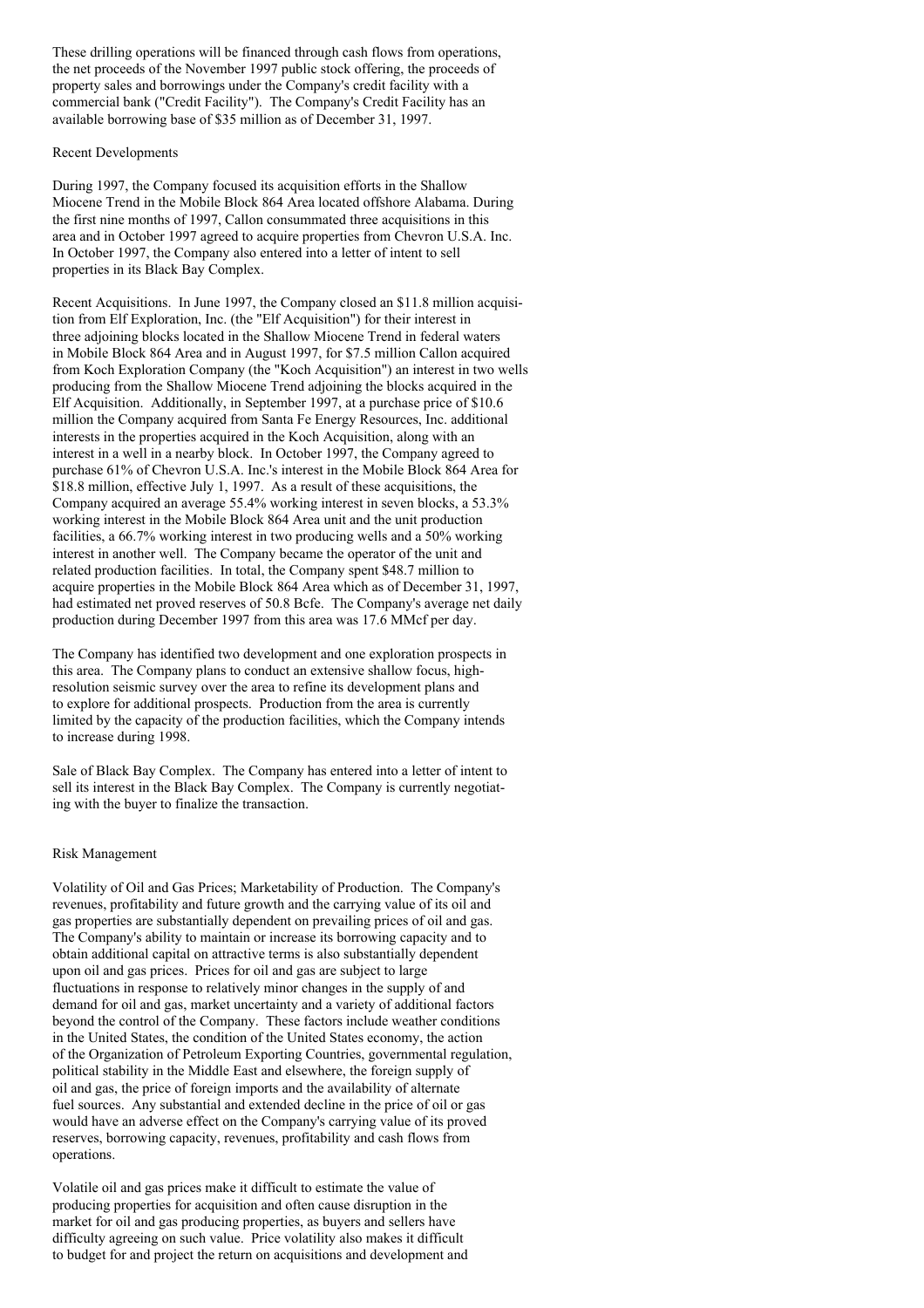#### exploitation projects.

In addition, the marketability of the Company's production depends upon the availability and capacity of gas gathering systems, pipelines and processing facilities. Federal and state regulation of oil and gas production and transportation, general economic conditions and changes in supply and demand all could adversely affect the Company's ability to produce and market its oil and natural gas. If market factors were to change dramatically, the financial impact on the Company could be substantial. The availability of markets and the volatility of product prices are beyond the control of the Company and represent a significant risk.

#### Risks of Exploration and Development

The major focus of the Company's operations over the next two years is expected to be the exploration for and development of oil and gas properties, primarily in federal and state waters in the Gulf of Mexico. Exploration and drilling activities are generally considered to be of a higher risk than acquisitions of producing oil and gas properties. Additionally, certain of the Company's wells seek to discover deposits of gas at deep formations and have more risk than wells seeking to develop hydrocarbons from shallow formations. No assurances can be made that the Company will discover oil and gas in commercial quantities in its exploration and development operations. Expenditure of a material amount of funds in exploration for oil and gas without discovery of commercial quantities of reserves will have a material adverse effect upon the Company.

Operating Hazards, Offshore Operations and Uninsured Risks. Callon's operations are subject to risks inherent in the oil and gas industry, such as blowouts, cratering, explosions, uncontrollable flows of oil, gas or well fluids, fires, pollution and other environmental risks. These risks could result in substantial losses to the Company due to injury and loss of life, severe damage to and destruction of property and equipment, pollution and other environmental damage and suspension of operations. Moreover, a substantial portion of the Company's operations are offshore and therefore are subject to a variety of operating risks peculiar to the marine environment, such as hurricanes or other adverse weather conditions, to more extensive governmental regulation, including regulations that may, in certain circumstances, impose strict liability for pollution damage, and to interruption or termination of operations by governmental authorities based on environmental or other considerations.

The Company maintains insurance of various types to cover its operations, including maritime employer's liability and comprehensive general liability. Amounts in excess of base coverages are provided by primary and excess umbrella liability policies with maximum limits of \$50 million. In addition, the Company maintains operator's extra expense coverage, which provides coverage for the control of wells drilled and/or producing and redrilling expenses and pollution coverage for wells out of control.

No assurances can be given that Callon will be able to maintain adequate insurance in the future at rates the Company considers reasonable. The occurrence of a significant event not fully insured or indemnified against could materially and adversely affect the Company's financial condition and results of operations.

#### Estimates of Oil and Gas Reserves

This document contains estimates of oil and gas reserves, and the future net cash flows attributable to those reserves, prepared by Huddleston  $& Co., Inc.,$ independent petroleum and geological engineers (the "Reserve Engineers"). There are numerous uncertainties inherent in estimating quantities of proved reserves and cash flows attributable to such reserves, including factors beyond the control of the Company and the Reserve Engineers. Reserve engineering is a subjective process of estimating underground accumulations of oil and gas that cannot be measured in an exact manner. The accuracy of an estimate of quantities of reserves, or of cash flows attributable to such reserves, is a function of the available data, assumptions regarding future oil and gas prices and expenditures for future development and exploitation activities, and of engineering and geological interpretation and judgment. Additionally, reserves and future cash flows may be subject to material downward or upward revisions, based upon production history, development and exploitation activities and prices of oil and gas. Actual future production, revenue, taxes, development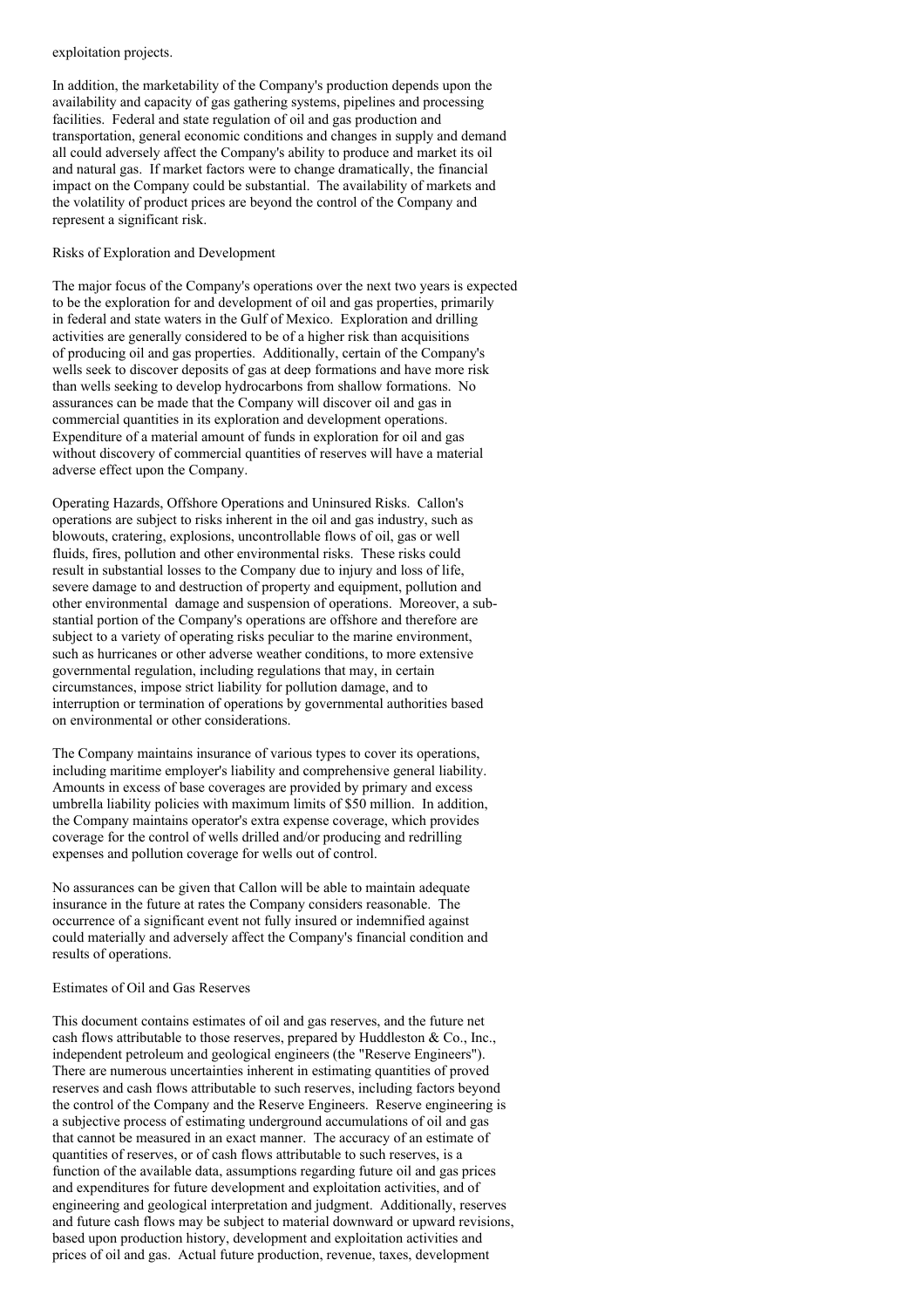expenditures, operating expenses, quantities of recoverable reserves and the value of cash flows from such reserves may vary significantly from the assumptions and estimates set forth herein. In addition, reserve engineers may make different estimates of reserves and cash flows based on the same available data. In calculating reserves on a Mcfe basis, oil was converted to gas equivalent at the ratio of six Mcf of gas to one Bbl of oil. While this ratio approximates the energy equivalency of gas to oil on a Btu basis, it may not represent the relative prices received by the Company on the sale of its oil and gas production.

The estimated quantities of proved reserves and the discounted present value of future net cash flows attributable to estimated proved reserves set forth in this document were prepared by the Reserve Engineers in accordance with the rules of the Securities and Exchange Commission (the "Commission"), and are not intended to represent the fair market value of such reserves.

## Ability to Replace Reserves

The Company's future success depends upon its ability to find, develop and acquire additional oil and gas reserves that are economically recoverable. As is generally the case in the Gulf Coast region, many of the Company's producing properties are characterized by a high initial production rate, followed by a steep decline in production. As a result, the Company must locate and develop or acquire new oil and gas reserves to replace those being depleted by production. Without successful exploration or acquisition activities, the Company's reserves and revenues will decline rapidly. No assurances can be given that the Company will be able to find and develop or acquire additional reserves at an acceptable cost.

The exploration for oil and gas requires the expenditure of substantial amounts of capital, and there can be no assurances that commercial quantities of oil or gas will be discovered as a result of such activities. The Company's current capital budget includes drilling 1 gross (0.4 net) development wells and 13 gross (4.8 net) exploratory wells through fiscal 1998. The estimated cost, net to the Company, to drill and complete these wells is approximately \$59.6 million with dry hole costs of approximately \$25.6 million. The drilling of several unsuccessful wells could have a material adverse effect on the Company. In addition, the successful acquisition of producing properties requires an assessment of recoverable reserves, future oil and gas prices and operating costs, potential environmental and other liabilities and other factors. Such assessments are necessarily inexact and their accuracy inherently uncertain. In addition, no assurances can be given that the Company's exploitation and development activities will result in any increases in reserves. The Company's operations may be curtailed, delayed or canceled as a result of lack of adequate capital and other factors, such as title problems, weather, compliance with governmental regulations or price controls, mechanical difficulties or shortages or delays in the delivery of equipment. In addition, the costs of exploration and development may materially exceed initial estimates.

#### Shortages of Rigs, Equipment, Supplies and Personnel

There is a general shortage of drilling rigs, equipment and supplies which the Company believes may intensify. The costs and delivery times of rigs, equipment and supplies are substantially greater than in prior periods and are currently escalating. Shortages of drilling rigs, equipment or supplies could delay and adversely affect the Company's exploration and development operations, which could have a material adverse effect on its financial condition and results of operation.

The demand for, and wage rates of, qualified rig crews have begun to rise in the drilling industry in response to the increasing number of active rigs in service. Such shortages have in the past occurred in the industry in times of increasing demand for drilling services. If the number of active drilling rigs continues to increase, the oil and gas industry may experience shortages of qualified personnel to operate drilling rigs, which could delay the Company's drilling operations and adversely effect the Company's financial condition and results of operations.

### Substantial Capital Requirements

The Company makes, and will continue to make, substantial capital expenditures for the exploitation, exploration, acquisition and production of oil and gas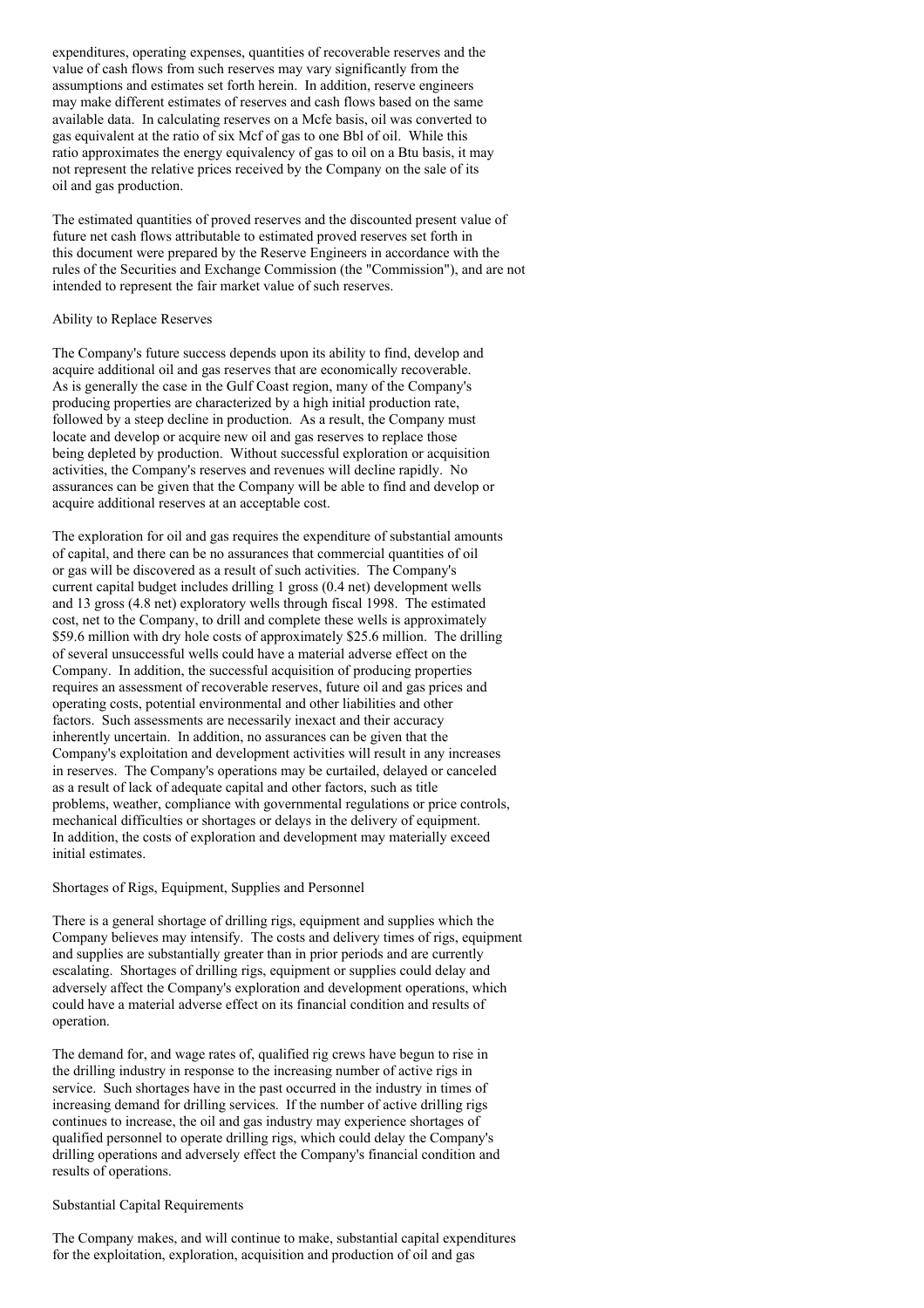reserves. Historically, the Company has financed these expenditures primarily with cash generated by operations, proceeds from bank borrowings and issuance of debt and equity securities. The Company's total capital expenditure budget for 1998 is approximately \$75 million, and could be reduced depending on the success of the Company's drilling activities. The Company makes unsolicited offers for the acquisition of oil and gas properties in the normal course of business. In the event that any such offers are accepted, the amount or composition of the Company's capital expenditure budget could be revised significantly.

If revenues or the Company's borrowing base decrease as a result of lower oil and gas prices, operating difficulties or declines in reserves, the Company may have limited ability to expend the capital necessary to undertake or complete future drilling programs. There can be no assurance that additional debt or equity financing or cash generated by operations will be available to meet these requirements. Hedging of Production

Part of the Company's business strategy is to reduce its exposure to the volatility of oil and gas prices by hedging a portion of its production. See "Management's Discussion and Analysis of Financial Condition and Results of Operations ? Liquidity and Capital Resources." In a typical hedge transaction, the Company will have the right to receive from the counterparts to the hedge, the excess of the fixed price specified in the hedge over a floating price based on a market index, multiplied by the quantity hedged. If the floating price exceeds the fixed price, the Company is required to pay the counterparts this difference multiplied by the quantity hedged. The Company is required to pay the difference between the floating price and the fixed price (when the floating price exceeds the fixed price) regardless of whether the Company has sufficient production to cover the quantities specified in the hedge. Significant reductions in production at times when the floating price exceeds the fixed price could require the Company to make payments under the hedge agreements even though such payments are not offset by sales of production. Hedging will also prevent the Company from receiving the full advantage of increases in oil or gas prices above the fixed amount specified in the hedge. As of December 31, 1997, the Company has hedged approximately 24% of its estimated natural gas production from January 1998 through September 1998 at an average floor price of \$2.24 per MMBtu (NYMEX) and an average ceiling price of \$2.89 per MMBtu (NYMEX).

### Competition

The Company operates in the highly competitive areas of oil and gas exploration, development and production. The availability of funds and information relating to a property, the standards established by the Company for the minimum projected return on investment, the availability of alternate fuel sources and the intermediate transportation of gas are factors which affect the Company's ability to compete in the marketplace. The Company's competitors include major integrated oil companies, substantial independent energy companies, affiliates of major interstate and intrastate pipelines and national and local gas gatherers, many of which possess greater financial and other resources than the Company.

#### Environmental and Other Regulations

The Company's operations are subject to numerous laws and regulations governing the discharge of materials into the environment or otherwise relating to environmental protection. These laws and regulations may require the acquisition of a permit before drilling commences, restrict the types, quantities and concentration of various substances that can be released into the environment in connection with drilling and production activities, limit or prohibit drilling activities on certain lands lying within wilderness, wetlands and other protected areas, require remedial measures to mitigate pollution from former operations, such as plugging abandoned wells, and impose substantial liabilities for pollution resulting from the Company's operations. Moreover, the recent trend toward stricter standards in environmental legislation and regulation is likely to continue. The enactment of stricter legislation or the adoption of stricter regulation could have a significant impact on the operating costs of the Company, as well as on the oil and gas industry in general.

The Company's operations could result in liability for personal injuries, property damage, oil spills, discharge of hazardous materials, remediation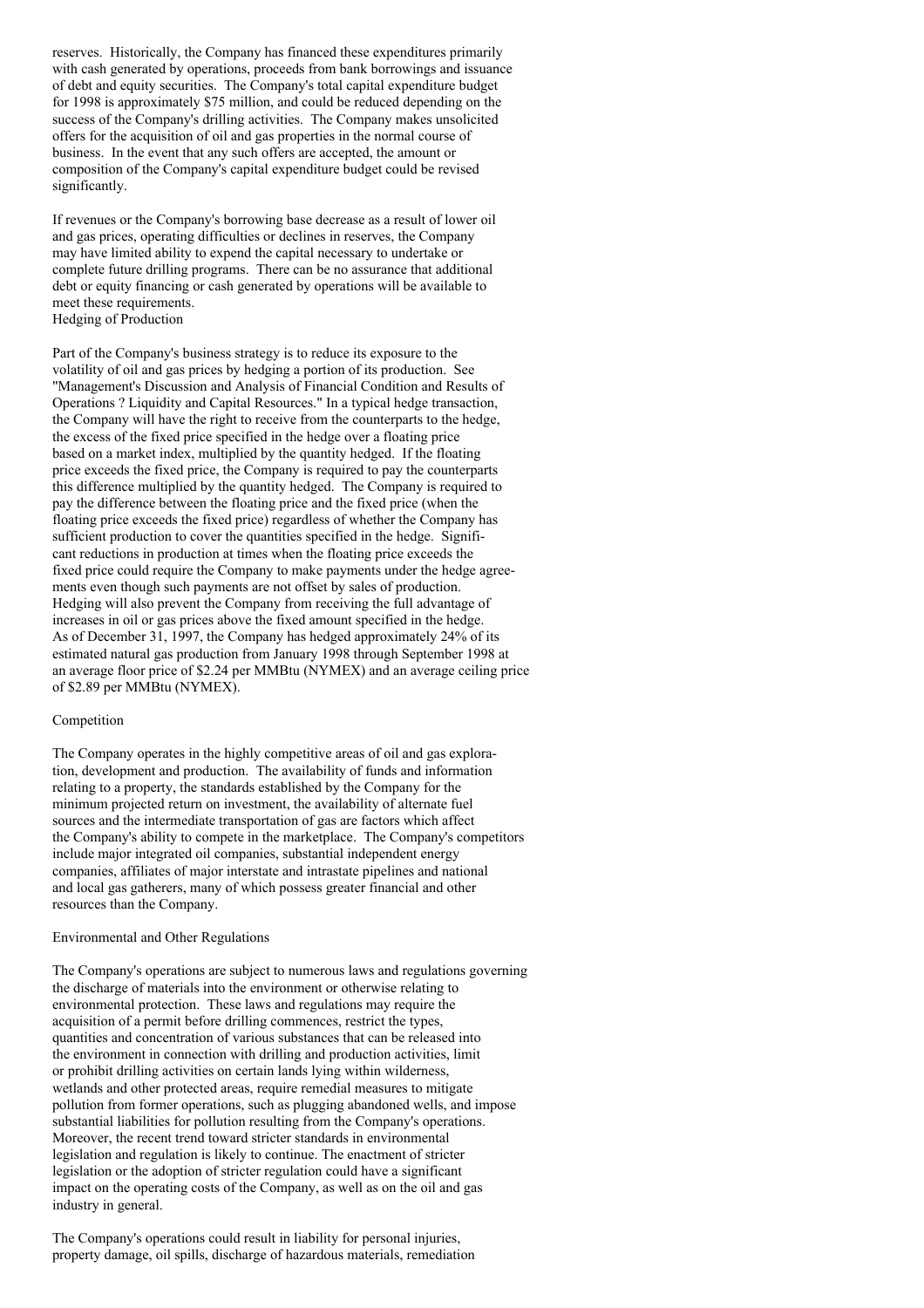and clean-up costs and other environmental damages. Moreover, the Company could be liable for environmental damages caused by previous property owners. As a result, substantial liabilities to third parties or governmental entities may be incurred; the payment of which could have a material adverse effect on the Company's financial condition and results of operations. The Company maintains insurance coverage for its operations, including limited coverage for sudden and accidental environmental damages, but does not believe that insurance coverage for environmental damages that occur over time is available at a reasonable cost. Moreover, the Company does not believe that insurance coverage for the full potential liability that could be caused by sudden and accidental environmental damages is available at a reasonable cost. Accordingly, the Company may be subject to liability or may lose the privilege to continue exploration or production activities upon substantial portions of its properties in the event of certain environmental damages.

The Oil Pollution Act of 1990 imposes a variety of regulations on "responsible parties" related to the prevention of oil spills. The implementation of new, or the modification of existing, environmental laws or regulations, including regulations promulgated pursuant to the Oil Pollution Act of 1990, could have a material adverse impact on the Company.

#### Markets

Callon's ability to market oil and gas from the Company's wells depends upon numerous factors beyond the Company's control, including the extent of domestic production and imports of oil and gas, the proximity of the gas production to gas pipelines, the availability of capacity in such pipelines, the demand for oil and gas by utilities and other end users, the availability of alternative fuel sources, the effects of inclement weather, and state and federal regulation of oil and gas production and federal regulation of gas sold or transported in interstate commerce. No assurance can be given that Callon will be able to market all of the oil or gas produced by the Company or that favorable prices can be obtained for the oil and gas Callon produces.

In view of the many uncertainties affecting the supply and demand for oil, gas and refined petroleum products, the Company is unable to predict future oil and gas prices and demand or the overall effect such prices and demand will have on the Company. Callon does not believe that the loss of any of the Company's oil purchasers would have a material adverse effect on the Company's operations. Additionally, since substantially all of the Company's gas sales are on the spot market, the loss of one or more gas purchasers should not materially and adversely affect the Company's financial condition. The marketing of oil and gas by Callon can be affected by a number of factors which are beyond the Company's control, the exact effects of which cannot be accurately predicted.

### Corporate Offices

The Company's headquarters are located in Natchez, Mississippi, in approximately 51,500 square feet of owned space. The Company also maintains owned or leased field offices in the area of the major fields in which it operates properties or has a significant interest. Replacement of any of the Company's leased offices would not result in material expenditures by the Company as alternative locations to its leased space are anticipated to be readily available.

#### Employees

The Company had 143 employees as of December 31, 1997, none of whom are currently represented by a union. The Company considers itself to have good relations with its employees. The Company employs eight petroleum engineers and four petroleum geoscientists.

### Litigation

The Company is a defendant in various legal proceedings and claims which arise in the ordinary course of Callon's business. Callon does not believe the ultimate resolution of any such actions will have a material effect on the Company's financial position or results of operations.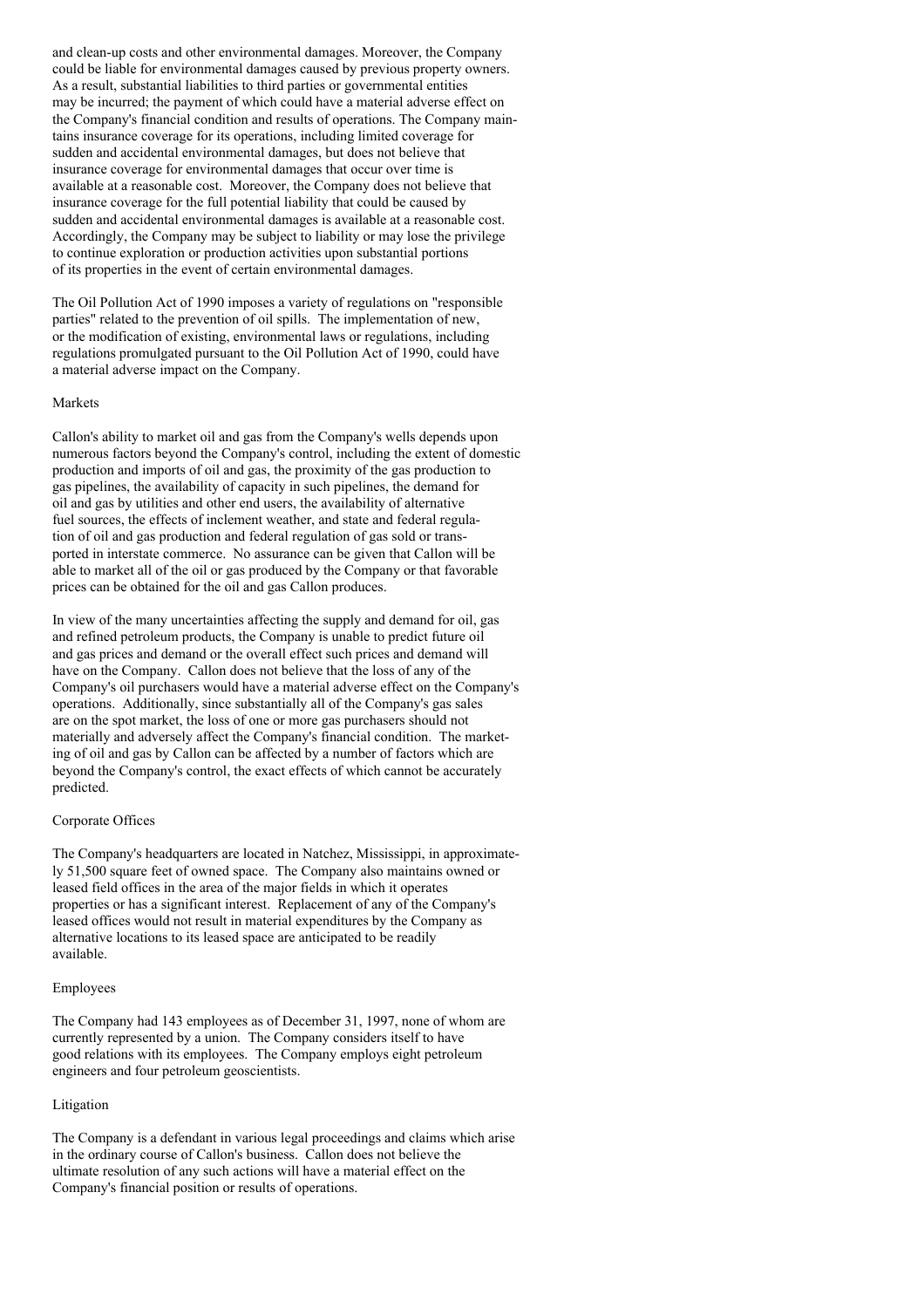#### Federal Regulations

Sales of Natural Gas. Effective January 1, 1993, the Natural Gas Wellhead Decontrol Act deregulated prices for all "first sales" of natural gas. Thus, all sales of gas by the Company may be made at market prices, subject to applicable contract provisions.

Transportation of Natural Gas. The rates, terms and conditions applicable to the interstate transportation of natural gas by pipelines are regulated by the Federal Energy Regulatory Commission ("FERC") under the Natural Gas Act ("NGA"), as well as under section 311 of the Natural Gas Policy Act ("NGPA"). Since 1985, the FERC has implemented regulations intended to make natural gas transportation more accessible to gas buyers and sellers on an open-access, non-discriminatory basis.

Most recently, in Order No. 636, et seq., the FERC promulgated an extensive set of new regulations requiring all interstate pipelines to "restructure" their services. The most significant provisions of Order No. 636 (i) require that interstate pipelines provide firm and interruptible transportation solely on an "unbundled" basis, separate from their sales service, and convert each pipeline's bundled firm city-gate sales service into unbundled firm transportation service; (ii) issue blanket certificates to pipelines to provide unbundled sales service; (iii) require that pipelines provide firm and interruptible transportation service on a basis that is equal in quality for all natural gas supplies, whether purchased from the pipeline or elsewhere; (iv) require that pipelines provide a new non-discriminatory "no-notice" transportation service; (v) establish two new, generic programs for the reallocation of firm pipeline capacity; (vi) require that all pipelines offer access to their storage facilities on a firm and interruptible, open access, contract basis; (vii) provide pregranted abandonment of unbundled sales and interruptible and shortterm firm transportation service and conditional pregranted abandonment of long-term transportation service; (viii) modify transportation rate design by requiring all fixed costs related to transportation to be recovered through the reservation charge under the straight fixed variable ("SFV") method. The order also recognized that the elimination of city-gate sales service and the implementation of unbundled transportation service would result in considerable costs being incurred by the pipelines. Therefore, Order No. 636 provided mechanisms for the recovery by pipelines from present, former and future customers of certain types of "transition" costs likely to occur due to these new regulations.

In subsequent orders, the FERC substantially upheld in the requirements imposed by Order No. 636. Pursuant to Order No. 636, pipelines and their customers engaged in extensive negotiations in order to develop and implement new service relationships under Order No. 636. Tariffs instituting these new restructured services were placed into effect on all pipelines on or before November 1, 1993. Numerous petitions for judicial review of Order No. 636 have been filed and consolidated for review in the United States Court of Appeals for the D. C. Circuit. In addition, numerous parties have sought review of separate FERC orders implementing Order No. 636 on individual pipeline systems. Since the restructuring requirements that emerge from this lengthy administrative and judicial review process may be materially different from those of Order No. 636 as originally adopted, it is not possible to predict what effect, if any, the final rule resulting from Order No. 636 will have on the Company.

Sales and Transportation of Crude Oil. Sales of crude oil and condensate can be made by the Company at market prices not subject at this time to price controls. The price that the Company receives from the sale of these products will be affected by the cost of transporting the products to market. As required by the Energy Policy Act of 1992, the FERC has revised its regulations governing the rates that may be charged by oil pipelines. The new rules, which were effective January 1, 1995, provide a simplified, generally applicable method of regulating such rates by use of an index for setting rate ceilings. In certain circumstances, the new rules permit oil pipelines to establish rates using traditional cost of service and other methods of ratemaking. The effect that these new rules may have on moving the Company's products to market cannot yet be determined. In addition, at the same time as it issued the new rules, the FERC also issued notices of inquiry regarding market-based pricing for oil pipeline rates and the information required to be filed for ratemaking and reporting purposes. It is not possible to predict what rules, if any, the FERC will ultimately adopt as a result of these inquiry proceedings or the effect that any rules that are adopted might have on the cost of moving the Company's products to market.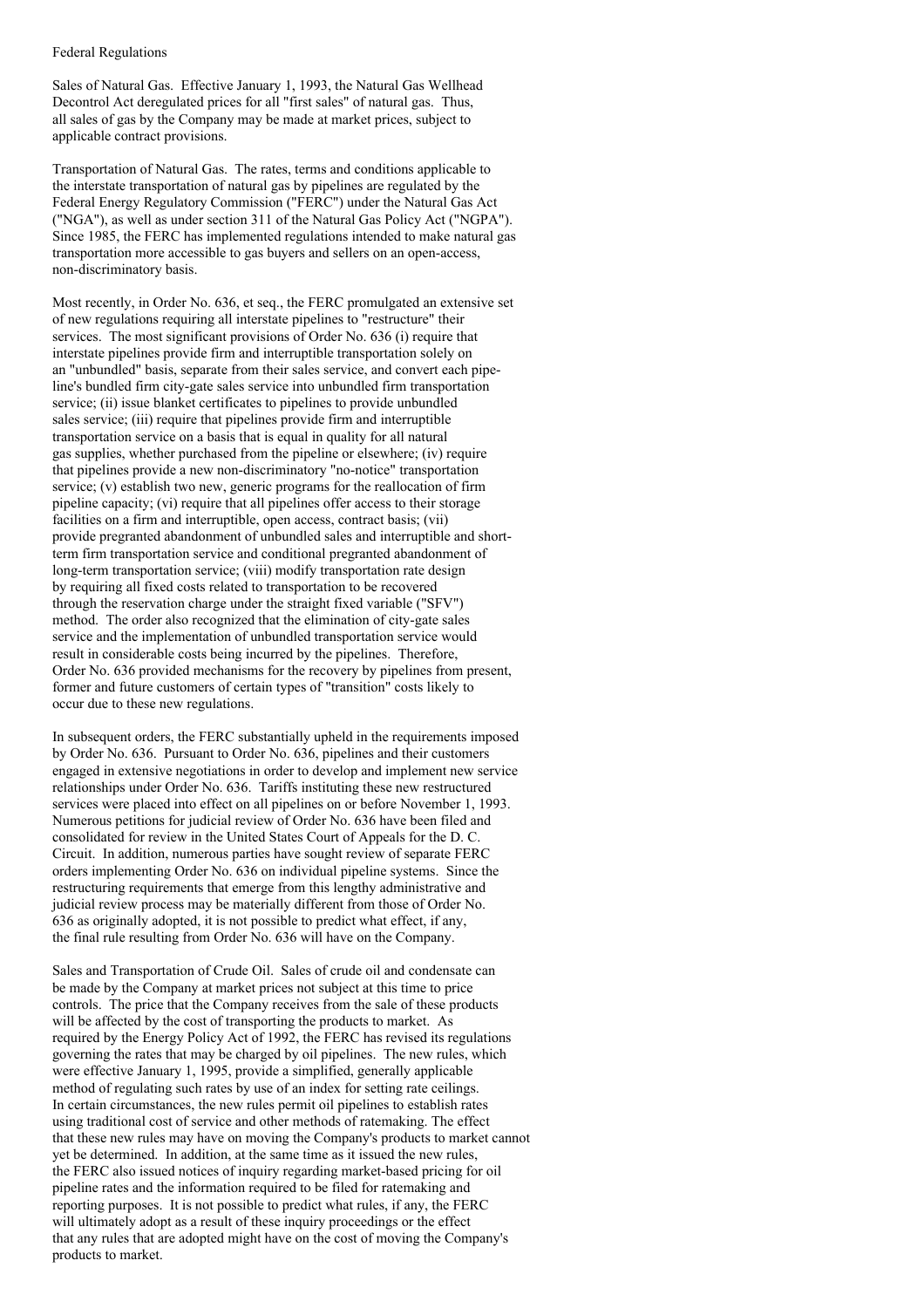Legislative Proposals. In the past, Congress has been very active in the area of natural gas regulation. There are legislative proposals pending in various state legislatures which, if enacted, could significantly affect the petroleum industry. At the present time it is impossible to predict what proposals, if any, might actually be enacted by Congress or the various state legislatures and what effect, if any, such proposals might have on the Company's operations.

Federal, State or Indian Leases. In the event the Company conducts operations on federal, state or Indian oil and gas leases, such operations must comply with numerous regulatory restrictions, including various nondiscrimination statutes, and certain of such operations must be conducted pursuant to certain on-site security regulations and other appropriate permits issued by the Bureau of Land Management ("BLM") or Minerals Management Service or other appropriate federal or state agencies.

The Mineral Leasing Act of 1920 ("Mineral Act") prohibits direct or indirect ownership of any interest in federal onshore oil and gas leases by a foreign citizen of a country that denies "similar or like privileges" to citizens of the United States. Such restrictions on citizens of a "non-reciprocal" country include ownership or holding or controlling stock in a corporation that holds a federal onshore oil and gas lease. If this restriction is violated, the corporation's lease can be canceled in a proceeding instituted by the United States Attorney General. Although the regulations of the BLM (which administers the Mineral Act) provide for agency designations of nonreciprocal countries, there are presently no such designations in effect. The Company owns interests in numerous federal onshore oil and gas leases. It is possible that holders of equity interests in the Company may be citizens of foreign countries, which at some time in the future might be determined to be non-reciprocal under the Mineral Act.

### State Regulations

Most states regulate the production and sale of oil and natural gas, including requirements for obtaining drilling permits, the method of developing new fields, the spacing and operation of wells and the prevention of waste of oil and gas resources. The rate of production may be regulated and the maximum daily production allowable from both oil and gas wells may be established on a market demand or conservation basis or both.

The Company may enter into agreements relating to the construction or operation of a pipeline system for the transportation of natural gas. To the extent that such gas is produced, transported and consumed wholly within one state, such operations may, in certain instances, be subject to the jurisdiction of such state's administrative authority charged with the responsibility of regulating intrastate pipelines. In such event, the rates which the Company could charge for gas, the transportation of gas, and the construction and operation of such pipeline would be subject to the rules and regulations governing such matters, if any, of such administrative authority.

## Environmental Regulations

General. The Company's activities are subject to existing federal, state and local laws and regulations governing environmental quality and pollution control. Although no assurances can be made, the Company believes that, absent the occurrence of an extraordinary event, compliance with existing federal, state and local laws, rules and regulations regulating the release of materials in the environment or otherwise relating to the protection of the environment will not have a material effect upon the capital expenditures, earnings or the competitive position of the Company with respect to its existing assets and operations. The Company cannot predict what effect additional regulation or legislation, enforcement policies thereunder, and claims for damages to property, employees, other persons and the environment resulting from the Company's operations could have on its activities.

Activities of the Company with respect to natural gas facilities, including the operation and construction of pipelines, plants and other facilities for transporting, processing, treating or storing natural gas and other products, are subject to stringent environmental regulation by state and federal authorities including the United States Environmental Protection Agency ("EPA"). Such regulation can increase the cost of planning, designing, installation and operation of such facilities. In most instances, the regulatory requirements relate to water and air pollution control measures. Although the Company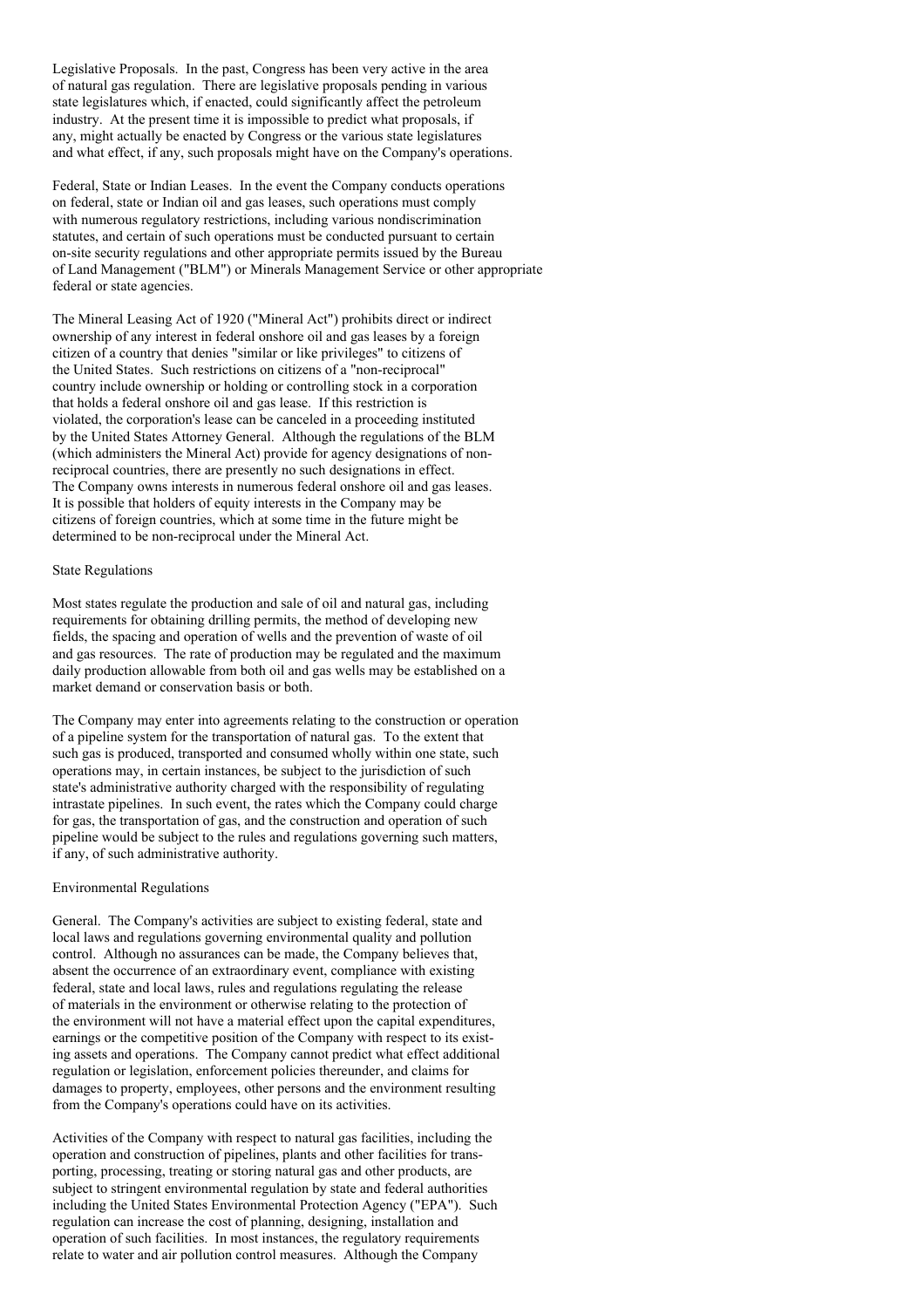believes that compliance with environmental regulations will not have a material adverse effect on it, risks of substantial costs and liabilities are inherent in oil and gas production operations, and there can be no assurance that significant costs and liabilities will not be incurred. Moreover, it is possible that other developments, such as stricter environmental laws and regulations, and claims for damages to property or persons resulting from oil and gas production, would result in substantial costs and liabilities to the Company.

Solid and Hazardous Waste. The Company owns or leases numerous properties that have been used for production of oil and gas for many years. Although the Company has utilized operating and disposal practices standard in the industry at the time, hydrocarbons or other solid wastes may have been disposed or released on or under these properties. In addition, many of these properties have been operated by third parties. The Company had no control over such entities' treatment of hydrocarbons or other solid wastes and the manner in which such substances may have been disposed or released. State and federal laws applicable to oil and gas wastes and properties have gradually become stricter over time. Under these new laws, the Company could be required to remove or remediate previously disposed wastes (including wastes disposed or released by prior owners or operators) or property contamination (including groundwater contamination by prior owners or operators) or to perform remedial plugging operations to prevent future contamination.

The Company generates wastes, including hazardous wastes, that are subject to the Federal Resource Conservation and Recovery Act ("RCRA") and comparable state statutes. The EPA has limited the disposal options for certain hazardous wastes and is considering the adoption of stricter disposal standards for nonhazardous wastes. Furthermore, it is possible that certain wastes currently exempt from treatment as "hazardous wastes" generated by the Company's oil and gas operations may in the future be designated as "hazardous wastes" under RCRA or other applicable statutes, and therefore be subject to more rigorous and costly disposal requirements.

Superfund. The Comprehensive Environmental Response, Compensation and Liability Act ("CERCLA"), also known as the "Superfund" law, imposes liability, without regard to fault or the legality of the original conduct, on certain classes of persons with respect to the release of a "hazardous substance" into the environment. These persons include the owner and operator of a site and persons that disposed or arranged for the disposal of the hazardous substances found at a site. CERCLA also authorizes the EPA and, in some cases, third parties to take actions in response to threats to the public health or the environment and to seek to recover from the responsible classes of persons the costs of such action. Neither the Company nor its predecessors has been designated as a potentially responsible party by the EPA under CERCLA with respect to any such site.

Oil Pollution Act. The Oil Pollution Act of 1990 (the "OPA") and regulations thereunder impose a variety of regulations on "responsible parties" related to the prevention of oil spills and liability for damages resulting from such spills in United States waters. A "responsible party" includes the owner or operator of a facility or vessel, or the lessee or permittee of the area in which an offshore facility is located. The OPA assigns liability to each responsible party for oil removal costs and a variety of public and private damages. While liability limits apply in some circumstances, a party cannot take advantage of liability limits if the spill was caused by gross negligence or willful misconduct or resulted from violation of a federal safety, construction or operating regulation. If the party fails to report a spill or to cooperate fully in the cleanup, liability limits likewise do not apply. Few defenses exist to the liability imposed by the OPA.

The OPA also imposes ongoing requirements on a responsible party, including proof of financial responsibility to cover at least some costs in a potential spill. On August 25, 1993, an advance notice of intention to adopt a rule under the OPA was published that would require owners and operators of offshore oil and gas facilities to establish \$150 million in financial responsibility. Under the proposed rule, financial responsibility could be established through insurance, guaranty, indemnity, surety bond, letter of credit, qualification as a self-insurer or a combination thereof. It is unlikely that insurance companies or underwriters will be willing to provide coverage under the OPA because the statute provides for direct lawsuits against insurers who provide financial responsibility coverage, and most insurers have strongly protested this requirement. The financial tests or other criteria that will be used to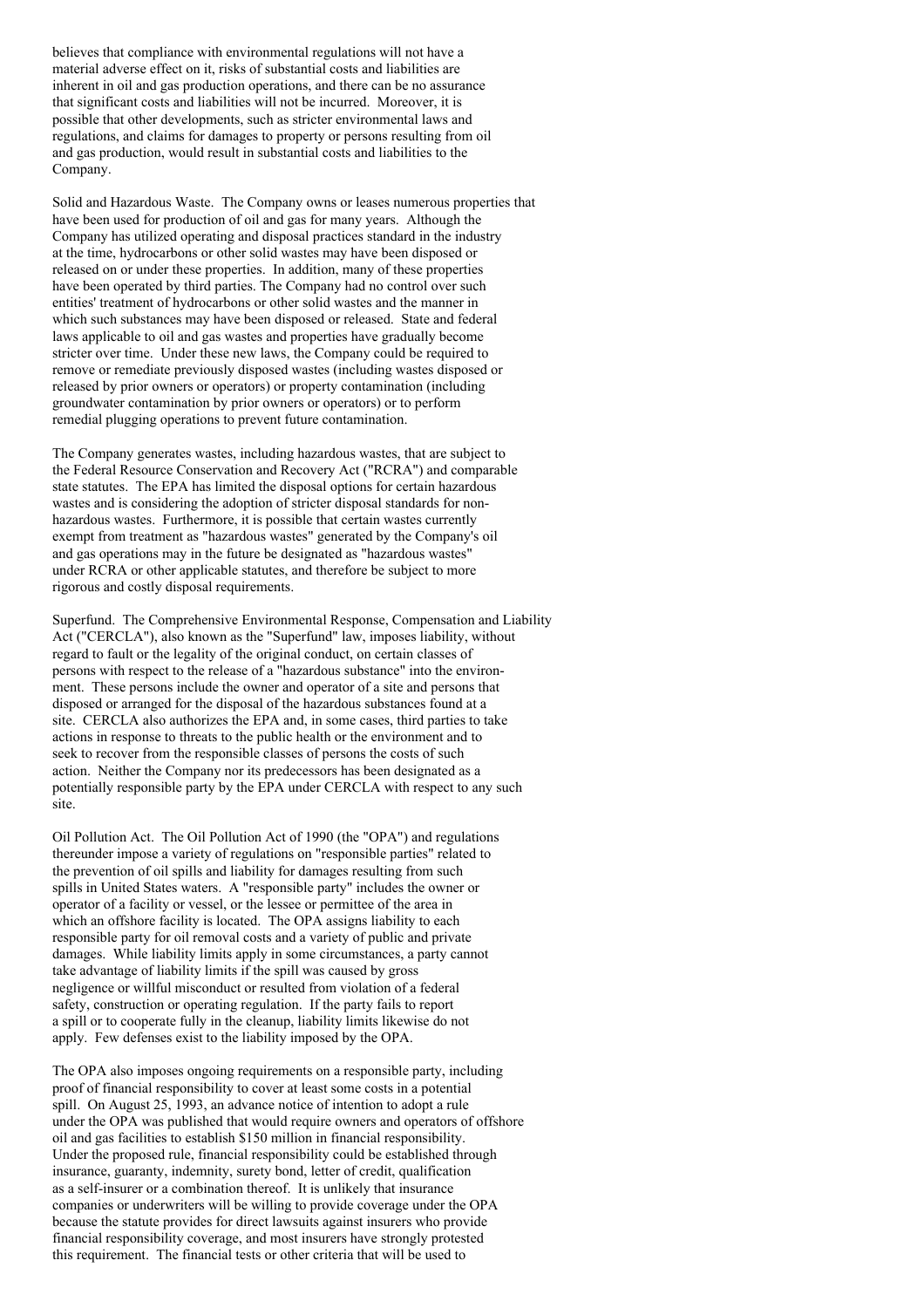judge self-insurance are also uncertain. A number of bills are pending in the United States Congress to amend or modify the financial responsibility requirements under OPA. The Company cannot predict the final form of the financial responsibility rule that will be adopted. If the original requirements under OPA are not amended, regulations promulgated thereunder may have the potential to result in the imposition of substantial additional annual costs on the Company or otherwise materially adversely affect the Company. The impact of the rule should not be any more adverse to the Company than it will be to other similarly or less capitalized owners or operators in the Gulf of Mexico. Pending adoption of final regulations the Company has not taken any steps to establish financial responsibility under the OPA.

Air Emissions. The operations of the Company are subject to local, state and federal regulations for the control of emissions from sources of air pollution. Administrative enforcement actions for failure to comply strictly with air regulations or permits are generally resolved by payment of monetary fines and correction of any identified deficiencies. Alternatively, regulatory agencies could require the Company to forego construction or operation of certain air emission sources, although the Company believes that in such case it would have enough permitted or permittable capacity to continue its operations without a material adverse effect on any particular producing field.

OSHA. The Company is subject to the requirements of the Federal Occupational Safety and Health Act ("OSHA") and comparable state statutes. The OSHA hazard communication standard, the EPA community right-to-know regulations under Title III of the Federal Superfund Amendment and Reauthorization Act and similar state statutes require the Company to organize and/or disclose information about hazardous materials used or produced in its operations. Certain of this information must be provided to employees, state and local governmental authorities and local citizens.

Management believes that the Company is in substantial compliance with current applicable environmental laws and regulations and that continued compliance with existing requirements will not have a material adverse impact on the Company.

## ITEM 2. PROPERTIES

The Company is engaged in the acquisition, development, exploitation and exploration of oil and gas properties and natural gas transmission and provides oil and gas property management services for other investors. The Company's properties are concentrated offshore in the Gulf of Mexico and onshore in Louisiana and Alabama. As of December 31, 1997, the Company's estimated proved reserves totaled 3.4 million barrels of oil and 88.7 billion cubic feet of natural gas, with a pre-tax present value, discounted at 10%, of the estimated future net revenues based on constant prices in effect at year-end ("Discounted Cash Flow") of \$136.4 million. Gas constitutes approximately 81% of the Company's total estimated proved reserves and approximately 84% of the Company's reserves are proved producing reserves. The Company operates 135 wells representing approximately 72% of the total Discounted Cash Flow attributable to estimated proved reserves.

#### Significant Producing Properties

The following table shows discounted cash flows and estimated net proved oil and gas reserves by major field for the Company's five largest producing fields and for all other properties combined at December 31, 1997.

#### <TABLE> <CAPTION>

| Field Name/                                           |     | Discounted<br>Primary | Percent   | Total<br>Cash Flow |           | Oil<br>Discounted             | <b>Estimated Net Proved</b><br>Gas<br>Reserves | Total<br>Reserves | Reserves |  |
|-------------------------------------------------------|-----|-----------------------|-----------|--------------------|-----------|-------------------------------|------------------------------------------------|-------------------|----------|--|
| Location                                              |     | Operator(s)           | (S000)(a) |                    | Cash Flow |                               | (MBbls)                                        | (MMcf)            | (MMcfe)  |  |
| < S ><br>Mobile Bay 864 Area<br><b>Federal Waters</b> | <<> | <<><br>Callon/Murphy  |           | <<>                | \$64,806  | $\langle C \rangle$<br>47.49% | <c></c>                                        | <்<br>50.782      | 50,782   |  |
| Chandeleur Block 40                                   |     | Callon                |           | 20.761             |           | 15.22%                        |                                                | 12.572            | 12.572   |  |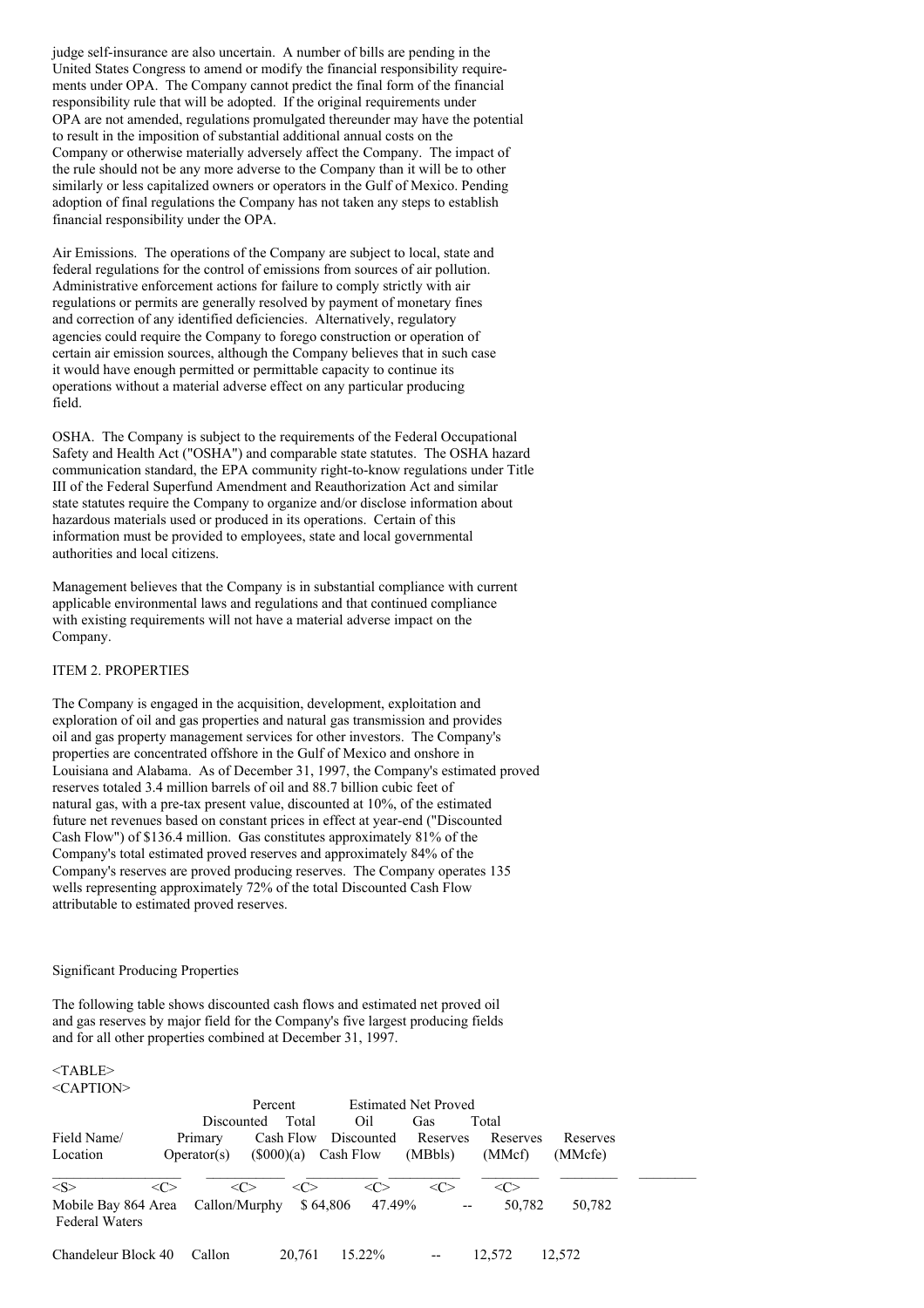| Main Pass 32/35 Area<br>Louisiana State Waters | Callon    | 16,354     | 11.99% | 503    | 6.475 | 9,493   |
|------------------------------------------------|-----------|------------|--------|--------|-------|---------|
| Big Escambia Creek<br>Southeast Alabama        | Exxon     | 9.596      | 7.03%  | 942    | 2.373 | 8,025   |
| Main Pass 163 Area<br><b>Federal Waters</b>    | Callon    | 8.807      | 6.45%  |        | 9.782 | 9,782   |
| Other properties                               | Various   | 16,124     | 11.82% | 1.957  | 6.754 | 18,496  |
| Total                                          | \$136,448 | $100.00\%$ | 3,402  | 88.738 |       | 109,150 |

(a) Represents the present value of future net cash flows before deduction of federal income taxes, discounted at 10%, attributable to estimated proved reserves as of December 31, 1997, as set forth in the Company's independent reserve reports prepared by Huddleston & Co., Inc. of Houston, Texas.

 $<$ /TABLE>

 $\frac{1}{2}$  ,  $\frac{1}{2}$  ,  $\frac{1}{2}$  ,  $\frac{1}{2}$  ,  $\frac{1}{2}$  ,  $\frac{1}{2}$  ,  $\frac{1}{2}$ 

Federal Waters

## Mobile Block 864 Area

The Mobile Block 864 Area is located offshore Alabama in the federal waters of the OCS. During 1997, the Company consummated four acquisitions in this area for a total of \$48.7 million. In total, the Company has acquired an average 55.4% working interest in seven blocks, a 53.3% working interest in the Mobile Block 864 Area unit and the unit production facilities, a 66.7% working interest in two producing wells and a 50% working interest in another well. Estimated net proved reserves at December 31, 1997 were 50.8 Bcf and a PV-10 value of \$64.8 million. Net average daily production during December 1997, was 17.6 MMcf per day.

During 1997, the Company was appointed operator of the Mobile Block 864 Area unit. Production from three wells in the area is currently constrained by the capacity of the unit production facilities. The Company plans to add compression facilities to the existing platform to increase productive capacity during 1998. The Company has also identified two development prospects and one exploration prospect in this area using available 3-D seismic. In addition, the Company plans to conduct an extensive shallow focus, high-resolution seismic survey over the area to refine its development plans and to explore for additional prospects during 1998.

## Chandeleur Block 40

The Company currently holds a combined 52.3% working (43.6% net revenue) interest in this property. The field's remaining proved reserves are estimated to be 12.6 Bcf of natural gas (net to the Company) as of December 31, 1997.

When the Company assumed operations of the field, two wells were producing 5.5 MMcf/d of natural gas from the 3,800 foot sand. In February 1996, the Company shut-in one well and successfully reworked the other and increased average field production to 10.5 MMcf/d of natural gas.

During the fourth quarter of 1996, the Company drilled a development well in the field. For the year ended December 31, 1997, the well was producing an average of 18.5 MMcf/d. The well resulted in a field extension which added 6 Bcf in estimated net proved reserves to the Company as of December 31, 1996. Total field production averaged approximately 24.6 MMcf/d during 1997.

#### Main Pass 32/35 Area

In the Main Pass 32/35 Area, the Company owns and operates 14 producing wells in a field located in shallow Louisiana-state waters which produces oil and gas from reservoirs at depths of between 6,000 and 9,000 feet. In November 1996, the Company completed a 36 square-mile seismic survey covering its Main Pass Block 35 field and adjoining acreage. Based upon this data, the Company negotiated two separate farm-in agreements for a 100% working interest covering a prospect with reserve potential updip from existing production in a Cib Carst reservoir on Main Pass Block 31. In August 1997, the SL 12002 #1 was drilled to a total vertical depth of 10,900 feet, completed in a laminated pay section between 10,590 and 10,601 feet. The Company placed the SL 12002 #1 on production in December 1997 after flowlines were laid to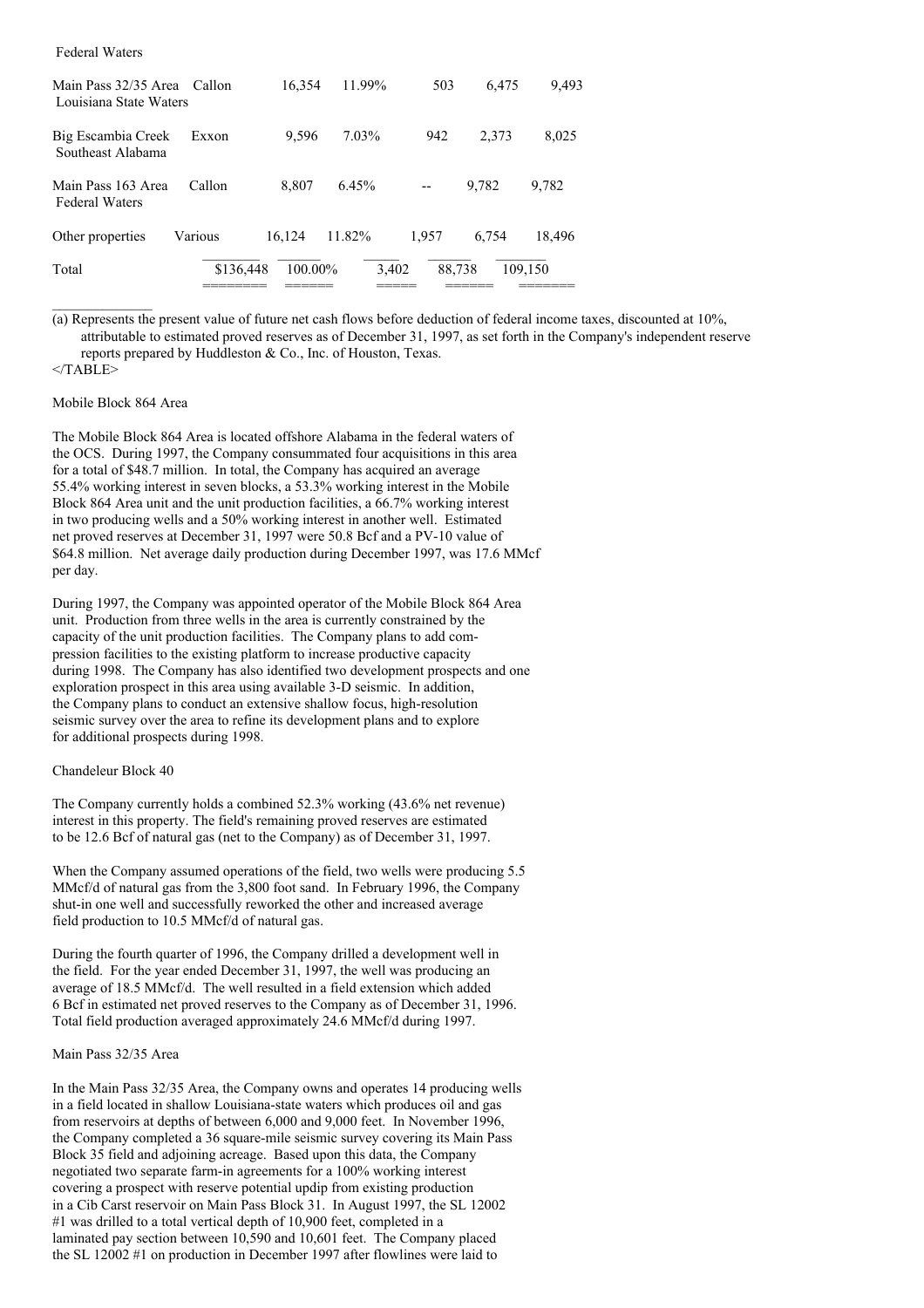a Company-operated production facility at Main Pass Block 32. The SL 12002 #1 had proved reserves at December 31, 1997 of 7.9 Bcfe and a PV-10 value of \$15.7 million.

### Big Escambia Creek

The Company owns an average working interest of 6.0% (6.6% net revenue interest), subject to a 10% reduction after payout, in nine wells and a 2.9% average royalty interest in another six wells. The gross average daily production for these wells during December 1997 was 3.2 MBbls of condensate, 1.7 MBbls of natural gas liquids, 8.4 MMcf of residue natural gas and 375 long tons of sulfur. These wells are producing from the Smackover formation at depths ranging from 15,100 to 15,600 feet. Production in this field has been partially curtailed due to low treatment plant capacity and, as a result, no significant field production decline occurred during the past several years.

## Main Pass 163 Area

In 1996, Callon acquired a 100% working interest in Chandeleur Block 41 and Main Pass Blocks 159, 160, 161 and 163 located in the Shallow Miocene Trend. The acquisition initially included five wells producing 4 MMcf/d, as well as production facilities at Main Pass 163 capable of handling 90 MMcf/d.

Based upon interpretation of seismic data acquired and processed by Callon, an exploratory well was drilled on Main Pass Block 163 during the fourth quarter of 1996. A development well was also drilled during the fourth quarter of 1996 on Main Pass Block 161. During the second quarter of 1997, the Company drilled a successful well on Chandeleur Block 41 and production commenced in July 1997. Total production from the Main Pass 163 Area averaged approximately 14 MMcf/d for 1997.

The Main Pass 163 Area wells produce from Shallow Miocene reservoirs at approximate depths of 3,300 feet. Proved reserves at December 31, 1997 attributable to this area were 9.8 Bcf.

## Oil and Gas Reserves

The following table sets forth certain information about the estimated proved reserves of the Company as of the dates set forth below.

December 31, 1997

|                                         | 1997           | 1996      | 1995      |          |  |  |  |  |  |
|-----------------------------------------|----------------|-----------|-----------|----------|--|--|--|--|--|
|                                         | (In thousands) |           |           |          |  |  |  |  |  |
| Proved developed:                       |                |           |           |          |  |  |  |  |  |
| Oil (Bbls)                              | 2,976          | 3,385     | 3,890     |          |  |  |  |  |  |
| Gas (Mcf)                               | 88,010         | 49,491    | 20,408    |          |  |  |  |  |  |
| Proved undeveloped:                     |                |           |           |          |  |  |  |  |  |
| Oil (Bbls)                              | 426            | 434       | 876       |          |  |  |  |  |  |
| Gas (Mcf)                               | 728            | 933       | 9.259     |          |  |  |  |  |  |
| Total proved:                           |                |           |           |          |  |  |  |  |  |
| Oil (Bbls)                              | 3,402          | 3,819     | 4,766     |          |  |  |  |  |  |
| Gas (Mcf)                               | 88,738         | 50,424    | 29,667    |          |  |  |  |  |  |
| Estimated pre-tax future net cash flows |                | \$209,264 | \$216,154 | \$95,730 |  |  |  |  |  |
|                                         |                |           |           |          |  |  |  |  |  |
| Discounted cash flows                   |                | \$136,448 | \$160,171 | \$63,764 |  |  |  |  |  |

The Company's independent reserve engineers (Huddleston & Co., Inc. of Houston, Texas) prepared the estimates of the proved reserves and the future net cash flows (and present value thereof) attributable to such proved reserves. Reserves were estimated using oil and gas prices and production and development costs in effect on December 31 of each such year, without escalation, and were otherwise prepared in accordance with Securities and Exchange Commission ("SEC") regulations regarding disclosure of oil and gas reserve information.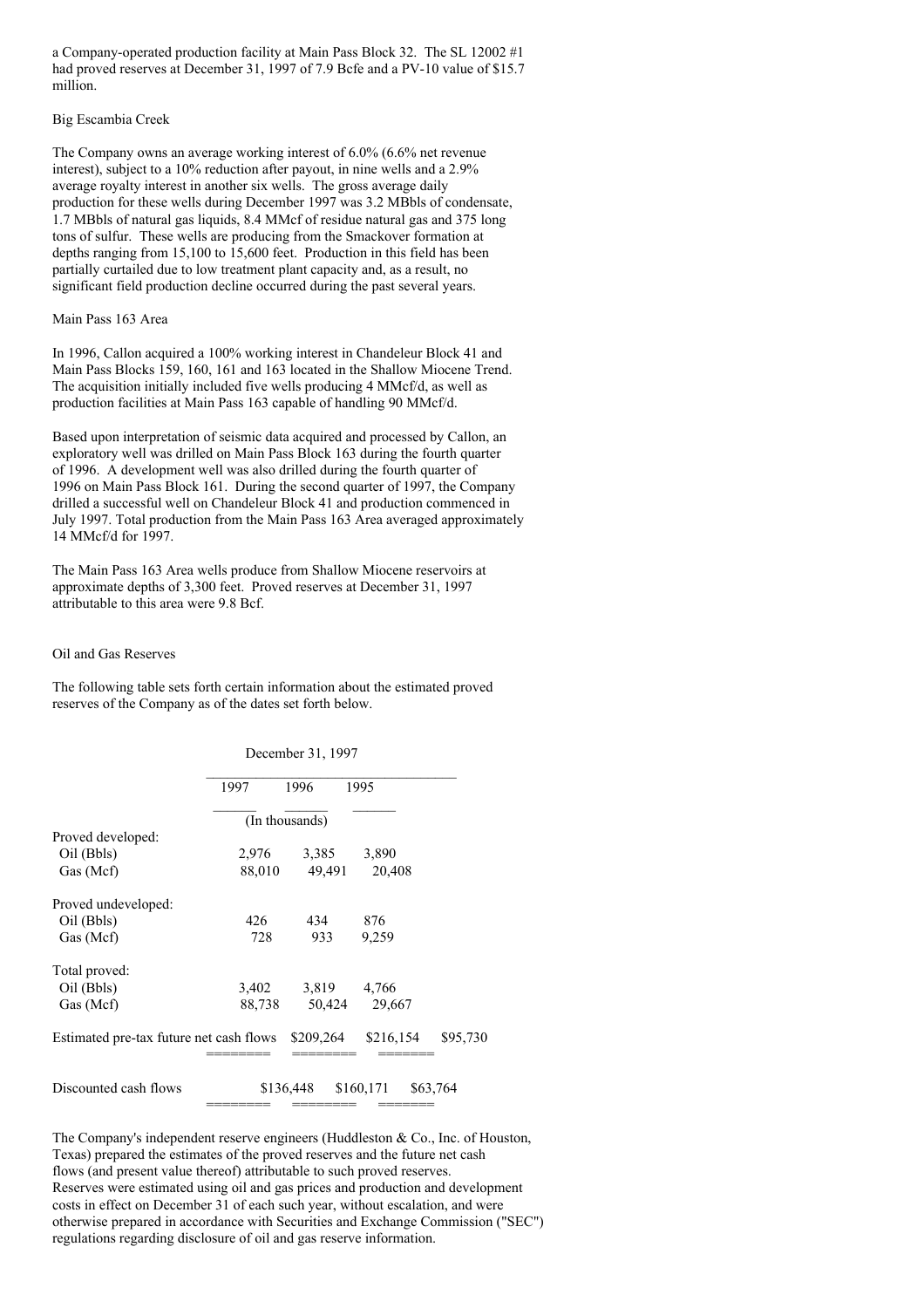There are numerous uncertainties inherent in estimating quantities of proved reserves, including many factors beyond the control of the Company and the reserve engineers. Reserve engineering is a subjective process of estimating underground accumulations of oil and gas that cannot be measured in an exact manner, and the accuracy of any reserve or cash flow estimate is a function of the quality of available data and of engineering and geological interpretation and judgment. Estimates by different engineers often vary, sometimes significantly. In addition, physical factors, such as the results of drilling, testing and production subsequent to the date of an estimate, as well as economic factors, such as an increase or decrease in product prices that renders production of such reserves more or less economic, may justify revision of such estimates. Accordingly, reserve estimates are different from the quantities of oil and gas that are ultimately recovered.

The Company has not filed any reports with other federal agencies which contain an estimate of total proved net oil and gas reserves.

### Productive Wells

The following table sets forth the wells drilled and completed by the Company during the periods indicated. All such wells were drilled in the continental United States including federal and state waters in the Gulf of Mexico.

| Years ended December 31, |                |                                          |              |                                                   |                     |                                         |  |  |
|--------------------------|----------------|------------------------------------------|--------------|---------------------------------------------------|---------------------|-----------------------------------------|--|--|
|                          |                |                                          |              |                                                   | 1995                |                                         |  |  |
| Gross                    |                |                                          |              |                                                   | Gross               | Net                                     |  |  |
|                          |                |                                          |              |                                                   |                     |                                         |  |  |
|                          |                |                                          |              |                                                   |                     |                                         |  |  |
|                          |                | 1                                        |              |                                                   | .65                 |                                         |  |  |
|                          |                |                                          |              |                                                   | 1                   |                                         |  |  |
| Non-Productive           |                |                                          |              |                                                   |                     |                                         |  |  |
|                          |                |                                          |              |                                                   |                     |                                         |  |  |
| 3                        | 2.66           |                                          |              |                                                   | 7                   |                                         |  |  |
|                          |                |                                          |              |                                                   |                     |                                         |  |  |
|                          |                |                                          |              |                                                   |                     |                                         |  |  |
|                          |                |                                          |              | -1                                                | .24                 |                                         |  |  |
| 2                        | .62            |                                          |              |                                                   |                     |                                         |  |  |
| Non-Productive           | 5 <sup>7</sup> |                                          |              |                                                   |                     |                                         |  |  |
| 7                        | 1.82           |                                          |              |                                                   | 1                   |                                         |  |  |
|                          |                | 1997<br>$\overline{2}$<br>$\overline{1}$ | 0.66<br>1.20 | 1996<br>.09<br>$3 \quad 1.61$<br>1 1.00<br>1 1.00 | $2.00 \t 2 \t 1.52$ | Net Gross Net<br>6<br>.13<br>.78<br>-24 |  |  |

The Company owned working and royalty interests in approximately 614 gross (29.23 net) producing oil and 317 gross (24.65 net) producing gas wells as of December 31, 1997. A well is categorized as an oil well or a natural gas well based upon the ratio of oil to gas reserves on a Mcfe basis. However, substantially all of the Company's wells produce both oil and gas. At December 31, 1997, the Company had three exploratory gas wells in progress.

#### Leasehold Acreage

The following table shows the approximate developed and undeveloped (gross and net) leasehold acreage of the Company as of December 31, 1997.

| Leasehold Acreage     |           |             |             |            |  |  |  |  |
|-----------------------|-----------|-------------|-------------|------------|--|--|--|--|
|                       | Developed |             | Undeveloped |            |  |  |  |  |
| State                 | Gross     | <b>Net</b>  | Gross       | <b>Net</b> |  |  |  |  |
|                       |           |             |             |            |  |  |  |  |
| Alabama               | 13,136    | 12,210      | 944         | 190        |  |  |  |  |
| California            |           |             | 480         | 480        |  |  |  |  |
| Louisiana             | 46,392    | 5,484       | 15,698      | 10,838     |  |  |  |  |
| Mississippi           |           | 2,523 1,379 | 564         | 564        |  |  |  |  |
| Oklahoma              | 1.733     | 124         |             |            |  |  |  |  |
| Texas                 | 1.815     | 146         |             |            |  |  |  |  |
| <b>Federal Waters</b> | 100,282   | 58,731      | 177,155     | 48.223     |  |  |  |  |
|                       |           |             |             |            |  |  |  |  |
| Total                 | 165,881   | 78,074      | 194.841     | 60,295     |  |  |  |  |
|                       |           |             |             |            |  |  |  |  |

As of December 31, 1997, the Company owned various royalty and overriding royalty interests in 1,366 net developed acres and 6,852 undeveloped acres.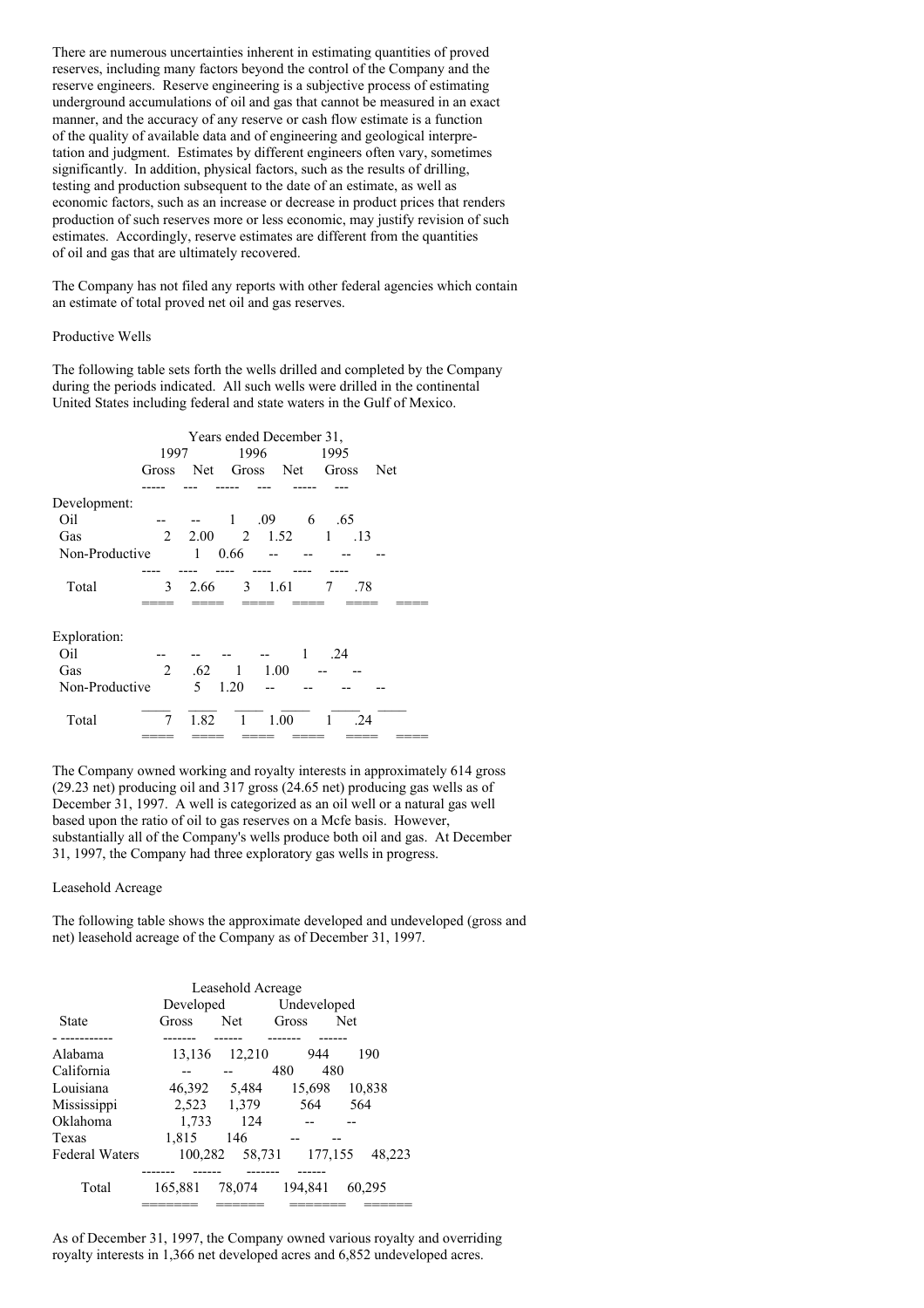In addition, the Company owned 5,464 developed and 134,536 undeveloped mineral acres.

## Major Customers

For the year ended December 31, 1997, PG&E Energy Trading Corp., Sonat Gas Marketing Co. L.P., and Williams Energy Services, Inc. purchased 37%, 17% and 10%, respectively, of the Company's natural gas production. Williams Energy purchased natural gas from the North Dauphin Island Field, and Sonat Gas and PG&E purchased natural gas primarily from Callon owned interests' in Federal OCS leases, Chandeleur Block 40, Main Pass 163, Main Pass 164/165, Mobile Block 864 and Mobile Block 952/955 fields. Because of the nature of oil and gas operations and the marketing of production, the Company believes that the loss of these customers would not have a significant adverse impact on the Company's ability to sell its products.

## Title to Properties

The Company believes that the title to its oil and gas properties is good and defensible in accordance with standards generally accepted in the oil and gas industry, subject to such exceptions which, in the opinion of the Company, are not so material as to detract substantially from the use or value of such properties. The Company's properties are typically subject, in one degree or another, to one or more of the following: royalties and other burdens and obligations, express or implied, under oil and gas leases; overriding royalties and other burdens created by the Company or its predecessors in title; a variety of contractual obligations (including, in some cases, development obligations) arising under operating agreements, farmout agreements, production sales contracts and other agreements that may affect the properties or their titles; back-ins and reversionary interests existing under purchase agreements and leasehold assignments; liens that arise in the normal course of operations, such as those for unpaid taxes, statutory liens securing obligations to unpaid suppliers and contractors and contractual liens under operating agreements; pooling, unitization and communitization agreements, declarations and orders; and easements, restrictions, rights-of-way and other matters that commonly affect property. To the extent that such burdens and obligations affect the Company's rights to production revenues, they have been taken into account in calculating the Company's net revenue interests and in estimating the size and value of the Company's reserves. The Company believes that the burdens and obligations affecting its properties are conventional in the industry for properties of the kind owned by the Company.

## ITEM 3. LEGAL PROCEEDINGS

The Company was not and currently is not a party to any material pending legal proceedings.

## ITEM 4. SUBMISSION OF MATTERS TO A VOTE OF SECURITY HOLDERS

There were no matters submitted to a vote of security holders during the fourth quarter of 1997.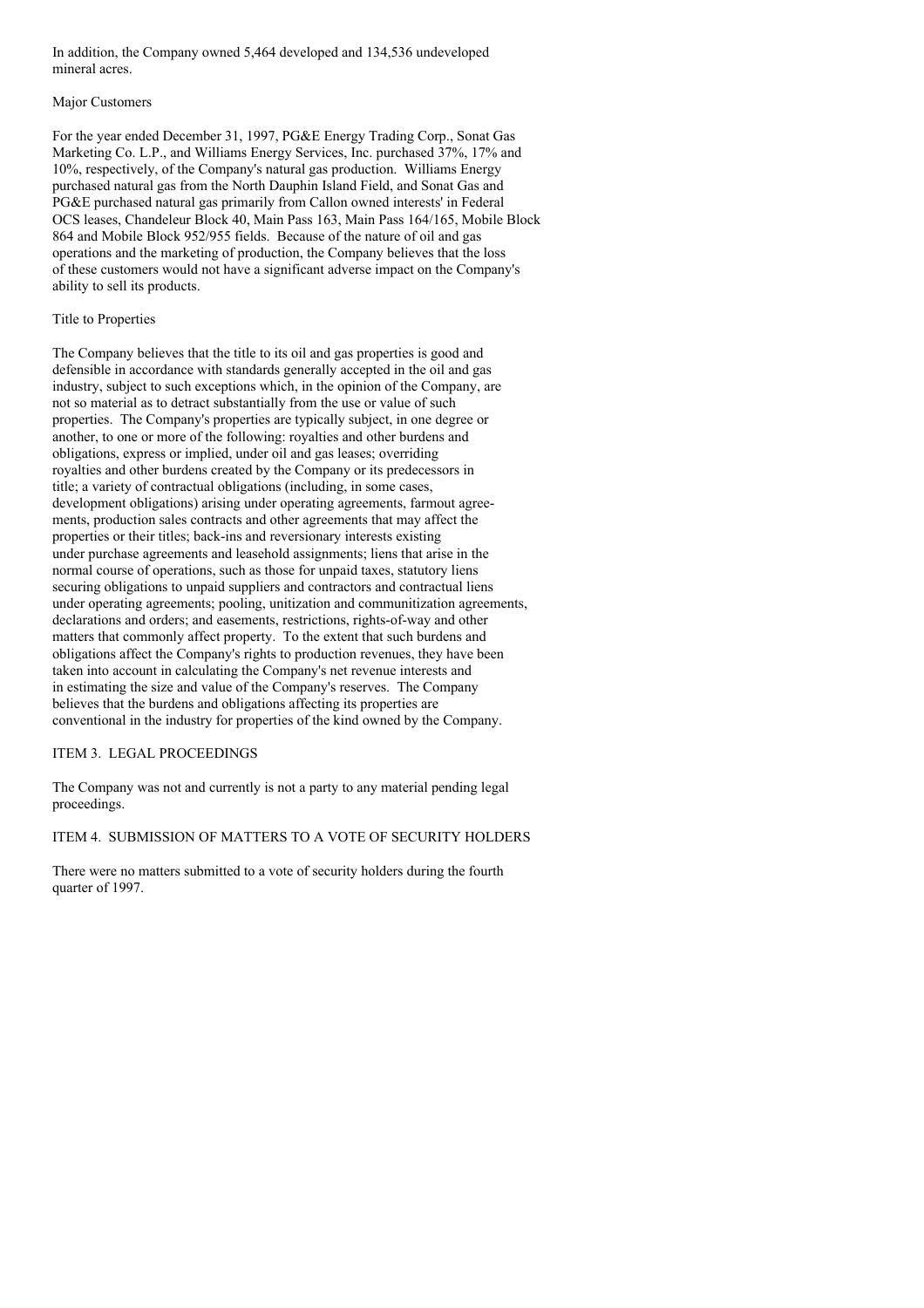## ITEM 5. MARKET FOR REGISTRANT'S COMMON EQUITY AND RELATED STOCKHOLDER MATTERS

The Company's Common Stock trades on the Nasdaq National Market System under the symbol "CLNP". The following table sets forth the high and low sale prices per share as reported on Nasdaq for the periods indicated.

| <b>Ouarter Ended</b> | High   | Low    |
|----------------------|--------|--------|
| 1995:                |        |        |
| 1st Quarter          | 11     | 91/2   |
| 2nd Quarter          | 10 1/2 | 9      |
| 3rd Quarter          | 12 1/4 | 9 1/4  |
| 4th Ouarter          | 11     | 9 1/32 |
| 1996:                |        |        |
| 1st Quarter          | 10 1/2 | 9 1/2  |
| 2nd Ouarter          | 14 1/4 | 10     |
| 3rd Quarter          | 13 1/2 | 103/4  |
| 4th Ouarter          | 19 1/8 | 12 1/2 |
| 1997:                |        |        |
| 1st Quarter          | 19 1/2 | 12 1/2 |
| 2nd Quarter          | 163/8  | 13 1/4 |
| 3rd Quarter          | 19 3/8 | 15     |
| 4th Ouarter          | 22     | 15     |

As of March 10, 1998, there were approximately 7,991 common stockholders of record.

The Company has not paid dividends on the Common Stock and intends to retain its cash flow from operations, net of preferred stock dividends, for the future operation and development of its business. In addition, the Company's primary credit facility restricts payments of dividends on its Common Stock.

## ITEM 6. SELECTED FINANCIAL DATA

The following table sets forth, as of the dates and for the periods indicated, selected financial information for the Company. The financial information for each of the five years in the period ended December 31, 1997 have been derived from the audited Consolidated Financial Statements of the Company for such periods. The information should be read in conjunction with "Management's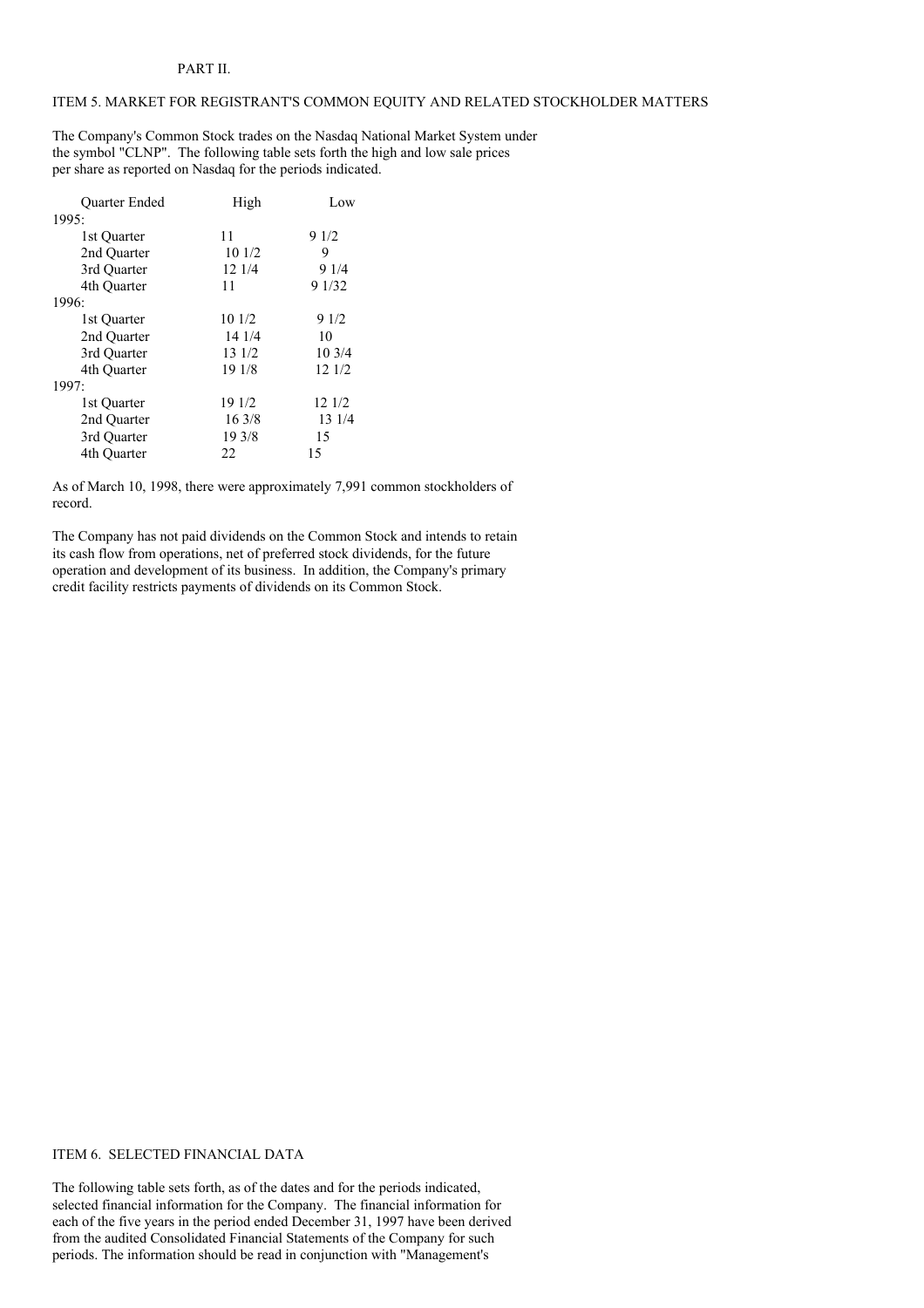Discussion and Analysis of Financial Condition and Results of Operations" and the Consolidated Financial Statements and Notes thereto. The following information is not necessarily indicative of future results for the Company.

## CALLON PETROLEUM COMPANY SELECTED HISTORICAL FINANCIAL INFORMATION (In thousands, except per share amounts)

<TABLE> <CAPTION>

|                                                                                                                                                                                                   |                     |           | Year Ended December 31,        |                                                                 |            |                                               |
|---------------------------------------------------------------------------------------------------------------------------------------------------------------------------------------------------|---------------------|-----------|--------------------------------|-----------------------------------------------------------------|------------|-----------------------------------------------|
|                                                                                                                                                                                                   | 1997                | --------- | ---------                      | 1996 1995 1994<br>--------                                      | -1993      |                                               |
| $<\!S>$                                                                                                                                                                                           | <<>                 | <<>       | <<>                            | <<>                                                             | <<>        |                                               |
| Statement of Operations Data(a):                                                                                                                                                                  |                     |           |                                |                                                                 |            |                                               |
| Revenues:                                                                                                                                                                                         |                     |           |                                |                                                                 |            |                                               |
| Oil and gas sales                                                                                                                                                                                 |                     |           |                                | \$42,130 \$25,764 \$23,210 \$13,948 \$10,048                    |            |                                               |
| Interest and other                                                                                                                                                                                |                     |           |                                | $1,508$ 946 627 171                                             |            | 230                                           |
| Total revenues                                                                                                                                                                                    |                     |           |                                |                                                                 |            | 10,278                                        |
| Costs and expenses:                                                                                                                                                                               |                     |           |                                |                                                                 |            |                                               |
| Lease operating expenses                                                                                                                                                                          |                     |           |                                | 8,123 7,562 6,732 4,042 3,713                                   |            |                                               |
| Lease operating expenses<br>Depreciation depletion and amortization 16,488 9,832 10,376 6,049<br>General and administrative 4,433 3,495 3,880 3,717 2,3                                           |                     |           |                                |                                                                 |            | 3,411                                         |
|                                                                                                                                                                                                   |                     |           |                                |                                                                 |            | 2,350                                         |
| Interest                                                                                                                                                                                          |                     |           |                                |                                                                 |            |                                               |
| Total costs and expenses                                                                                                                                                                          |                     | --------- |                                | 31,001 21,202 22,782 14,432                                     |            | 9,670                                         |
| Income (loss) from operations                                                                                                                                                                     |                     |           |                                |                                                                 |            | 608                                           |
| Income tax expense (benefit)                                                                                                                                                                      |                     |           |                                | $12,637$ $5,508$ $1,055$ $(313)$<br>4,200 50 -- $(200)$         |            | - 113                                         |
| Income (loss) before cumulative effect of                                                                                                                                                         | .                   | --------- | ---------                      |                                                                 | ---------  |                                               |
|                                                                                                                                                                                                   |                     |           |                                |                                                                 |            | 495                                           |
| change in accounting principle 8,437 5,458 1,055 (113)<br>Cumulative effect of change in accounting principle (b) -- -- -- -- --                                                                  |                     |           |                                |                                                                 |            | 5,262                                         |
|                                                                                                                                                                                                   |                     |           | ---------  --------  --------- |                                                                 |            |                                               |
| Net income (loss)                                                                                                                                                                                 |                     |           |                                |                                                                 |            |                                               |
| Preferred stock dividends                                                                                                                                                                         |                     |           |                                | $8,437$ $5,458$ $1,055$ $(113)$ $5,757$<br>2,795 2,795 256 -- - | ---------- |                                               |
|                                                                                                                                                                                                   |                     |           |                                |                                                                 |            | 5,757<br>(113)                                |
| Net income (loss) available to common shares<br>Pro forma adjustment for income taxes (c)<br>The common share and the common share and the common share and the common share<br>$5,642$ 2,663 799 |                     |           |                                |                                                                 |            | 100                                           |
| Pro forma net income (loss)                                                                                                                                                                       |                     |           | =====================          |                                                                 |            | \$5,642 \$2,663 \$799 \$ (113) \$5,657        |
| Net income (loss) per common share:                                                                                                                                                               |                     |           |                                |                                                                 |            |                                               |
| <b>Basic</b>                                                                                                                                                                                      | $\mathbb{S}$<br>.91 |           |                                | $$.46$ $$.14$ $$.03)$ $$.153$                                   |            |                                               |
| Diluted                                                                                                                                                                                           | \$                  |           |                                | .88 \$ .45 \$ .14 \$ (.03) \$ 1.53                              |            |                                               |
| Shares used in computing net income (loss) per common share:                                                                                                                                      |                     |           |                                |                                                                 |            |                                               |
| Basic                                                                                                                                                                                             |                     |           |                                |                                                                 |            |                                               |
| Diluted                                                                                                                                                                                           |                     |           |                                | 6,194 5,835 5,755 4,346 3,769<br>6,422 5,952 5,755 4,346 3,769  |            |                                               |
| Balance Sheet Data (end of period)(a):                                                                                                                                                            |                     |           |                                |                                                                 |            |                                               |
| Oil and gas properties, net                                                                                                                                                                       |                     |           |                                |                                                                 |            | \$150,494 \$82,489 \$57,765 \$43,920 \$21,000 |
| Total assets                                                                                                                                                                                      |                     |           |                                | \$190,421 \$118,520 \$83,867 \$73,786 \$39,825                  |            |                                               |
| Long-term debt, less current portion                                                                                                                                                              |                     |           |                                | \$ 60,250 \$ 24,250 \$ 100 \$ 15,363                            |            | 233<br>S.                                     |
| Stockholders' Equity                                                                                                                                                                              |                     |           |                                |                                                                 |            | \$113,701 \$77,864 \$75,129 \$43,431 \$27,170 |

- ------------- (see footnotes on following page)

(b) As a result of the combination of the Company and CCP there was a change in the tax status of the Company; therefore, the Company was able to reduce the valuation allowance at January 1, 1993 by \$5,262,000, or \$1.40 per common share. The net asset represents the statutory depletion carryforward (which has an unlimited carryforward period) and the portion of the federal net operating loss carryforward that the Company's management believes will be utilized. All other temporary differences are offset by the valuation allowance, which represents that portion of the asset that management believes is more likely than not, that it will not be realized.

(c) The pro forma adjustment for income taxes of \$100,000, or \$.03 per common share, relates to the income of CCP prior to the Consolidation as if such income was taxed as a corporation. Pro forma tax adjustments were provided only to the extent CCP had income, thus none was recorded in 1994.

<sup>(</sup>a) The Company succeeded to the business and properties of Callon Petroleum Operating Company, Callon Consolidated Partners, L. P. and CN Resources on September 16, 1994 pursuant to the Consolidation. Historical information about the Company prior to September 16, 1994 includes the financial and operating information of the predecessors of the Company, other than the interest in CN not owned by Callon Petroleum Operating Company, combined as entities under common control in a manner similar to a pooling of interests.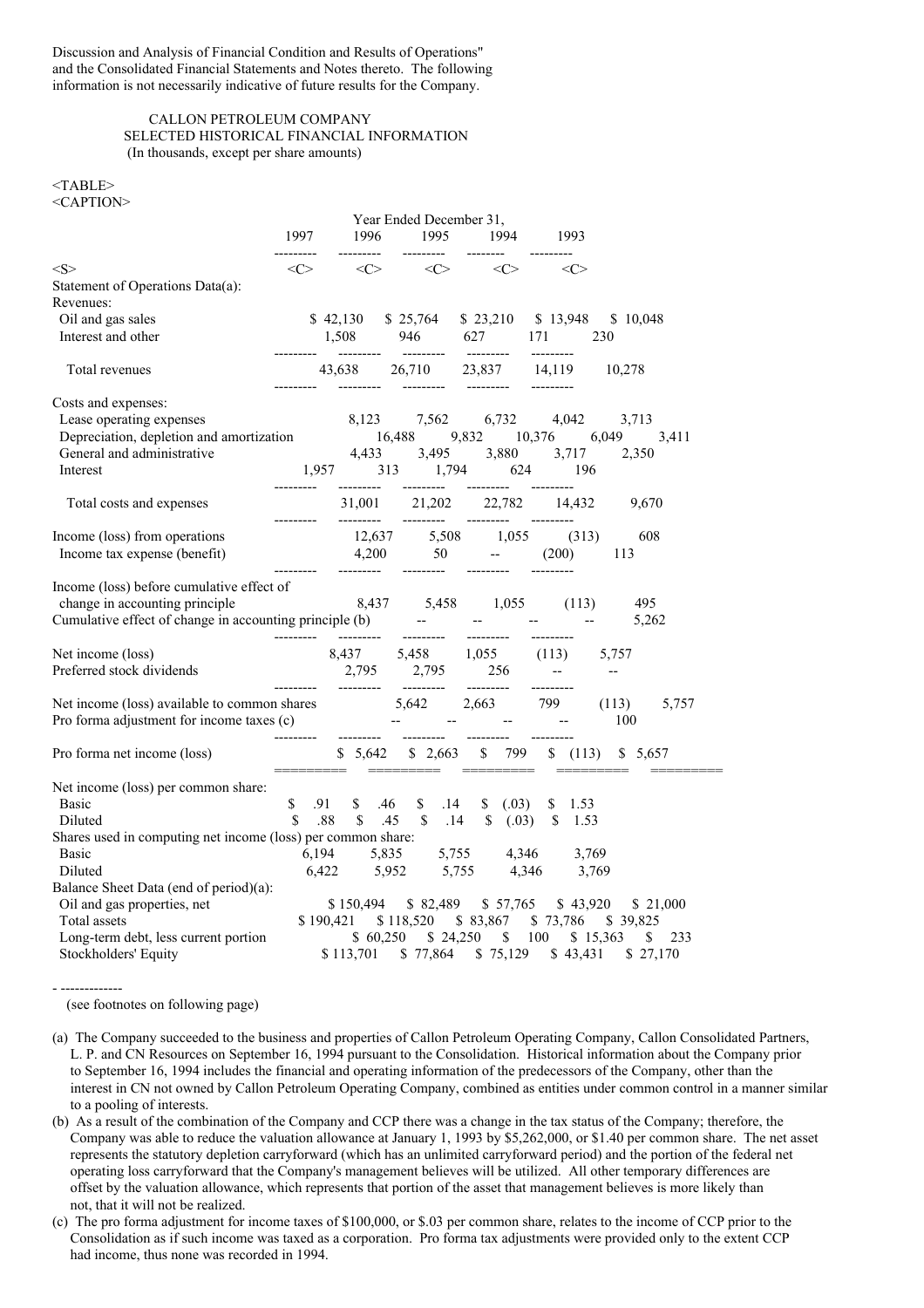#### $<$ /TABLE>

## ITEM 7. MANAGEMENT'S DISCUSSION AND ANALYSIS OF FINANCIAL CONDITION AND RESULTS OF OPERATIONS

## General

The Company's revenues, profitability and future growth and the carrying value of its oil and gas properties are substantially dependent on prevailing prices of oil and gas. The Company's ability to maintain or increase its borrowing capacity and to obtain additional capital on attractive terms is also influenced by oil and gas prices. Prices for oil and gas are subject to large fluctuations in response to relatively minor changes in the supply of and demand for oil and gas, market uncertainty and a variety of additional factors beyond the control of the Company. These factors include weather conditions in the United States, the condition of the United States economy, the actions of the Organization of Petroleum Exporting Countries, governmental regulation, political stability in the Middle East and elsewhere, the foreign supply of crude oil and natural gas, the price of foreign imports and the availability of alternate fuel sources. Any substantial and extended decline in the price of crude oil or natural gas would have an adverse effect on the Company's carrying value of its proved reserves, borrowing capacity, revenues, profitability and cash flows from operations. Subsequent to year-end the price of crude oil has declined. On a Mcfe basis, crude oil represents 17% of proved reserves at year-end and 15% of the projected 1998 production of such reserves.

Volatile oil and gas prices make it difficult to estimate the value of producing properties for acquisition and often cause disruption in the market for oil and gas producing properties, as buyers and sellers have difficulty agreeing on such value. Price volatility also makes it difficult to budget for and project the return on acquisitions and development and exploitation projects.

## Year 2000 Compliance

The Company does not expect that the cost to modify and replace its information technology infrastructure to be Year 2000 compliant will be material to its financial condition or results of operations. The Company does not anticipate any material disruption in its operations as a result of any failure by the Company to be in compliance.

### Liquidity and Capital Resources

The Company's primary sources of capital are its cash flows from operations, borrowings from financial institutions and sale of equity securities. Cash provided from operating activities during 1997 totaled \$27.3 million. During 1997, the Company borrowed a net of \$36 million and issued \$29.3 million in additional common stock in November, 1997. At December 31, 1997, the Company had working capital in the amount of \$12.7 million. Effective October 31, 1996, the Company entered into a new Credit Facility with Chase Manhattan Bank. Borrowings under the Credit Facility are secured by mortgages covering substantially all of the Company's producing oil and gas properties. The Credit Facility provides for borrowings of a maximum of the lesser of \$50 million or a borrowing base ("Borrowing Base") determined periodically on the basis of a discounted present value of future net cash flows attributable to the Company's proved producing oil and gas reserves. Pursuant to the Credit Facility, depending upon the percentage of the unused portion of the Borrowing Base, the interest rate is equal to either the lender's prime rate or the lender's prime rate plus 0.50%. The Company, at its option, may fix the interest rate on all or a portion of the outstanding principal balance at either 1.00% or 1.375% above a defined "Eurodollar" rate, depending upon the percentage of the unused portion of the Borrowing Base, for periods of up to six months. The weighted average interest rate for the total debt outstanding at December 31, 1997 and 1996 was 8.50% and 8.25%, respectively. Under the Credit Facility, a commitment fee of .25% or .375% per annum on the unused portion of the Borrowing Base (depending upon the percentage of the unused portion of the Borrowing Base) is payable quarterly. The Company may borrow, pay, reborrow and repay under the Credit Facility until October 31, 2000, on which date, the Company must repay in full all amounts then outstanding. At December 31, 1997, the unpaid balance due on this Credit Facility was \$100,000.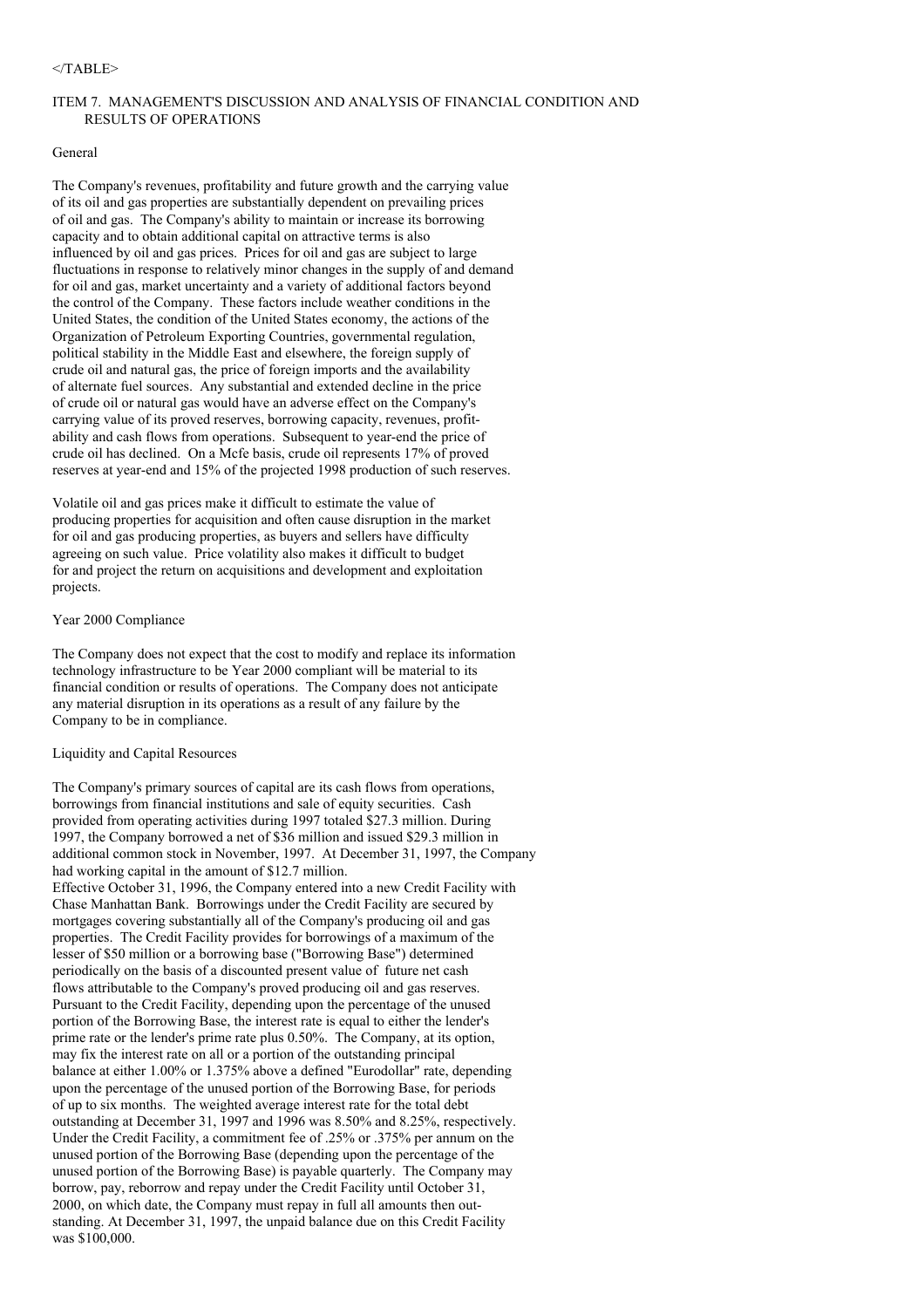On November 27, 1996, the Company issued \$24,150,000 of 10% Senior Subordinated Notes that will mature December 15, 2001. The Company used the proceeds to pay down the Credit Facility and for other corporate purposes. Interest is payable quarterly beginning March 15, 1997. The notes are redeemable at the option of the Company, in whole or in part, on or after December 15, 1997, at 100% of the principal amount thereof, plus accrued interest to the redemption date. The notes are general unsecured obligations of the Company, subordinated in right of payment to all existing and future indebtedness of the Company. The credit facility and the subordinated debt contain various covenants including restrictions on additional indebtedness and payment of cash dividends as well as maintenance of certain financial ratios. The Company is in compliance with these covenants at December 31, 1997.

On July 31, 1997, the Company issued \$36 million of its 10.125% Series A Senior Subordinated Notes due 2002 in a private placement for net proceeds of \$34.8 million. The Company used \$18.5 million of the net proceeds to repay borrowings under the Credit Facility and the remaining net proceeds were allocated to the Company's capital expenditure budget. On September 10, 1997, pursuant to a Registration Agreement dated July 31, 1997, the Company commenced an offer to exchange the Series A Notes for a like principal amount of 10.125% Series B Senior Subordinated Notes due 2002 (the "Series B Notes" and, together with the Series A Notes, the "10.125% Notes"). The form and terms of the Series B Notes are identical in all material respects to the terms of the Series A Notes, except for certain transfer restrictions and provisions relating to registration rights. The exchange offer terminated on November 10, 1997. Interest on the 10.125% Notes is payable quarterly, on March 15, June 15, September 15, and December 15 of each year. The 10.125% Notes are redeemable at the option of the Company in whole or in part, at any time on or after September 15, 2000. The 10.125% Notes are general unsecured obligations of the Company, subordinated in right of payment to all existing and future indebtedness of the Company and rank pari passu with the 10% Notes. The Credit Facility and the indenture for the 10.125% Notes contain various covenants including restrictions on additional indebtedness and payment of cash dividends as well as maintenance of certain financial ratios. The Company is in compliance with these covenants at December 31, 1997.

Net capital expenditures for 1997 totaled \$85.2 million which included \$10.3 million of lease acquisitions and other associated costs, \$51.8 million for the acquisition of producing properties and equipment and \$23.1 million for property development and drilling activities on new and previously existing properties. The Company's plans for 1998 include capital expenditures of \$75 million. Projected cash flow from operations and borrowings under the Company's Credit Facility are anticipated to be sufficient to fund this capital budget; however, the Company may consider alternative sources of financing. However, future capital expenditure requirements will depend somewhat on exploration results.

### Results of Operations

The following table sets forth certain operating information with respect to the oil and gas operations of the Company for the three year period ended December 31, 1997.

|                                          | December 31.                     |  |  |  |  |  |  |  |
|------------------------------------------|----------------------------------|--|--|--|--|--|--|--|
|                                          | 1996<br>1997<br>1995             |  |  |  |  |  |  |  |
| Production:                              |                                  |  |  |  |  |  |  |  |
| Oil (MBbls)                              | 585<br>462<br>594                |  |  |  |  |  |  |  |
| Gas (MMcf)                               | 13,114 6,269 6,694               |  |  |  |  |  |  |  |
| Total production (MMcfe)                 | 15,887 9,781<br>10.261           |  |  |  |  |  |  |  |
| Average sales price:                     |                                  |  |  |  |  |  |  |  |
| Oil (per Bbl)                            | $$18.63$ $$18.27$ $$16.68$       |  |  |  |  |  |  |  |
| Gas (per Mcf)                            | $$2.56$ $$2.40$ $$1.96$          |  |  |  |  |  |  |  |
| Total production (per Mcfe)              | $$2.65$ $$2.63$ $$2.24$          |  |  |  |  |  |  |  |
| Average costs (per Mcfe):                |                                  |  |  |  |  |  |  |  |
| Lease operating expenses (excluding      |                                  |  |  |  |  |  |  |  |
| severance taxes)                         | S.<br>\$ 0.57<br>\$0.49<br>0.42  |  |  |  |  |  |  |  |
| Severance taxes                          | \$<br>\$0.20<br>0.09<br>\$ 0.17  |  |  |  |  |  |  |  |
| Depreciation, depletion and amortization | 1.04<br>\$1.01<br>\$1.01<br>S    |  |  |  |  |  |  |  |
| General and administrative (net of       |                                  |  |  |  |  |  |  |  |
| management fees)                         | 0.28<br>0.38<br>S.<br>0.36<br>S. |  |  |  |  |  |  |  |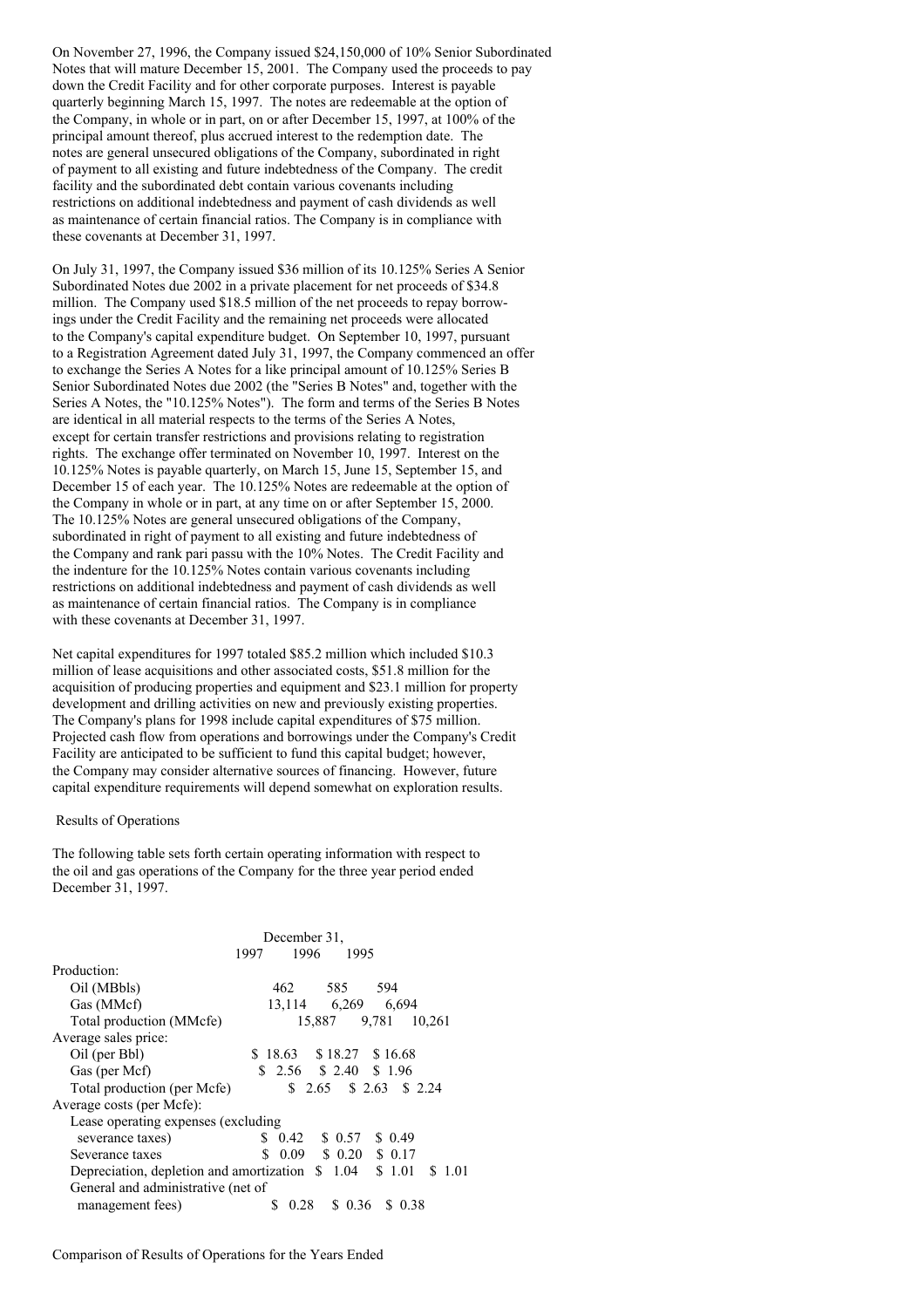December 31, 1997 and 1996

#### Oil and Gas Revenues

Total oil and gas revenues increased \$16.4 million, or 63%, during 1997 to \$42.1 million compared to \$25.8 million in 1996. This increase in oil and gas revenues was the result ofincreased gas production volumes and increased average sales prices for both oil and gas.

Oil revenues for 1997 were \$8.6 million based on production volume of 462,000 barrels of oil sold at an average sales price of \$18.63 per barrel. For 1996, revenues were \$10.7 million based on 585,000 barrels of oil sold at an average sales price of \$18.27. The \$2.1 million decline in oil revenues is largely attributed to normal production declines from several of the Company's oil producing properties, as well as the divestiture of certain non-core properties.

Gas revenues for 1997 were \$33.5 million based on production volumes of 13.1 Bcf of gas sold at an average sales price of \$2.56 per Mcf. For 1996, revenues were \$15.1 million based on 6.3 Bcf of gas sold at an average sales price of \$2.40. The 109% increase in production volume is largely attributed to the Company's 1996 discoveries at Chandeleur Block 40 and Main Pass 163 Area and the 1997 acquisitions in the Mobile Block 864 Area.

## Lease Operating Expenses

Lease operating expenses, including severance taxes, increased from \$7.6 million in 1996 to \$8.1 million in 1997. Separately, severance taxes declined from \$1.9 million in 1996 to \$1.4 million in 1997 as a result of lower production on properties subject to severance taxes. Other operating expenses increased from \$5.6 million in 1996 to \$6.7 million in 1997 as a result of the new offshore producing properties. On a per Mcfe basis, these combined expenses decreased from \$0.77 in 1996 to \$0.51 in 1997.

## Depreciation, Depletion and Amortization

Depreciation, depletion and amortization for 1997 totaled \$16.5 million, or \$1.04 per Mcfe. For the same period in 1996, these expenses totaled \$9.8 million, or \$1.01 per Mcfe.

## General and Administrative Expenses

General and administrative expenses for 1997 were \$4.4 million, a 27% increase from the \$3.5 million in 1996 as a result of expanded levels of operations and production. On a per Mcfe basis, these expenses decreased from \$0.36 in 1996 to \$0.28 in 1997.

#### Interest Expense

Interest expense for 1997 was \$2.0 million. The substantial increase from the \$.3 million in 1996 is reflective of the issuance of the Senior Subordinated Notes in November 1996 and July 1997.

#### Income Taxes

The recorded income tax expense for 1997 was \$4.2 million. This amount represents the approximate statutory income tax rate, as adjusted for expected future utilization of its net operating losses and depletion carryovers. For 1996, the statutory income tax was \$1.9 million, which was primarily offset by a reduction in the deferred tax asset valuation allowance.

Comparison of Results of Operations for the Years Ended December 31, 1996 and 1995

## Oil and Gas Revenues

Oil and gas sales increased \$2.6 million, or 11%, during 1996 to \$25.8 million compared to \$23.2 million in 1995. While oil and gas production volumes for 1996 were lower than those reported in 1995, substantial price increases for both oil and gas more than offset the loss in revenues. The average sales price per barrel sold in 1996 increased to \$18.27, compared to \$16.68 for 1995. The average sales price per Mcf of gas sold increased from \$1.96 in 1995 to \$2.40 in 1996.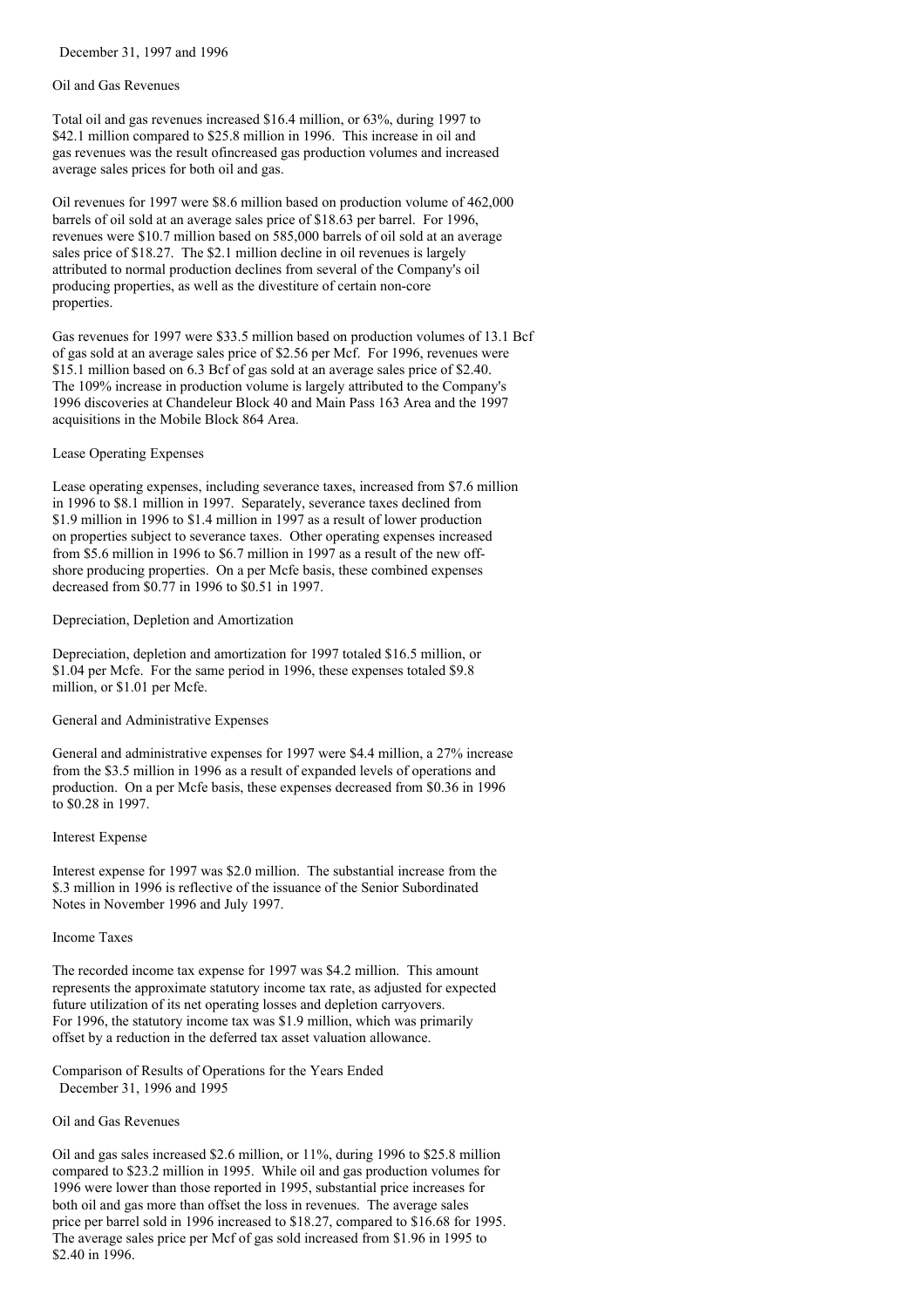Oil production for 1996 decreased slightly to 585,000 barrels from the 594,000 barrels produced in 1995. This reduction was primarily attributable to the implementation of the required environmental protection program (zero discharge) at our Black Bay Complex, the Company's largest single oil producing prospect. During this process, several producing wells were shut-in while various new equipment was installed. In addition, several wells were temporarily shut-in while repairs were conducted on the service lines. Therefore, average daily production for 1996 dropped to 1,599 barrels per day compared to 1,629 barrels per day in 1995.

Gas production for 1996 was 6.3 Bcf, a decrease from the 6.7 Bcf reported in 1995. This reduction was primarily attributable to the loss of production from the North Dauphin Island Field where problems with excess water content in the gas sales stream were encountered early in the year requiring the installation of a dehydrator and removal of water from the lines. Extraneous water production from the #2A well led to the shut-in of the well and the natural decline of the reservoir pressure. Also during the year, this field incurred a lower production rate due to compressor inefficiencies which led to a compressor restaging program that was completed in late September.

#### Lease Operating Expenses

Lease operating expenses, including severance taxes, increased from \$6.7 million in 1995 to \$7.6 million in 1996. A large portion of this increase, \$600,000, is attributable to normal expenses associated with new property additions. Other expenses included the installation of a dehydrator and the workover expenses at the North Dauphin Island Field.

## Depreciation, Depletion and Amortization

Depreciation, depletion and amortization expense for 1996 was \$9.8 million compared to \$10.4 million for 1995. When compared on a per unit-of-production basis, the expense incurred was \$1.01 per Mcfe produced for each of the two years.

#### General and Administrative Expenses

General and administrative expenses declined from \$3.9 million for 1995 to \$3.5 million for 1996, as a result of the Company's continued efforts to improve operational efficiencies.

### Interest Expense

Interest expense decreased from \$1.8 million in 1995 to \$313,000 in 1996. This expense reduction corresponds with the smaller average monthly outstanding balance on the long-term debt of the Company for 1995 when compared to 1996. During the fourth quarter of 1995, the Company used \$25.1 million of the proceeds from the sale of preferred stock to reduce its long-term debt. During the course of 1996, additional funds advanced under the Company's line of credit were repaid in November when the Company issued \$24,150,000 of 10% Senior Subordinated Notes. The average outstanding balance in long-term debt during 1996 was \$5.3 million.

### Income Taxes

The recorded income tax expense for 1996 was \$50,000. The computed provision for income taxes at the Company's expected statutory rate was \$1.9 million, which was primarily offset by a reduction in the deferred tax asset valuation allowance as a result of the Company's ability to utilize its net operating losses and depletion carryovers.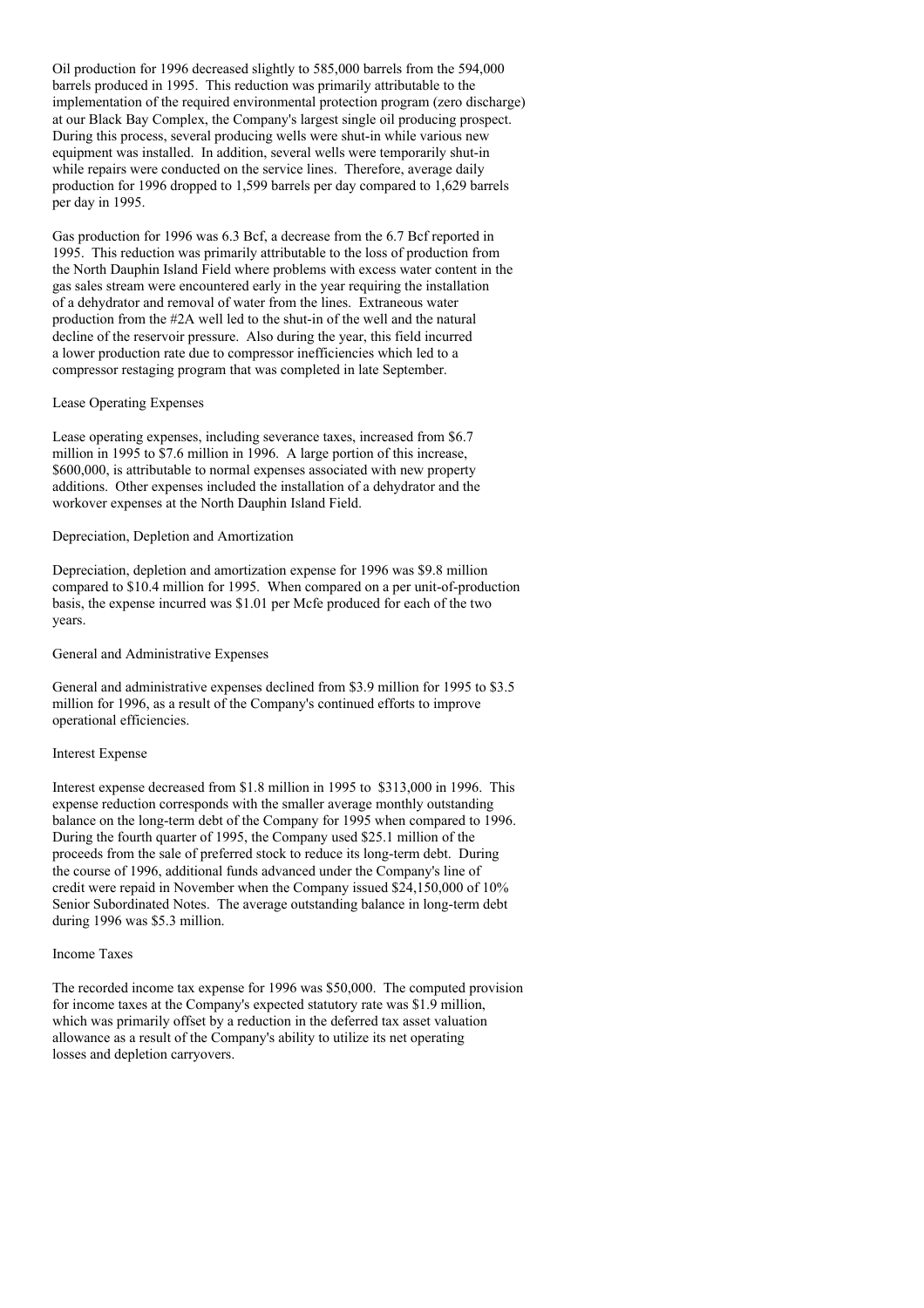# ITEM 8. FINANCIAL STATEMENTS AND SUPPLEMENTARY DATA

# Page

| Report of Independent Public Accountants                                                                     | 27    |    |
|--------------------------------------------------------------------------------------------------------------|-------|----|
| Consolidated Balance Sheets as of the Years Ended<br>December 31, 1997 and 1996                              | 28    |    |
| Consolidated Statements of Operations for the Three Years<br>in the Period Ended December 31, 1997           | 29    |    |
| Consolidated Statements of Stockholders' Equity<br>for the Three Years in the Period Ended December 31, 1997 |       | 30 |
| Consolidated Statements of Cash Flows for the Three Years<br>in the Period Ended December 31, 1997           | 31    |    |
| Notes to Consolidated Financial Statements                                                                   | 32-46 |    |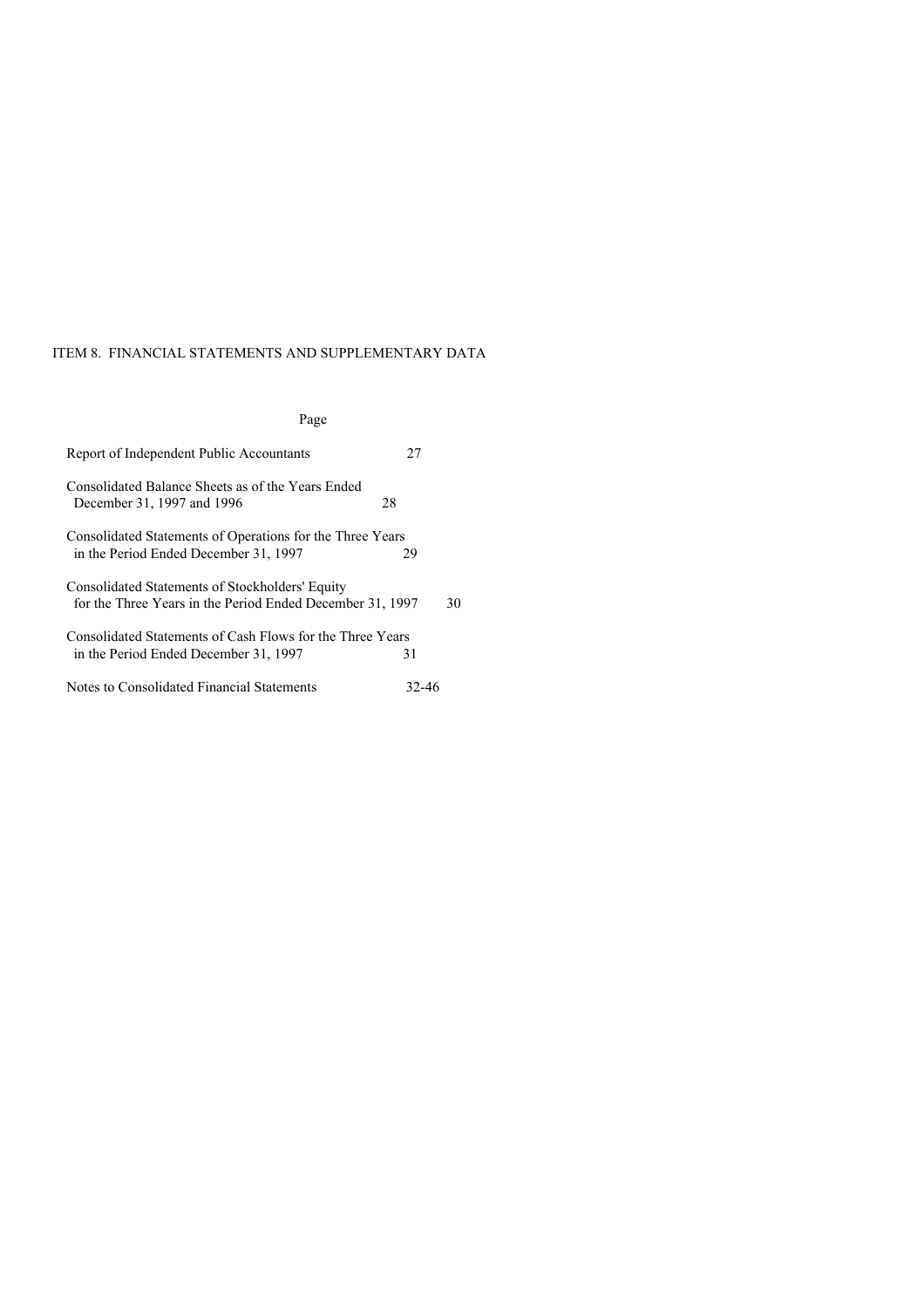## REPORT OF INDEPENDENT PUBLIC ACCOUNTANTS

To the Stockholders and Board of Directors of Callon Petroleum Company:

We have audited the accompanying consolidated balance sheets of Callon Petroleum Company (a Delaware corporation) and subsidiaries as of December 31, 1997 and 1996, and the related consolidated statements of operations, stockholders' equity and cash flows for each of the three years in the period ended December 31, 1997. These financial statements are the responsibility of the Company's management. Our responsibility is to express an opinion on these financial statements based on our audits.

We conducted our audits in accordance with generally accepted auditing standards. Those standards require that we plan and perform the audit to obtain reasonable assurance about whether the financial statements are free of material misstatement. An audit includes examining, on a test basis, evidence supporting the amounts and disclosures in the financial statements. An audit also includes assessing the accounting principles used and significant estimates made by management, as well as evaluating the overall financial statement presentation. We believe that our audits provide a reasonable basis for our opinion.

In our opinion, the financial statements referred to above present fairly, in all material respects, the financial position of Callon Petroleum Company and subsidiaries, as of December 31, 1997 and 1996, and the results of their operations and their cash flows for each of the three years in the period ended December 31, 1997, in conformity with generally accepted accounting principles.

#### ARTHUR ANDERSEN LLP

New Orleans, Louisiana, February 20, 1998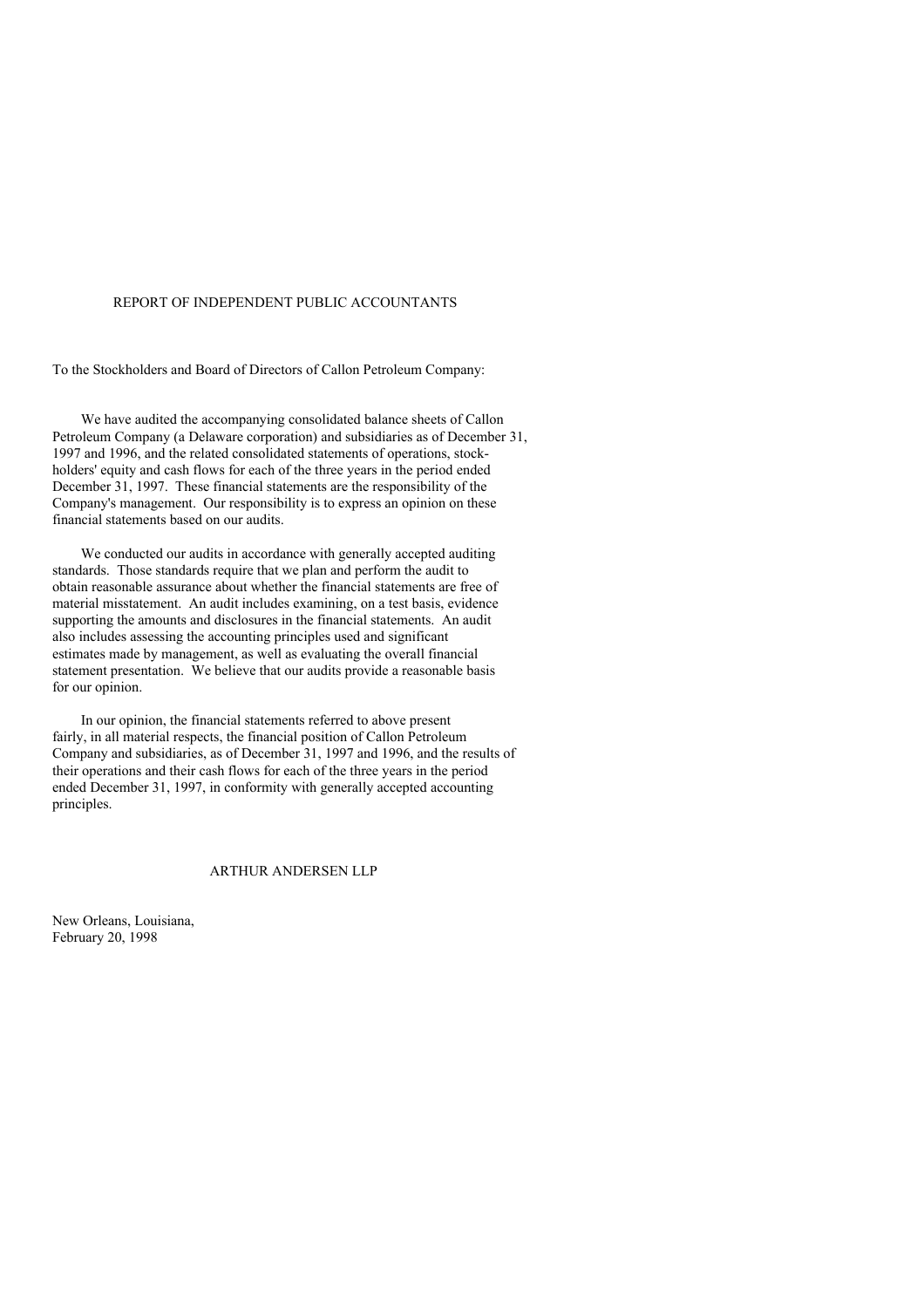# CALLON PETROLEUM COMPANY CONSOLIDATED BALANCE SHEETS

(In thousands, except share data)

<TABLE> <CAPTION>

| <caption></caption>                                                                                             |                                                                                                                                       |
|-----------------------------------------------------------------------------------------------------------------|---------------------------------------------------------------------------------------------------------------------------------------|
|                                                                                                                 | December 31,<br>1997 1996                                                                                                             |
|                                                                                                                 | --------- --------                                                                                                                    |
| $<\ge$<br><b>ASSETS</b>                                                                                         | $\langle C \rangle$ $\langle C \rangle$                                                                                               |
| Current assets:                                                                                                 |                                                                                                                                       |
| Cash and cash equivalents                                                                                       | \$15,597 \$7,669                                                                                                                      |
| Accounts receivable                                                                                             | 12,168 12,661                                                                                                                         |
| Other current assets                                                                                            | 723 516                                                                                                                               |
| Total current assets                                                                                            |                                                                                                                                       |
| Oil and gas properties, full cost accounting method:                                                            |                                                                                                                                       |
| <b>Evaluated</b> properties                                                                                     | 398,046 322,970                                                                                                                       |
|                                                                                                                 | Less accumulated depreciation, depletion and amortization (282,891) (266,716)                                                         |
|                                                                                                                 | 115,155 56,254                                                                                                                        |
|                                                                                                                 | Unevaluated properties excluded from amortization 35,339 26,235<br>----------                                                         |
| Total oil and gas properties                                                                                    | $\begin{array}{r} 150,494 \\ 150,494 \\ 6,504 \\ 1,938 \end{array}$ 82,489<br>$\begin{array}{r} 82,489 \\ 6,618 \\ 1,594 \end{array}$ |
| Pipeline and other facilities, net                                                                              |                                                                                                                                       |
| Other property and equipment, net                                                                               |                                                                                                                                       |
| Deferred tax asset                                                                                              | $1,248$ $5,412$                                                                                                                       |
| Long-term gas balancing receivable                                                                              | $242$ 660<br>1,507 901                                                                                                                |
| Other assets, net                                                                                               |                                                                                                                                       |
| Total assets                                                                                                    | $$190,421$ $$118,520$<br>======================                                                                                       |
| LIABILITIES AND STOCKHOLDERS' EQUITY                                                                            |                                                                                                                                       |
| Current liabilities:                                                                                            |                                                                                                                                       |
| Accounts payable and accrued liabilities \$12,389 \$8,273                                                       | 2,259 2,260                                                                                                                           |
| Undistributed oil and gas revenues<br>Accrued net profits interest payable (Note 9) 1,121 5,435                 |                                                                                                                                       |
|                                                                                                                 | ----------                                                                                                                            |
| Total current liabilities                                                                                       | 15,769 15,968<br>---------                                                                                                            |
| Long-term debt                                                                                                  | 60,250 24,250                                                                                                                         |
| Deferred income                                                                                                 | 297 48                                                                                                                                |
| Long-term gas balancing payable                                                                                 | 404 390                                                                                                                               |
| <b>Total liabilities</b>                                                                                        | 76,720 40,656                                                                                                                         |
|                                                                                                                 |                                                                                                                                       |
| Stockholders' equity:                                                                                           |                                                                                                                                       |
| Preferred Stock, \$0.01 par value; 2,500,000 shares authorized;<br>1,315,500 shares of Convertible Exchangeable |                                                                                                                                       |
| Preferred Stock, Series A issued and outstanding with a                                                         |                                                                                                                                       |
| liquidation preference of \$32,887,500 (Note 11)                                                                | 13<br>13                                                                                                                              |
| Common Stock, \$0.01 par value; 20,000,000                                                                      |                                                                                                                                       |
| shares authorized; 7,855,216 and 5,758,667 shares                                                               |                                                                                                                                       |
| outstanding at December 31, 1997 and 1996, respectively                                                         | 79<br>58                                                                                                                              |
| Unearned compensation - restricted stock                                                                        | (2, 232)<br>$\overline{\phantom{a}}$                                                                                                  |
| Capital in excess of par value                                                                                  | 106,433<br>74,027                                                                                                                     |
| Retained earnings                                                                                               | 9,408 3,766                                                                                                                           |
| Total stockholders' equity                                                                                      | ---------<br>113,701 77,864<br>__________<br>---------                                                                                |
| Total liabilities & stockholders' equity                                                                        | $$190,421$ $$118,520$<br>=========                                                                                                    |
|                                                                                                                 |                                                                                                                                       |

The accompanying notes are an integral part of these financial statements. </TABLE>

CALLON PETROLEUM COMPANY CONSOLIDATED STATEMENTS OF OPERATIONS For the Years Ended December 31, 1997, 1996 and 1995 (In thousands, except per share amounts)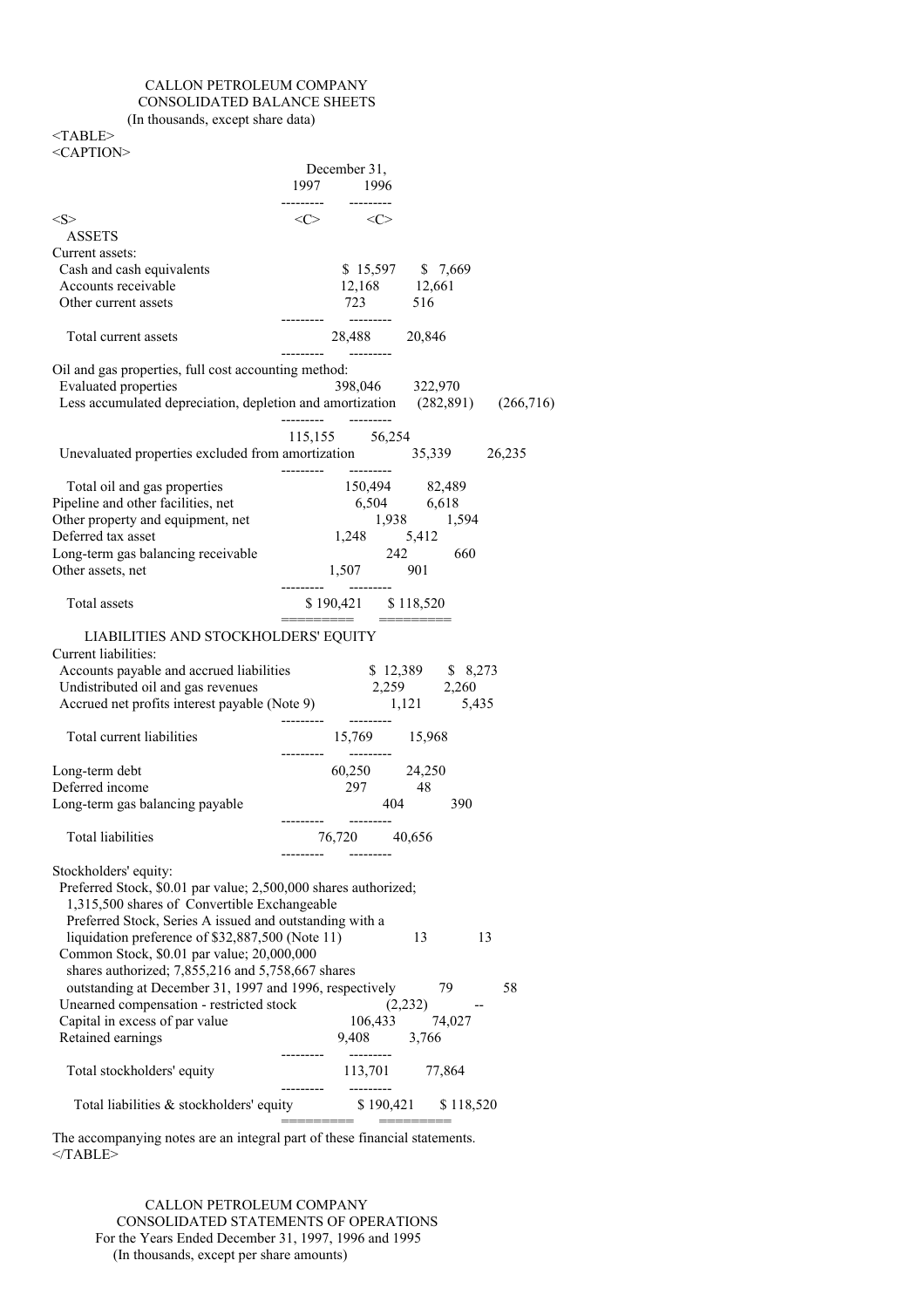# $<$ TABLE>

| $<$ CAPTION $>$                                                                                                                                                                                                                        |          |  |                                                                                       |  |                               |  |
|----------------------------------------------------------------------------------------------------------------------------------------------------------------------------------------------------------------------------------------|----------|--|---------------------------------------------------------------------------------------|--|-------------------------------|--|
|                                                                                                                                                                                                                                        |          |  | 1997 1996 1995                                                                        |  |                               |  |
| <s></s>                                                                                                                                                                                                                                |          |  | ------ ------- -------<br>$\langle C \rangle$ $\langle C \rangle$ $\langle C \rangle$ |  |                               |  |
| Revenues:                                                                                                                                                                                                                              |          |  |                                                                                       |  |                               |  |
| Oil and gas sales                                                                                                                                                                                                                      |          |  |                                                                                       |  | $$42,130$ $$25,764$ $$23,210$ |  |
| Interest and other                                                                                                                                                                                                                     |          |  | $1,508$ 946 627                                                                       |  |                               |  |
| Total revenues                                                                                                                                                                                                                         |          |  | -------- --------                                                                     |  | 43,638 26,710 23,837          |  |
| Costs and expenses:                                                                                                                                                                                                                    |          |  |                                                                                       |  |                               |  |
| Lease operating expenses                                                                                                                                                                                                               |          |  |                                                                                       |  | 8,123 7,562 6,732             |  |
| Depreciation, depletion and amortization<br>General and administrative data and all administrative data and all and administrative data and all and the data and all and the data and all and the data and all and $\frac{16,488}{3,4$ |          |  |                                                                                       |  |                               |  |
|                                                                                                                                                                                                                                        |          |  |                                                                                       |  |                               |  |
| Interest                                                                                                                                                                                                                               |          |  | 1,957 313 1,794                                                                       |  |                               |  |
| Total costs and expenses                                                                                                                                                                                                               | -------- |  |                                                                                       |  | 31,001 21,202 22,782          |  |
| Income from operations                                                                                                                                                                                                                 |          |  |                                                                                       |  | 12,637 5,508 1,055            |  |
| Income tax expense                                                                                                                                                                                                                     |          |  | $4,200$ 50 -                                                                          |  |                               |  |
| Net income                                                                                                                                                                                                                             |          |  | -------- --------<br>8,437 5,458 1,055                                                |  |                               |  |
| Preferred stock dividends                                                                                                                                                                                                              |          |  |                                                                                       |  | 2,795 2,795 256               |  |
| Net income available to common shares \$5,642 \$2,663 \$799                                                                                                                                                                            |          |  |                                                                                       |  |                               |  |
| Net income per common share:                                                                                                                                                                                                           |          |  |                                                                                       |  |                               |  |
| <b>Basic</b>                                                                                                                                                                                                                           |          |  | $$.91$ $$.46$ $$.14$                                                                  |  |                               |  |
| Diluted                                                                                                                                                                                                                                |          |  | \$ .88 \$ .45 \$ .14                                                                  |  |                               |  |
| Shares used in computing net income per common share:                                                                                                                                                                                  |          |  |                                                                                       |  |                               |  |
| Basic                                                                                                                                                                                                                                  |          |  | 6,194 5,835 5,755                                                                     |  |                               |  |
| Diluted                                                                                                                                                                                                                                |          |  | 6,422 5,952 5,755                                                                     |  |                               |  |

The accompanying notes are an integral part of these financial statements.  $<$ /TABLE>

CALLON PETROLEUM COMPANY CONSOLIDATED STATEMENTS OF STOCKHOLDERS' EQUITY (In thousands) <TABLE>

<CAPTION>

Unearned Compensation Capital in Preferred Common Restricted Excess of Retained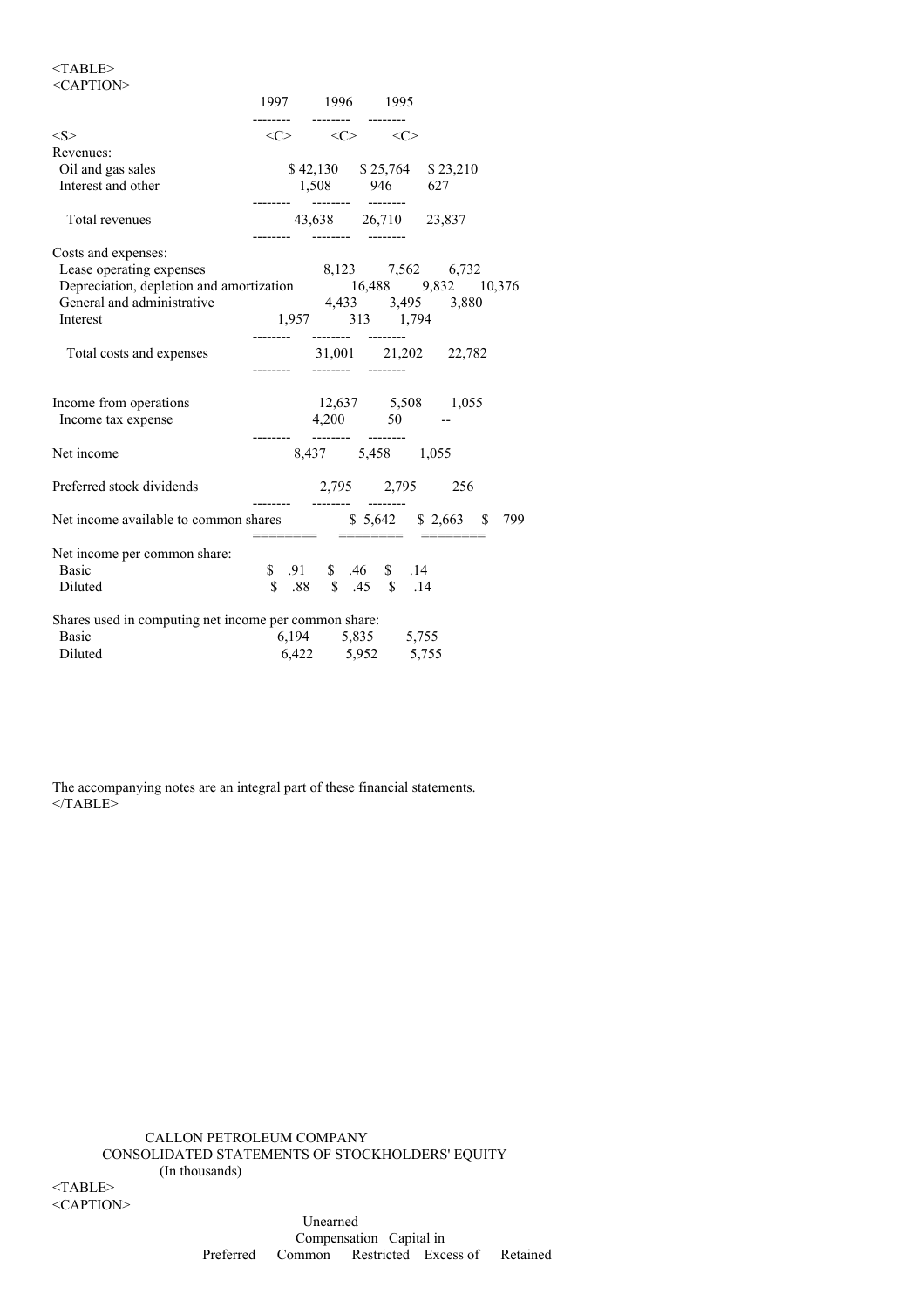|                                                                                                                                                                                                                                                                      | Stock               | Stock               |               | Stock Par Value                                                   | Earnings                             |
|----------------------------------------------------------------------------------------------------------------------------------------------------------------------------------------------------------------------------------------------------------------------|---------------------|---------------------|---------------|-------------------------------------------------------------------|--------------------------------------|
| < S >                                                                                                                                                                                                                                                                | $\langle C \rangle$ | $\langle C \rangle$ | <<>           | <<>                                                               | $\langle C \rangle$                  |
| Balances, December 31, 1994                                                                                                                                                                                                                                          |                     | $\mathbb{S}$        | <sup>\$</sup> | 58 \$                                                             | $-$ \$43,069<br><sup>\$</sup><br>304 |
| Net income<br>Sale of preferred stock (Note 11) 13<br>Preferred stock dividends                                                                                                                                                                                      |                     |                     |               |                                                                   | 1,055<br>30,886<br>(256)             |
| Balances, December 31, 1995                                                                                                                                                                                                                                          |                     | 13                  | 58            |                                                                   | 73,955<br>1,103                      |
| Net income<br>Preferred stock dividends<br>Shares issued pursuant to employee<br>benefit plan                                                                                                                                                                        |                     |                     |               | 72                                                                | 5,458<br>(2,795)                     |
| Balances, December 31, 1996                                                                                                                                                                                                                                          |                     | 13                  | 58            |                                                                   | 74,027 3,766                         |
| Net income<br>Sale of common stock<br>Preferred stock dividends<br>Tax benefits related to stock<br>compensation plans<br>Shares issued pursuant to employee<br>benefit and option plan<br>Restricted stock issued to officers<br>Earned portion of restricted stock |                     |                     | 19<br>2       | 29,249<br><b>Contract Contract</b><br>36<br>392<br>(3,153)<br>921 | 8,437<br>(2,795)<br>2,729            |
| Balances, December 31, 1997                                                                                                                                                                                                                                          |                     | $\frac{13}{2}$      | \$79          | (2,232)                                                           | \$106,433<br>\$9,408                 |

The accompanying notes are an integral part of these financial statements.  $<$ /TABLE>

## CALLON PETROLEUM COMPANY CONSOLIDATED STATEMENTS OF CASH FLOWS For the Years Ended December 31, 1997, 1996 and 1995 (In thousands)

| $<$ TABLE><br>$\leq$ CAPTION $>$                                                     |       |         |         |             |        |  |
|--------------------------------------------------------------------------------------|-------|---------|---------|-------------|--------|--|
|                                                                                      | 1997  | 1996    | 1995    |             |        |  |
| $<\leq>$                                                                             | <( '> | <c></c> | <( '>   |             |        |  |
| Cash flows from operating activities:                                                |       |         |         |             |        |  |
| Net income                                                                           | S     | 8.437   | \$5,458 | S.<br>1,055 |        |  |
| Adjustments to reconcile net income to<br>net cash provided by operating activities: |       |         |         |             |        |  |
| Depreciation, depletion and amortization                                             |       |         | 16,924  | 10,131      | 10,600 |  |
| Amortization of deferred costs                                                       |       | 467     | 114     | 133         |        |  |
| Deferred income tax expense                                                          |       | 4.200   | 50      |             |        |  |
| Noncash compensation related to stock compensation plans                             |       |         | 1,224   |             | 72     |  |
| Changes in current assets $\&$ liabilities:                                          |       |         |         |             |        |  |
| Accounts receivable                                                                  |       | 493     | (4,332) | 566         |        |  |
| Other current assets                                                                 |       | (207)   | (278)   | (217)       |        |  |
| Current liabilities                                                                  |       | (3,809) | 4,049   | (2,570)     |        |  |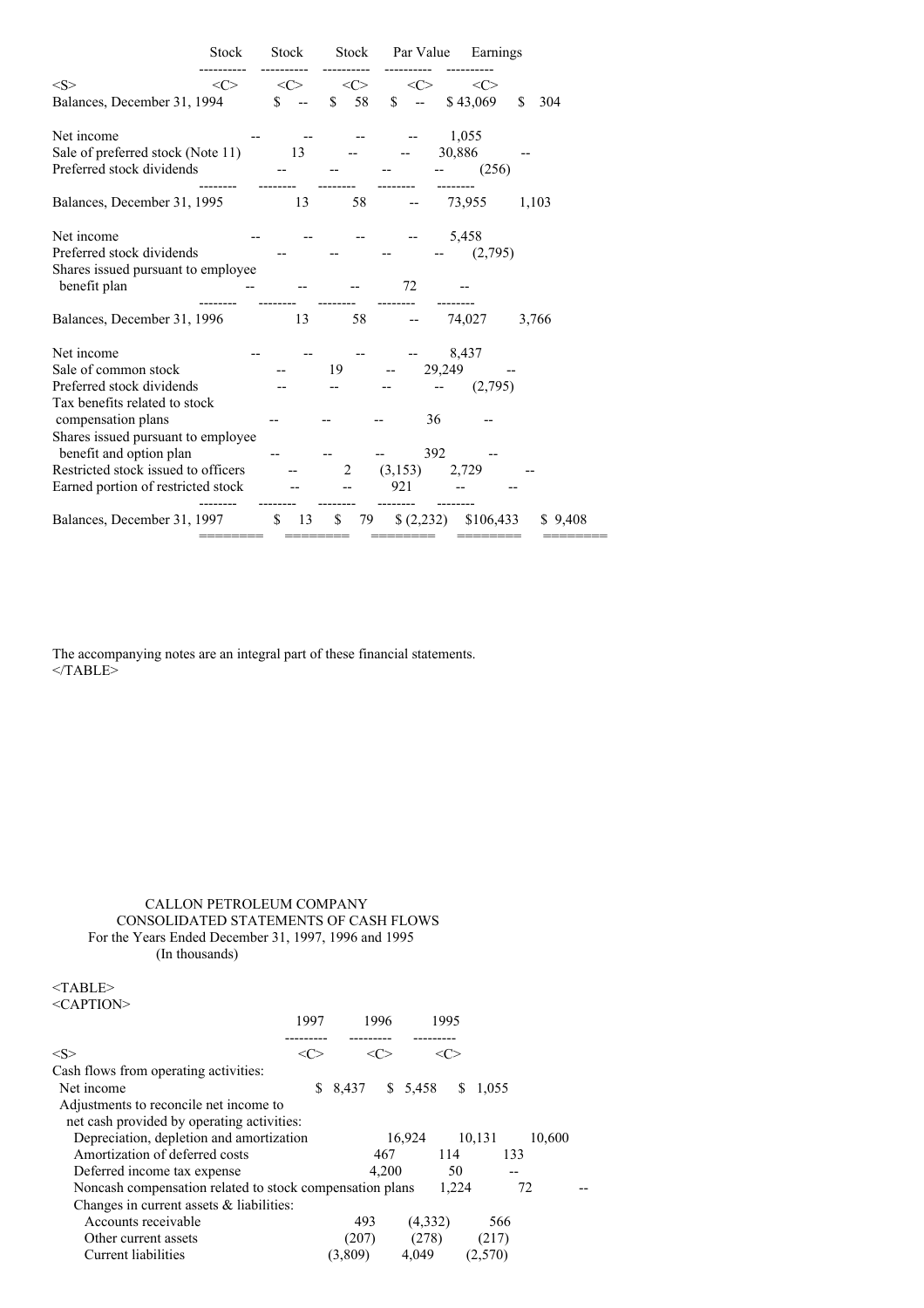| Change in gas balancing receivable<br>Change in gas balancing payable                                                                                                                                                                                                                                                                                                                                                    | $14(42)$ $(127)$                                                                   | 418 (41) 115 |     |
|--------------------------------------------------------------------------------------------------------------------------------------------------------------------------------------------------------------------------------------------------------------------------------------------------------------------------------------------------------------------------------------------------------------------------|------------------------------------------------------------------------------------|--------------|-----|
| Change in other long-term liabilities<br>Change in other long-term liabilities<br>$249$ (28) (42)<br>Change in other assets, net (1,073) (830) (61)                                                                                                                                                                                                                                                                      |                                                                                    |              |     |
| ---------<br>Cash provided by operating activities $27,337$ 14,323 9,452                                                                                                                                                                                                                                                                                                                                                 |                                                                                    |              |     |
| Cash flows from investing activities:<br>Capital expenditures<br>Cash proceeds from sale of mineral interests 4,450 1,574 86                                                                                                                                                                                                                                                                                             | $(89,609)$ $(37,637)$ $(24,323)$<br>---------  --------  --------                  |              |     |
| Cash used in investing activities $(85,159)$ $(36,063)$ $(24,237)$                                                                                                                                                                                                                                                                                                                                                       |                                                                                    |              |     |
| Cash flows from financing activities:<br>Change in accrued liabilities for capital expenditures 3,610 3,346<br>Equity issued by conversion of stock options<br>Payments on debt<br>Proceeds from debt issuance<br>Common stock canceled<br>Sale of preferred stock<br>Sale of common stock<br>Increase in accrued preferred stock dividends payable - 443<br>$(2,795)$ $(2,795)$ $(256)$<br>Dividends on preferred stock | $90 - - -$<br>$(49,200)$ $(25,850)$ $(25,134)$<br>85,200 50,000 6,000<br>$(422)$ - | $ -$ 30,899  | 256 |
| Cash provided by financing activities 65,750 25,144 11,765                                                                                                                                                                                                                                                                                                                                                               |                                                                                    |              |     |
| Net increase (decrease) in cash and cash equivalents $7,928$ $3,404$ $(3,020)$                                                                                                                                                                                                                                                                                                                                           |                                                                                    |              |     |
| Cash and cash equivalents:<br>Balance, beginning of period                                                                                                                                                                                                                                                                                                                                                               | 7,669 4,265 7,285                                                                  |              |     |
| Balance, end of period                                                                                                                                                                                                                                                                                                                                                                                                   | \$15,597 \$7,669 \$4,265                                                           |              |     |
|                                                                                                                                                                                                                                                                                                                                                                                                                          |                                                                                    |              |     |

The accompanying notes are an integral part of these financial statements. </TABLE>

## CALLON PETROLEUM COMPANY NOTES TO CONSOLIDATED FINANCIAL STATEMENTS

## 1. ORGANIZATION

Callon Petroleum Company (the "Company") was organized under the laws of the state of Delaware in March 1994 to serve as the surviving entity in the consolidation and combination of several related entities (referred to herein collectively as the "Constituent Entities"). The combination of the businesses and properties of the Constituent Entities with the Company was completed on September 16, 1994 (the "Consolidation").

As a result of the Consolidation, all of the businesses and properties of the Constituent Entities are owned (directly or indirectly) by the Company. Certain registration rights were granted to the stockholders of certain of the Constituent Entities. See Note 7.

The Company and its predecessors have been engaged in the acquisition, development and exploration of crude oil and natural gas since 1950. The Company's properties are geographically concentrated in Louisiana, Alabama and offshore Gulf of Mexico.

## 2. SUMMARY OF SIGNIFICANT ACCOUNTING POLICIES

## Principles of Consolidation and Reporting

The Consolidated Financial Statements include the accounts of the Company, and its subsidiary, Callon Petroleum Operating Company ("CPOC"). CPOC also has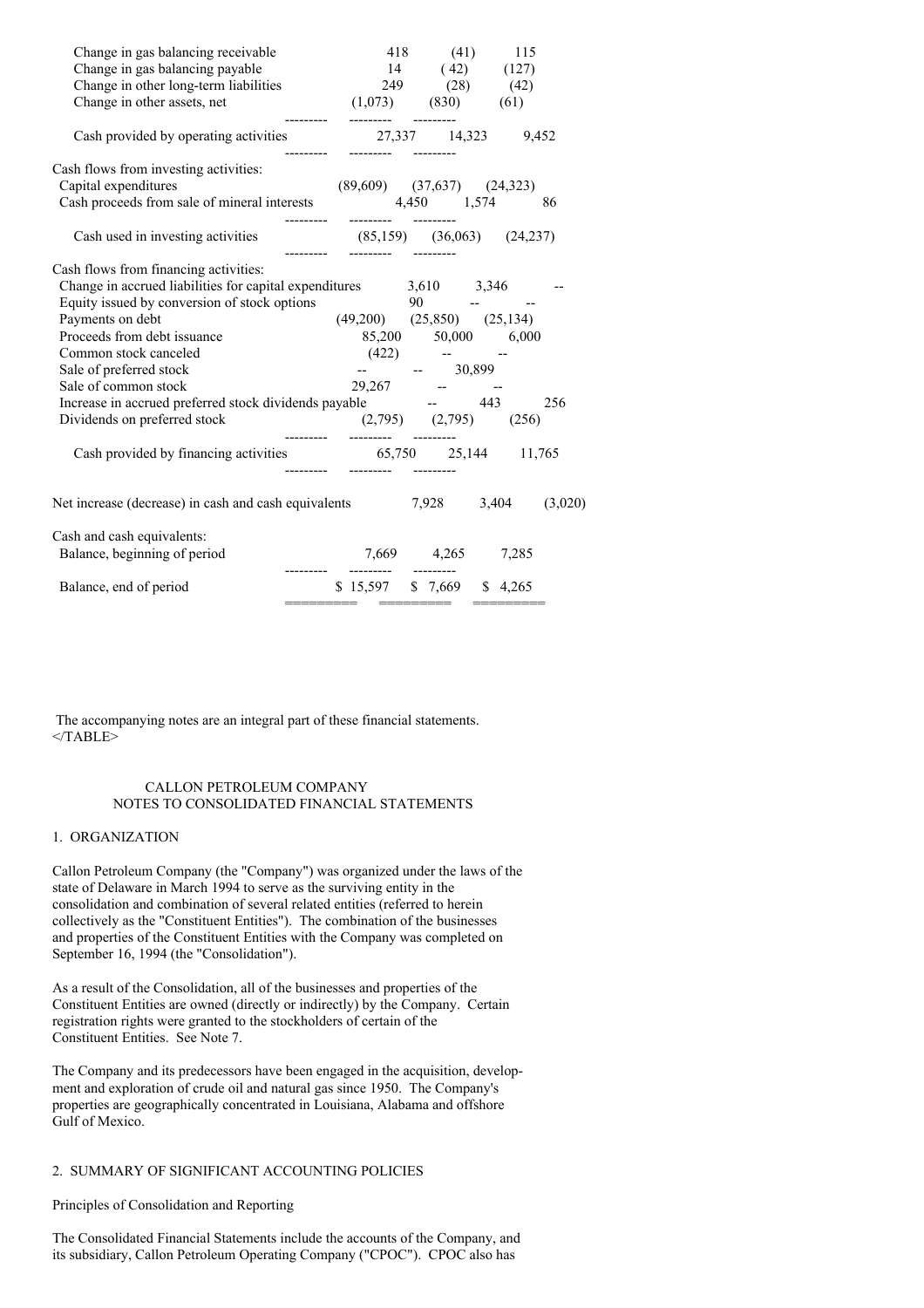subsidiaries, namely Callon Offshore Production, Inc. and Mississippi Marketing, Inc. All intercompany accounts and transactions have been eliminated. Certain prior year amounts have been reclassified to conform to presentation in the current year.

### Use of Estimates

The preparation of financial statements in conformity with generally accepted accounting principles requires management to make estimates and assumptions that affect the reported amounts of assets and liabilities and disclosure of contingent assets and liabilities at the date of the financial statements and the reported amounts of revenues and expenses during the reporting period. Actual results could differ from those estimates.

## Accounting Pronouncements

In June 1997, the Financial Accounting Standards Board issued Statement No. 130 ("FAS 130"), Reporting Comprehensive Income. FAS 130 establishes standards for reporting and display of comprehensive income and its components in a full set of general purpose financial statements. FAS 130 is effective for fiscal years beginning after December 15, 1997. The Company intends to comply with the provisions of FAS 130.

Also in 1997, the Financial Accounting Standards Board issued Statement No. 131 ("FAS 131"), Disclosures about Segments of an Enterprise and Related Information. FAS 131 establishes standards for the way that public business enterprises report information about operating segments in annual financial statements and requires that those enterprises report selected information about operating segments in interim financial reports issued to shareholders. It also establishes standards for related disclosures about products and services, geographic areas, and major customers. This Statement is effective for financial statements for periods beginning after December 15, 1997. The Company intends to comply with the provisions of FAS 131.

During early 1997, the Financial Accounting Standards Board issued Statement No. 129 ("FAS 129"). Disclosure of Information about Capital Structure: effective for financial statements issued for periods ending after December 15, 1997. The Company believes it is in compliance with the provisions of this statement.

## Property and Equipment

The Company follows the full cost method of accounting for oil and gas properties whereby all costs incurred in connection with the acquisition, exploration and development of oil and gas reserves, including certain overhead costs, are capitalized. Such amounts include the cost of drilling and equipping productive wells, dry hole costs, lease acquisition costs, delay rentals, interest capitalized on unevaluated leases and other costs related to exploration and development activities. Payroll and general and administrative costs capitalized include salaries and related fringe benefits paid to employees directly engaged in the acquisition, exploration and/or development of oil and gas properties as well as other directly identifiable general and administrative costs associated with such activities. Costs associated with unevaluated properties are excluded from amortization. Unevaluated property costs are transferred to evaluated property costs at such time as wells are completed on the properties, the properties are sold or management determines these costs have been impaired.

Costs of properties, including future development and net future site restoration, dismantlement and abandonment costs, which have proved reserves and those which have been determined to be worthless, are depleted using the unit-ofproduction method based on proved reserves. If the total capitalized costs of oil and gas properties, net of amortization, exceed the sum of (1) the estimated future net revenues from proved reserves at current prices and discounted at 10% and (2) the cost of unevaluated properties (the full cost ceiling amount), then such excess is charged to expense during the period in which the excess occurs.

Upon the acquisition or discovery of oil and gas properties, management estimates the future net costs to be incurred to dismantle, abandon and restore the property using geological, engineering and regulatory data available. Such cost estimates are periodically updated for changes in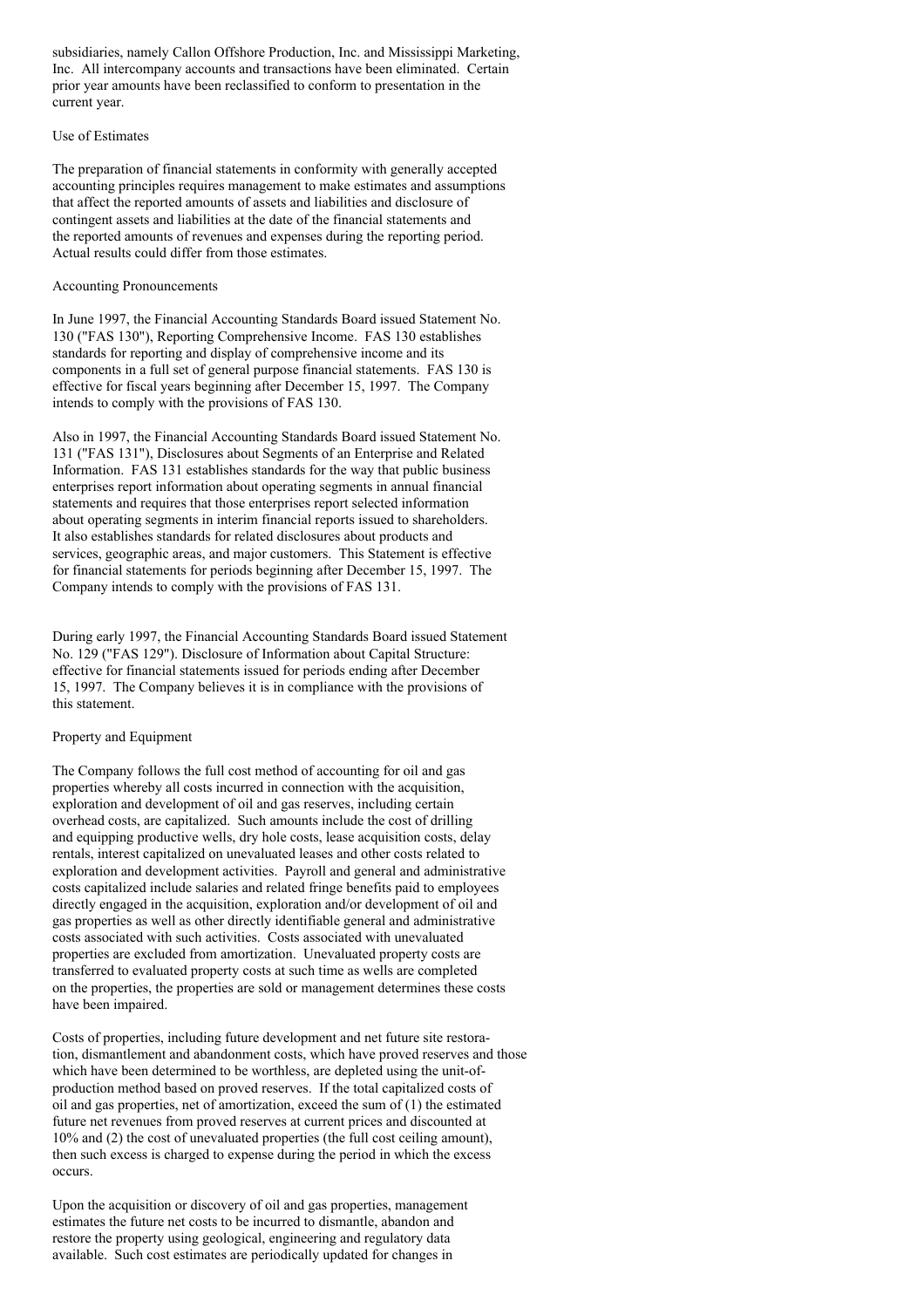conditions and requirements. Such estimated amounts are considered as part of the full cost pool subject to amortization upon acquisition or discovery. Such costs are capitalized as oil and gas properties as the actual restoration, dismantlement and abandonment activities take place. As of December 31, 1997 and 1996, estimated future site restoration, dismantlement and abandonment costs, net of related salvage value and amounts funded by abandonment trusts (see Notes 7 and 9) were not material.

Depreciation of other property and equipment is provided using the straightline method over estimated lives of three to twenty years. Depreciation of the pipeline and other facilities is provided using the straight-line method over estimated lives of 15 to 27 years.

### Natural Gas Imbalances

The Company follows an entitlement method of accounting for its proportionate share of gas production on a well by well basis, recording a receivable to the extent that a well is in an "undertake" position and conversely recording a liability to the extent that a well is in an "overtake" position.

#### **Derivatives**

The Company uses derivative financial instruments (see Note 6) for price protection purposes on a limited amount of its future production, and does not use them for trading purposes. Such derivatives are accounted for on an accrual basis and amounts paid or received under the agreements are recognized as oil and gas sales in the period in which they accrue. Reserve for Doubtful Accounts

The balance in the reserve for doubtful accounts included in accounts receivable is \$36,000 and \$393,000 at December 31, 1997 and 1996, respectively. Net charge offs were \$357,000 and \$88,000 in 1997 and 1996 and net recoveries were \$2,000 in 1995. There were no provisions to expense in the three year period ended December 31, 1997.

## Statements of Cash Flows

For purposes of the Consolidated Statements of Cash Flows, the Company considers all highly liquid investments purchased with an original maturity of three months or less to be cash equivalents.

The Company paid no federal income taxes for the three years ended December 31, 1997. During the years ended December 31, 1997, 1996 and 1995, the Company made cash payments of \$4,167,000, \$251,000 and \$1,910,000, respectively, for interest charged on its indebtedness.

## Per Share Amounts

In February 1997, the Financial Accounting Standards Board issued Statement No. 128 ("FAS 128"), Earnings per Share, which generally simplified the manner in which earnings per share are determined. The Company adopted FAS 128 effective December 15, 1997. In accordance with FAS 128, the Company's previously reported earnings per share for 1996 and 1995 were restated. The effect of this accounting change on previously reported earnings per share (EPS) data was as follows:

| Per share amounts:                                          | 1996         | 1995                |              |                 |
|-------------------------------------------------------------|--------------|---------------------|--------------|-----------------|
|                                                             |              |                     |              |                 |
| Primary EPS as reported                                     |              | \$ .45              | S.           | $\overline{14}$ |
| Effect of FAS 128                                           | .01          |                     |              |                 |
|                                                             |              |                     |              |                 |
| Basic EPS as restated                                       | $\mathbf{s}$ | <sup>S</sup><br>-46 | .14          |                 |
|                                                             |              |                     |              |                 |
| 43. Fully diluted EPS as reported \$43<br>Effect of FAS 128 |              | .02                 | $\mathbb{S}$ | .14             |
|                                                             |              |                     |              |                 |
| Diluted EPS as restated                                     | S.           | .45                 | S.           | . 14            |
|                                                             |              |                     |              |                 |

Basic earnings per common share were computed by dividing net income by the weighted average number of shares of common stock outstanding during the year. Diluted earnings per common share for the years 1997 and 1996 were determined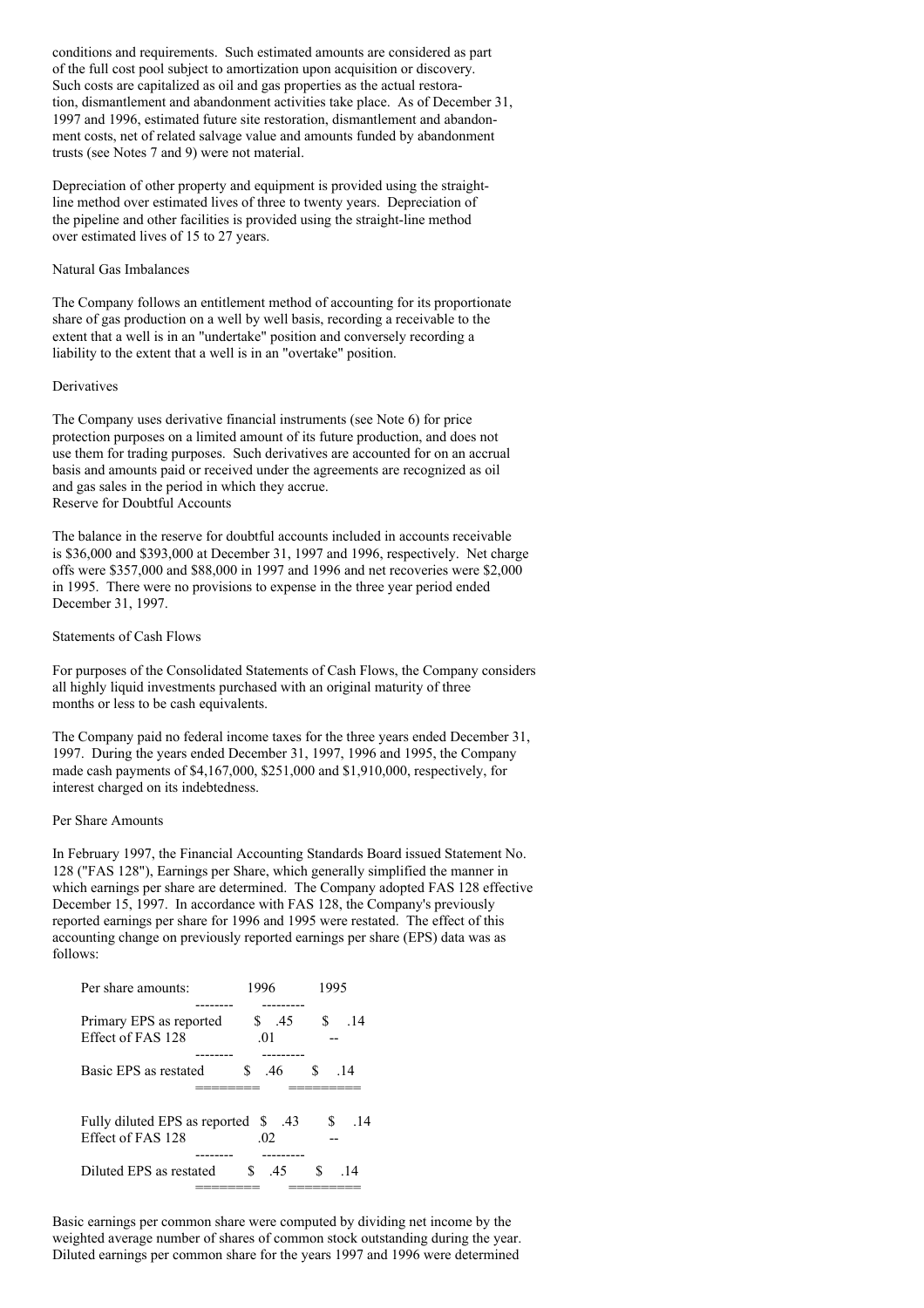on a weighted average basis using common shares issued and outstanding adjusted for the effect of stock options considered common stock equivalents computed using the treasury stock method. The stock options outstanding in 1995 were not considered common stock equivalents. The conversion of the preferred stock was not included in any annual calculation due to their antidilutive effect on diluted income per share.

A reconciliation of the basic and diluted per share computation is as follows (in thousands, except per share amounts):

1997 1996 1995

| (a) Net income available for common stock |                   |     |       | $$5,642$ $$2,663$ $$799$  |  |
|-------------------------------------------|-------------------|-----|-------|---------------------------|--|
| (b) Weighted average shares outstanding   |                   |     | 6.194 | 5.835 5.755               |  |
| (c) Dilutive impact of stock options      |                   | 228 | 117   |                           |  |
| (d) Total diluted shares                  | 6.422 5.952 5.755 |     |       |                           |  |
| Basis earnings per share $(a/b)$          |                   |     |       | $$0.91$ $$0.46$ $$0.14$   |  |
| Dilute earnings per share $(a/d)$         |                   |     |       | $$0.88$$ $$0.45$$ $$0.14$ |  |

Fair Value of Financial Instruments

Fair value of cash, cash equivalents, accounts receivable, accounts payable and long-term debt approximate book value at December 31, 1997 and 1996. Fair value of long-term debt (specifically the 10% and the 10.125% senior subordinated notes) was based on quoted market value.

## 3. INCOME TAXES

The Company follows the asset and liability method of accounting for deferred income taxes prescribed by Financial Accounting Standards Board Statement No. 109 ("FAS 109") "Accounting for Income Taxes". The statement provides for the recognition of a deferred tax asset for deductible temporary timing differences, capital and operating loss carryforwards, statutory depletion carryforward and tax credit carryforwards, net of a "valuation allowance". The valuation allowance is provided for that portion of the asset, for which it is deemed more likely than not, that it will not be realized. The Company's management determined that no valuation allowance was necessary in 1997 and 1996. Accordingly, the Company has recorded a deferred tax asset at December 31, 1997, 1996 and 1995 as follows:

> December 31, 1997 1996 1995 ------ ------ ------ (In thousands)

Federal net operating loss carryforward \$ 3,531 \$ 3,441 \$ 3,563 Statutory depletion carryforward  $4,062$  4,089 3,987 Temporary differences:

| i emporar y universites.      |     |         |                            |       |         |         |  |
|-------------------------------|-----|---------|----------------------------|-------|---------|---------|--|
| Oil and gas properties        |     | (4,943) |                            | (680) |         | 874     |  |
| Pipeline and other facilities |     |         | (2,277)                    |       | (2,316) | (1,880) |  |
| Non-oil and gas property      |     |         | (86)                       | (20)  |         | 23      |  |
| Other                         | 961 |         | 898                        |       | 655     |         |  |
| Total tax asset               |     | 1.248   | 5,412                      |       | 7,222   |         |  |
| Valuation allowance           |     |         |                            |       | (1,760) |         |  |
|                               |     |         |                            |       |         |         |  |
| Net tax asset                 |     |         | $$1,248$ $$5,412$ $$5,462$ |       |         |         |  |
|                               |     |         |                            |       |         |         |  |
|                               |     |         |                            |       |         |         |  |

At December 31, 1997, the Company had, for tax reporting purposes, operating loss carryforwards ("NOL") of \$10.1 million which expire in 2000 through 2012. Approximately \$5.0 million of such carryovers are subject to limitations on utilization as a result of ownership changes which occurred in CPOC's common stock prior to the Consolidation and ownership changes as a result of the Consolidation. Additionally, the Company had available for tax reporting purposes \$11.6 million in statutory depletion deductions which can be carried forward for an indefinite period.

The provision for income taxes at the Company's effective tax rate differed from the provision for income taxes at the statutory rate as follows: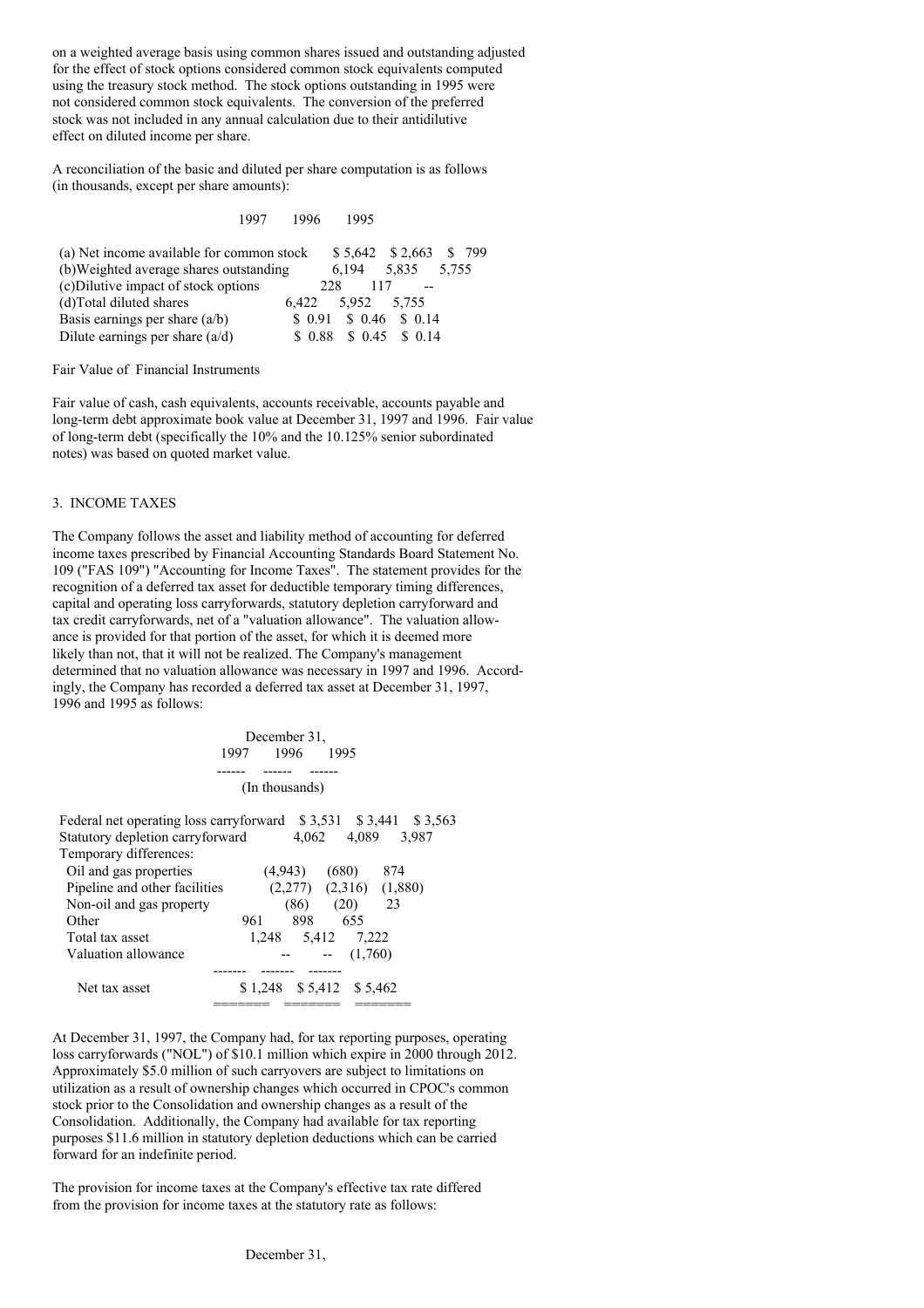

### 4. ACQUISITIONS

On December 29, 1995, CPOC purchased a 66.67% working interest in Chandeleur Block 40 (the "CB 40 Acquisition") from Amerada Hess Corporation and, in a simultaneous transaction under a pre-existing agreement, sold one-third of the acquired interest to an industry partner. The Company's net purchase price of \$6 million was funded from existing cash on hand.

On June 26, 1997 the Company purchased an 18.8% working interest in the Mobile Block 864 Area from Elf Exploration, Inc. The Company's net purchase price of approximately \$11.8 million. The Company further increased its ownership in this area by purchasing Chevron U.S.A. Inc.'s interest in the Mobile Block 864 Area for \$21 million, effective July 1, 1997 and closed in November 1997 for a net acquisition cost of \$18.8 million. Both acquisitions were funded from the Company's credit facility.

The Company, together with an industry partner, was the high bidder on 18 offshore tracts at the Outer Continental Shelf ("OCS") Lease Sale #157 and #161, held during 1996 in New Orleans, Louisiana, and conducted by the U. S. Department of the Interior through its Minerals Management Service ("MMS"). The Company holds a 25% working interest in the leases and its share of the total lease costs was approximately \$15.2 million.

## 5. LONG-TERM DEBT

Long-term Debt consisted of the following at:



Effective October 31, 1996, the Company entered into a new Credit Facility with Chase Manhattan Bank. Borrowings under the Credit Facility are secured by mortgages covering substantially all of the Company's producing oil and gas properties. Currently, the Credit Facility provides for borrowings of a maximum of the lesser of \$50 million or a \$35 million borrowing base ("Borrowing Base") which is adjusted periodically on the basis of a discounted present value of future net cash flows attributable to the Company's proved producing oil and gas reserves. Pursuant to the Credit Facility, depending upon the percentage of the unused portion of the Borrowing Base, the interest rate is equal to either the lender's prime rate or the lender's prime rate plus 0.50%. The Company, at its option, may fix the interest rate on all or a portion of the outstanding principal balance at either 1.00% or 1.375% above a defined "Eurodollar" rate, depending upon the percentage of the unused portion of the Borrowing Base, for periods of up to six months. The weighted average interest rate for the total debt outstanding at December 31, 1997 and 1996 was 8.50% and 8.25%, respectively. Under the Credit Facility, a commitment fee of .25% or .375% per annum on the unused portion of the Borrowing Base (depending upon the percentage of the unused portion of the Borrowing Base) is payable quarterly. The Company may borrow, pay, reborrow and repay under the Credit Facility until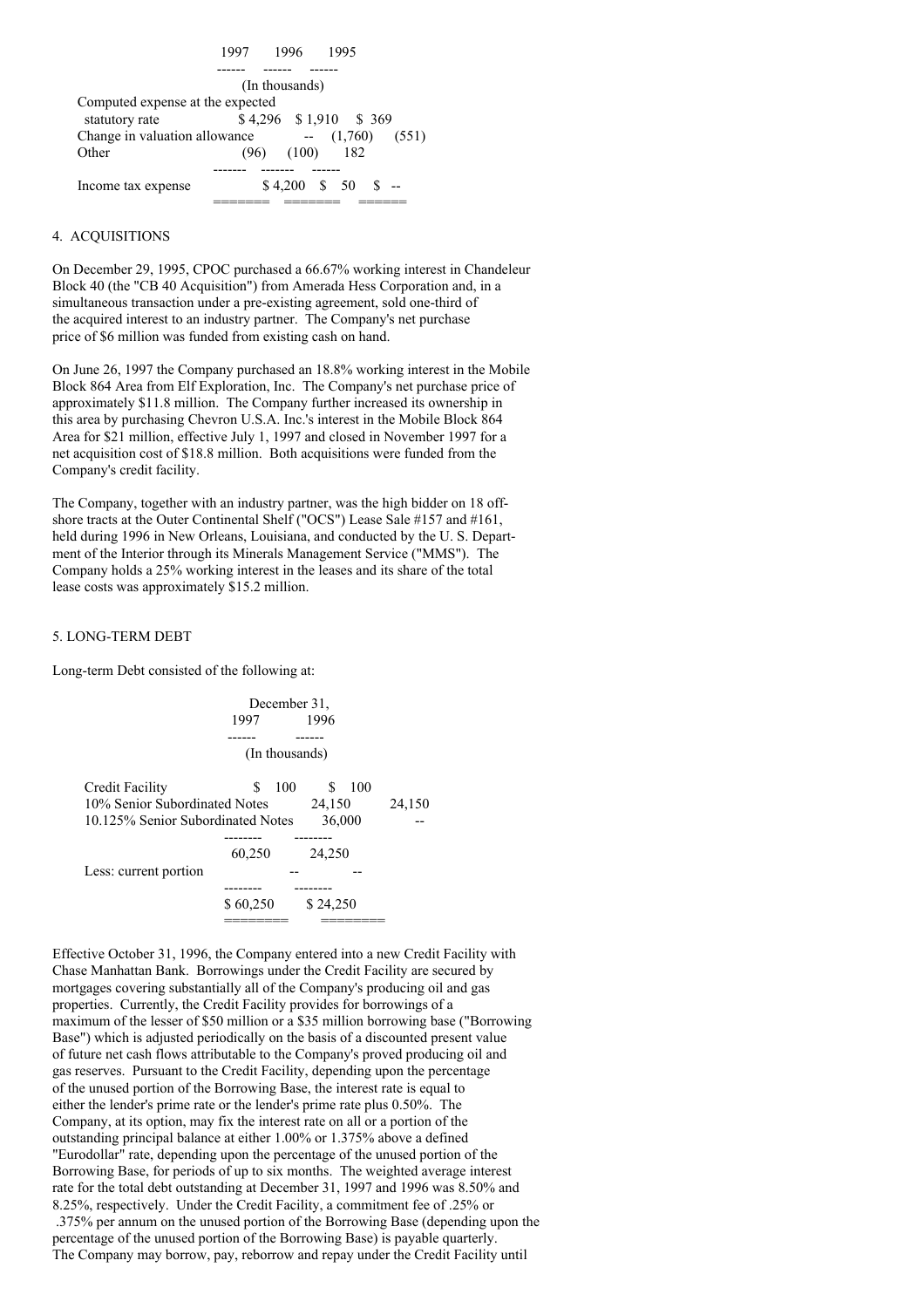October 31, 2000, on which date, the Company must repay in full all amounts then outstanding.

On November 27, 1996, the Company issued \$24,150,000 of 10% Senior Subordinated Notes that will mature December 15, 2001. The Company used the proceeds to reduce borrowings under the Credit Facility and for other corporate purposes. Interest is payable quarterly beginning March 15, 1997. The notes are redeemable at the option of the Company, in whole or in part, on or after December 15, 1997, at 100% of the principal amount thereof, plus accrued interest to the redemption date. The notes are general unsecured obligations of the Company, subordinated in right of payment to all existing and future indebtedness of the Company.

On July 31, 1997, the Company issued \$36 million of its 10.125% Series A Senior Subordinated Notes due 2002. Interest is payable quarterly beginning September 15, 1997. The Senior Subordinated Notes were offered through a private placement transaction. The net proceeds of the transaction were used to repay the outstanding balance under the Credit Facility and fund a portion of the Company's capital expenditure budget. On September 10, 1997, pursuant to a Registration Agreement dated July 31, 1997, the Company commenced an offer to exchange the Series A Notes for a like principal amount of 10.125% Series B Senior Subordinated Notes due 2002 (the "Series B Notes" and, together with the Series A Notes, the "10.125% Notes"). The form and terms of the Series B Notes are identical in all material respects to the terms of the Series A Notes, except for certain transfer restrictions and provisions relating to registration rights. The exchange offer was completed on November 10, 1997. Interest on the 10.125% Notes is payable quarterly, on March 15, June 15, September 15, and December 15 of each year. The 10.125% Notes are redeemable at the option of the Company in whole or in part, at any time on or after September 15, 2000. The 10.125% Notes are general unsecured obligations of the Company, subordinated in right of payment to all existing and future indebtedness of the Company and rank pari passu with the 10% Notes.

The Credit Facility and the subordinated debt contain various covenants including restrictions on additional indebtedness and payment of cash dividends as well as maintenance of certain financial ratios. The Company is in compliance with these covenants at December 31, 1997.

## 6. HEDGING CONTRACTS

The Company periodically uses derivative financial instruments to manage oil and gas price risk. Settlements of gains and losses on commodity price swap contracts are generally based upon the difference between the contract price or prices specified in the derivative instrument and a NYMEX price or other cash or futures index price, and are reported as a component of oil and gas revenues. Gains or losses attributable to the termination of a swap contract are deferred and recognized in revenue when the oil and gas is sold.

As of December 31, 1997, the Company had open collar contracts with third parties whereby minimum floor prices and maximum ceiling prices are contracted and applied to related contract volumes. These agreements in effect for 1998 are for average gas volumes of 229,000 Mcf per month through September of 1998 at (on average) a ceiling price of \$2.89 and floor of \$2.24.

During 1995, the Company recognized revenue under swap agreements of \$2,466,000 and recognized a reduction in revenue of \$2,757,195 for the year ended December 31, 1996 under all contracts. For the twelve months ending December 31, 1997, \$76,000 of net expense was recognized.

The calculation of the fair market value of the outstanding contracts as of December 31, 1997 indicated a \$215,000 market value benefit to the Company based on market prices at that date.

#### 7. COMMITMENTS AND CONTINGENCIES

As described in Note 9, abandonment trusts (the "Trusts") have been established for future abandonment obligations of those oil and gas properties of the Company burdened by a net profits interest. The management of the Company believes the Trusts will be sufficient to offset those future abandonment liabilities; however, the Company is responsible for any abandonment expenses in excess of the Trusts' balances. As of December 31, 1997, total estimated site restoration, dismantlement and abandonment costs were approximately \$19.3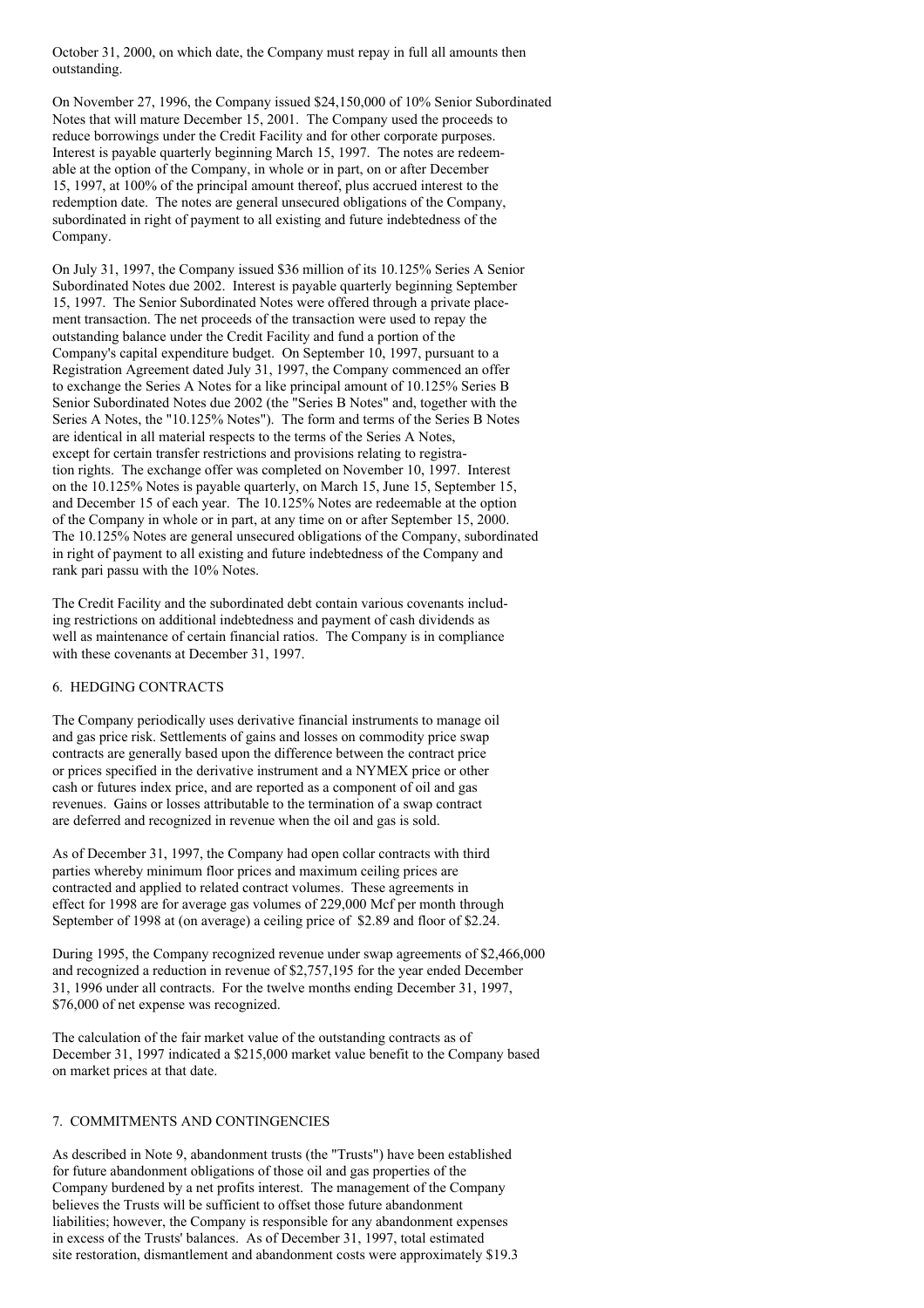million, net of expected salvage value. Substantially all such costs are expected to be funded through the Trusts' funds, all of which will be accessible to the Company when abandonment work begins. In addition as a working interest owner and/or operator of oil and gas properties, the Company is responsible for the cost of abandonment of such properties, see Note 2.

The Company, as part of the Consolidation, entered into Registration Rights Agreements whereby the former stockholders of certain of the Constituent Entities are entitled to require the Company to register Common Stock of the Company owned by them with the Securities and Exchange Commission for sale to the public in a firm commitment public offering and generally to include shares owned by them, at no cost, in registration statements filed by the Company. Costs of the offering will not include discounts and commissions, which will be paid by the respective sellers of the Common Stock.

## 8. OIL AND GAS PROPERTIES

The following table discloses certain financial data relating to the Company's oil and gas activities, all of which are located in the United States.

|                                                                                                                       | Year Ended December 31,<br>1997 1996 1995 |                     |                               |
|-----------------------------------------------------------------------------------------------------------------------|-------------------------------------------|---------------------|-------------------------------|
|                                                                                                                       | (In thousands)                            |                     |                               |
| Capitalized costs incurred:                                                                                           |                                           |                     |                               |
| <b>Evaluated Properties-</b>                                                                                          |                                           |                     |                               |
| Beginning of period balance                                                                                           |                                           |                     | \$322,970 \$304,737 \$285,976 |
| Property acquisition costs                                                                                            |                                           | 51,751 2,999 14,017 |                               |
| <b>Exploration</b> costs                                                                                              | 13,620 8,732 785                          |                     |                               |
| Development costs 14,155 8,076 4,045                                                                                  |                                           |                     |                               |
| Sale of mineral interest $(4,450)$ $(1,574)$ $(86)$                                                                   |                                           |                     |                               |
| End of period balance \$398,046 \$322,970 \$304,737                                                                   |                                           |                     |                               |
|                                                                                                                       |                                           |                     |                               |
| <b>Unevaluated Properties-</b>                                                                                        |                                           |                     |                               |
| Beginning of period balance $$26,235$ $$10,171$ $$$<br>Additions, net of transfers                                    |                                           |                     | 4,919                         |
| to evaluated                                                                                                          | 7,125 15,714 5,252                        |                     |                               |
| Capitalized interest 1,979 350 --                                                                                     |                                           |                     |                               |
|                                                                                                                       |                                           |                     |                               |
| End of period balance \$35,339 \$26,235 \$10,171                                                                      |                                           |                     |                               |
| Accumulated depreciation, depletion<br>and amortization-<br>Beginning of period balance \$266,716 \$257,143 \$246,975 |                                           |                     |                               |
| Provision charged to expense 16,175 9,573 10,168                                                                      |                                           |                     |                               |
| End of period balance \$282,891 \$266,716 \$257,143                                                                   |                                           |                     |                               |

Depreciation, depletion and amortization per unit-of-production (equivalent barrel of oil) amounted to \$6.11, \$5.87 and \$5.95 for the years ended December 31, 1997, 1996 and 1995, respectively.

## 9. NET PROFITS INTEREST

Since 1989, the Constituent Entities have entered into separate agreements to purchase certain oil and gas properties with gross contract acquisition prices of \$170,000,000 (\$150,000,000 net as of closing dates) and in simultaneous transactions, entered into agreements to sell overriding royalty interests ("ORRI") in the acquired properties. These ORRI are in the form of net profits interests ("NPI") equal to a significant percentage of the excess of gross proceeds over production costs, as defined, from the acquired oil and gas properties. A net deficit incurred in any month can be carried forward to subsequent months until such deficit is fully recovered. The Company has the right to abandon the purchased oil and gas properties if it deems the properties to be uneconomical.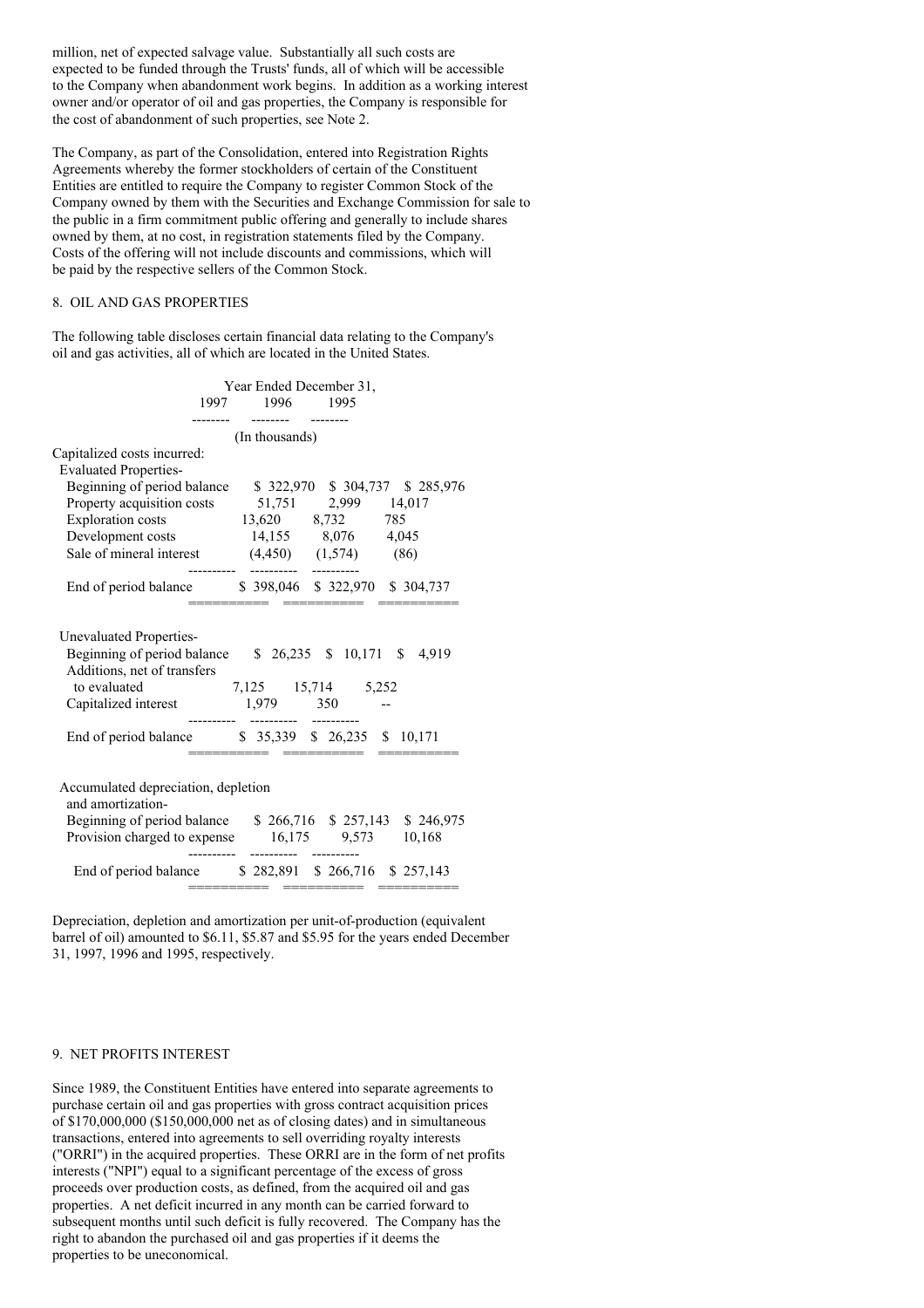The Company has, pursuant to the purchase agreements, created abandonment trusts whereby funds are provided out of gross production proceeds from the properties for the estimated amount of future abandonment obligations related to the working interests owned by the Company. The Trusts are administered by unrelated third party trustees for the benefit of the Company's working interest in each property. The Trust agreements limit their funds to be disbursed for the satisfaction of abandonment obligations. Any funds remaining in the Trusts after all restoration, dismantlement and abandonment obligations have been met will be distributed to the owners of the properties in the same ratio as contributions to the Trusts. The Trusts' assets are excluded from the Consolidated Balance Sheets of the Company because the Company does not control the Trusts. Estimated future revenues and costs associated with the NPI and the Trusts are also excluded from the oil and gas reserve disclosures at Note 12. As of December 31, 1997 and 1996 the Trusts' assets (all cash and investments) totaled \$19,300,000 and \$18,200,000, respectively, all of which will be available to the Company to pay its portion, as working interest owner, of the restoration, dismantlement and abandonment costs discussed at Note 7.

At the time of acquisition of properties by the Company, the property owners estimated the future costs to be incurred for site restoration, dismantlement and abandonment, net of salvage value. A portion of the amounts necessary to pay such estimated costs was deposited in the Trusts upon acquisition of the properties, and the remainder is deposited from time to time out of the proceeds from production. The determination of the amount deposited upon the acquisition of the properties and the amount to be deposited as proceeds from production was based on numerous factors, including the estimated reserves of the properties. The amounts deposited in the Trusts upon acquisition of the properties were capitalized by the Company as oil and gas properties.

As operator, the Company receives all of the revenues and incurs all of the production costs for the purchased oil and gas properties but retains only that portion applicable to its net ownership share. As a result, the payables and receivables associated with operating the properties included in the Company's Consolidated Balance Sheets include both the Company's and all other outside owner's shares. However, revenues and production costs associated with the acquired properties reflected in the accompanying Consolidated Statements of Operations represent only the Company's share, after reduction for the NPI.

## 10. EMPLOYEE BENEFIT PLANS

The Company has adopted a series of incentive compensation plans designed to align the interest of the executives and employees with those of its stockholders. The following is a brief description of each plan:

- - The Savings and Protection Plan provides employees with the option to defer receipt of a portion of their compensation and the Company may, at its discretion, match a portion of the employee's deferral with cash and Company Common Stock. The Company may also elect, at its discretion, to contribute a non-matching amount in cash and Company Common Stock to employees. The amounts held under the Savings and Protection Plan are invested in various funds maintained by a third party in accordance with the directions of each employee. An employee is fully vested immediately upon participation in the Savings and Protection Plan. The total amounts contributed by the Company, including the value of the common stock contributed, were \$438,000, \$241,000, and \$176,000 in the years 1997, 1996 and 1995, respectively.
- - The 1994 Stock Incentive Plan (the "1994 Plan") provides for 600,000 shares of Common Stock to be reserved for issuance pursuant to such plan. Under the 1994 Plan the Company may grant both stock options qualifying under Section 422 of the Internal Revenue Code and options that are not qualified as incentive stock options, as well as performance shares. No options will be granted at an exercise price of less than fair market value of the Common Stock on the date of grant. A total of 500,000 options were outstanding and all such options could be exercised as of December 31, 1996. During 1997, there were no other options granted and 9,000 shares were exercised at an average price of \$17.94. These options have an expiration date 10 years from date of grant.
- - On August 23, 1996, the Board of Directors of the Company approved and adopted the Callon Petroleum Company 1996 Stock Incentive Plan (the "1996 Plan"). The 1996 Plan provides for the same types of awards as the 1994 Plan and is limited to a maximum of 900,000 shares of common stock that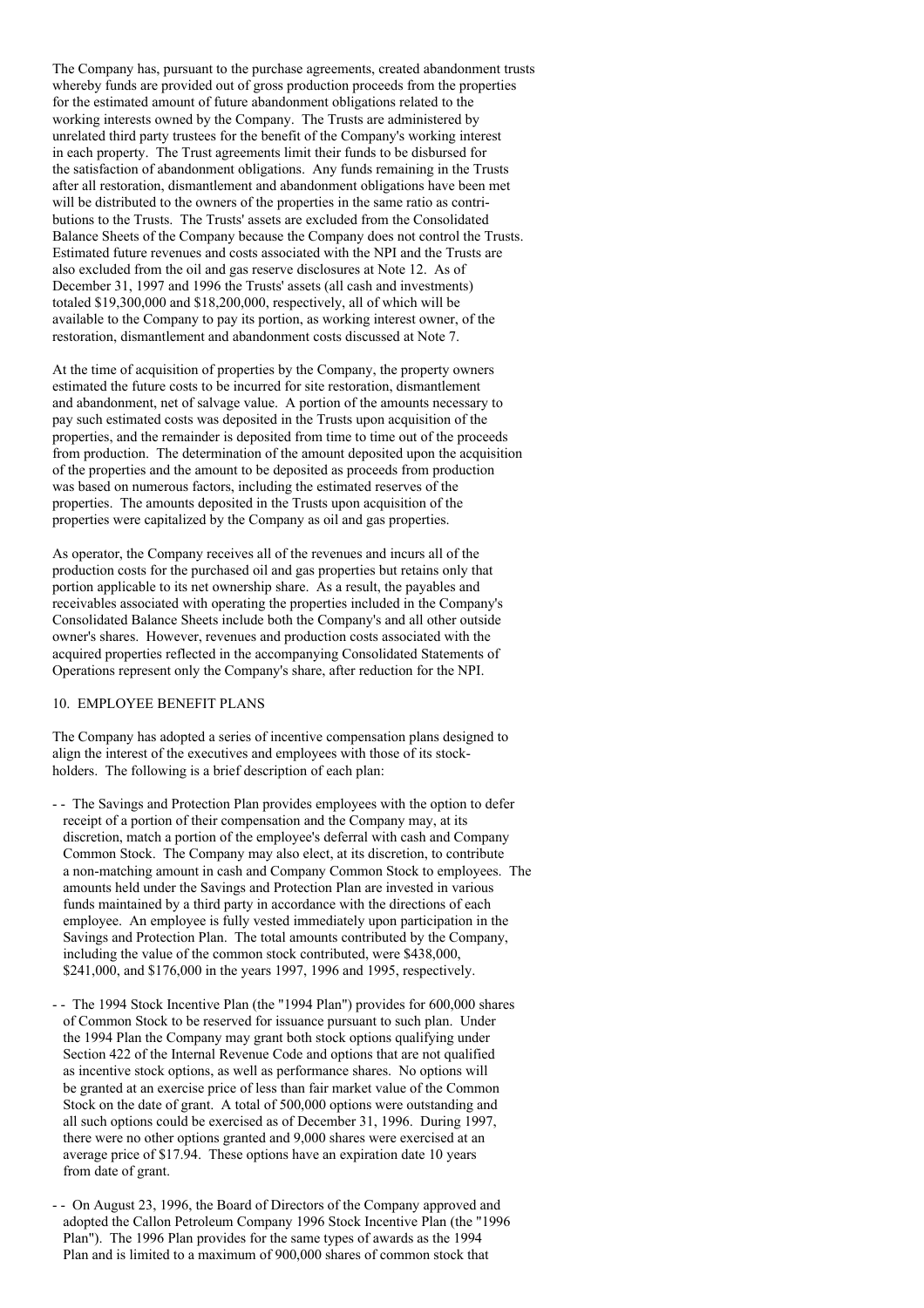may be subject to outstanding awards. During 1997 and 1996, the Company granted stock options to purchase 20,000 and 530,000 shares, respectively, of Common Stock under the plan. All of such options were granted at an exercise price equal to the fair market value of the Common Stock on the date of grant. Terms of the plan for 450,000 options provide that 20% of the options become exercisable on January 1 of each succeeding year, beginning January 1, 1997. Non-employee director options aggregating 80,000 shares vest 25% at each succeeding annual meeting of directors following each annual stockholders' meeting, beginning in 1997. Unvested options are subject to forfeiture upon certain termination of employment events and expire 10 years from date of grant.

The Company accounts for the options issued pursuant to the stock incentive plans under APB Opinion No. 25, under which no compensation cost has been recognized. Had compensation cost for these plans been determined consistent with FAS 123, the Company's net income and earnings per common share would have been reduced to the following pro forma amounts:

|                                |           | 1997 |         | 1996        | 1995                                  |      |
|--------------------------------|-----------|------|---------|-------------|---------------------------------------|------|
|                                |           |      |         |             | (In thousands, except per share data) |      |
| Net income:                    | Pro Forma |      |         | 4,977 2,411 | As Reported \$5,642 \$2,663 \$<br>677 | 799  |
| Basic per share: As Reported   | Pro Forma |      | $.80\,$ | .91<br>0.41 | 0.46<br>0.12                          | 0.14 |
| Diluted per share: As Reported | Pro Forma |      | .77     | .88<br>0.41 | 0.45<br>0.12                          | 0.14 |

Because the Statement 123 method of accounting has not been applied to options granted prior to January 1, 1995, the resulting pro forma compensation cost above may not be representative of that to be expected in future years.

A summary of the status of the Company's two stock option plans at December 31, 1997, 1996 and 1995 and changes during the years then ended is presented in the table and narrative below:

#### $<$ TABLE $>$  $\angle$ CA DTION

| $\sim$ AI TIVIV             | 1997                |                                                                            | 1996                | 1995                |                     |                                                                              |
|-----------------------------|---------------------|----------------------------------------------------------------------------|---------------------|---------------------|---------------------|------------------------------------------------------------------------------|
|                             |                     | Wtd Avg Wtd Avg Wtd Avg<br>Shares Ex Price Shares Ex Price Shares Ex Price |                     |                     |                     |                                                                              |
| $<\leq>$                    | $\langle C \rangle$ | $\langle C \rangle$                                                        | $\langle C \rangle$ | $\langle C \rangle$ | $\langle C \rangle$ | <<>                                                                          |
| Outstanding,                |                     |                                                                            |                     |                     |                     |                                                                              |
| beginning of year           |                     |                                                                            |                     |                     |                     | 1,030,000 \$11.10 490,000 \$10.01 460,000 \$10.00                            |
| Granted                     |                     |                                                                            |                     |                     |                     | 20,000 15.31 550,000 12.06 30,000 10.08                                      |
| Exercised                   |                     | $(9,000)$ 10.00                                                            |                     |                     |                     |                                                                              |
| Forfeited                   |                     | $  (10,000)$ $10.00$                                                       |                     |                     |                     |                                                                              |
| Expired                     |                     |                                                                            |                     |                     |                     |                                                                              |
|                             |                     |                                                                            |                     |                     |                     | Outstanding, end of year 1,041,000 \$11.19 1,030,000 \$11.10 490,000 \$10.01 |
|                             |                     |                                                                            |                     |                     |                     | Exercisable, end of year 621,000 \$10.65 500,000 \$10.16 490,000 \$10.01     |
| Weighted average fair value |                     |                                                                            |                     |                     |                     |                                                                              |
| of options granted $$6.30$  |                     |                                                                            | \$4.96              |                     | \$4.05              |                                                                              |
|                             |                     |                                                                            |                     |                     |                     |                                                                              |

 $<$ /TABLE>

The options outstanding at December 31, 1997 have exercise prices ranging from \$9.75 to \$15.31 with a remaining weighted average contractual life of 7.73 years.

The fair value of each option grant is estimated on the date of grant using the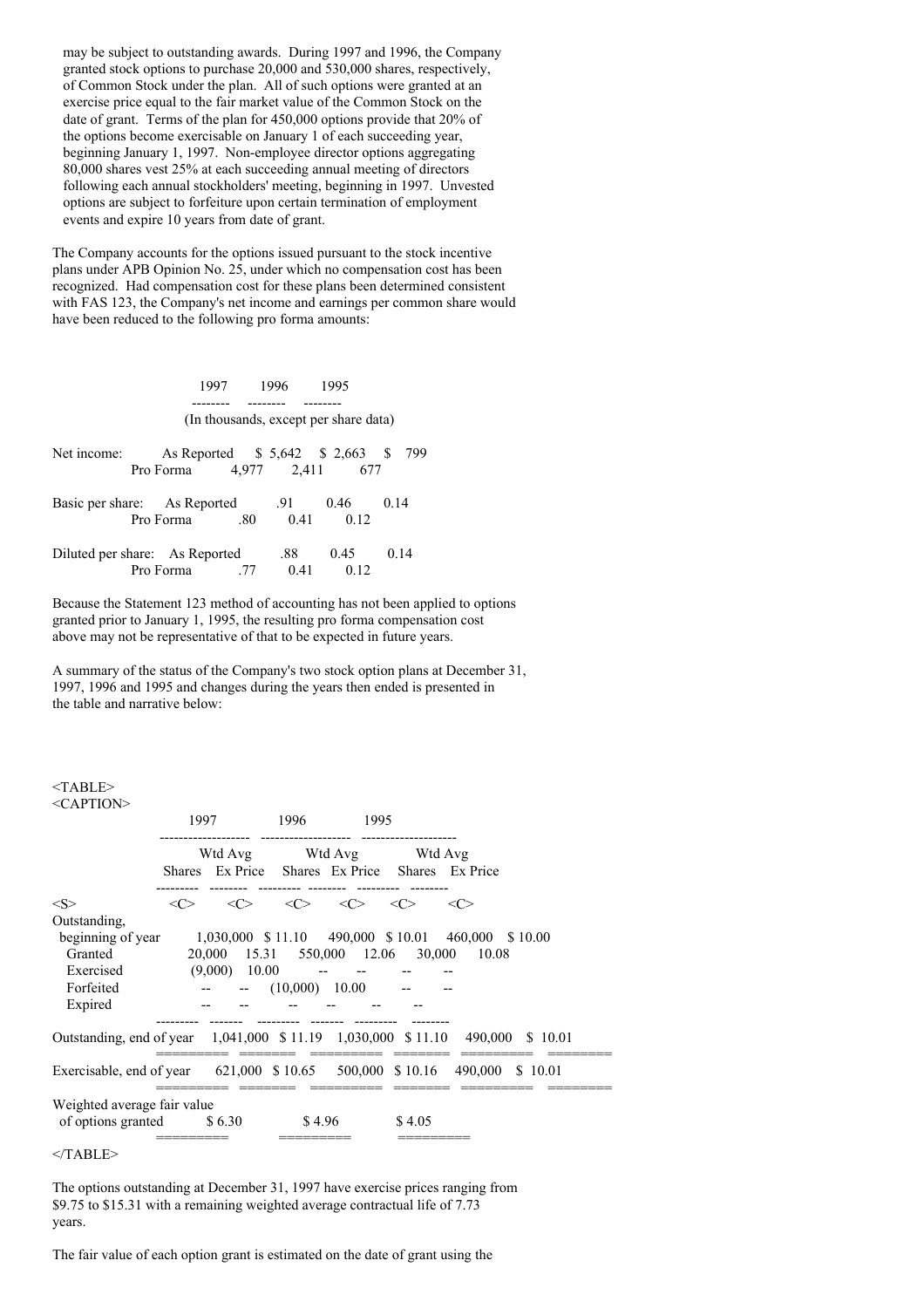Black-Scholes option pricing model with the following weighted average assumptions used for options granted during 1997, 1996 and 1995.

|                            | Weighted Average Assumptions |          |         |         |  |  |  |
|----------------------------|------------------------------|----------|---------|---------|--|--|--|
|                            | 1997                         | 1996     | 1995    |         |  |  |  |
|                            |                              |          |         |         |  |  |  |
| Risk free interest rate    |                              | $6.8\%$  | $6.5\%$ | $6.6\%$ |  |  |  |
| Expected life (years)      |                              | 4.0      | 49      | 5.0     |  |  |  |
| <b>Expected volatility</b> |                              | $41.1\%$ | 34.7%   | 32.0%   |  |  |  |
| Expected dividends         |                              |          |         |         |  |  |  |

The Company awarded 225,000 performance shares under the 1996 Plan to the Company's Executive officers on August 23, 1996. During June 1997, the Company's stockholders approved the performance share awards and the related common stock was issued. The issuance was recorded at the fair market value of the shares on their date of grant, with a corresponding charge to stockholder's equity representing the unearned portion of the award. All of the performance shares granted will vest in whole on January 1, 2001, and will be subject to forfeiture upon certain termination of employment events. The unearned portion is being amortized as compensation expense on a straightline basis over the vesting period. An additional 25,000 shares were issued under the 1994 Plan in 1997. Approximately \$714,000 in 1997 and \$208,000 in 1996 of compensation cost were charged to expense related to the restricted shares granted.

### 11. EQUITY TRANSACTIONS

In November 1995, the Company sold 1,315,500 shares of \$2.125 Convertible Exchangeable Preferred Stock, Series A (the "Preferred Stock"). Annual dividends are \$2.125 per share and are cumulative. The net proceeds of the \$.01 par value stock after underwriters discount and expense was \$30,899,000. Each share has a liquidation preference of \$25.00, plus accrued and unpaid dividends. Dividends on the Preferred Stock are cumulative from the date of issuance and are payable quarterly, commencing January 15, 1996. The Preferred Stock is convertible at any time, at the option of the holders thereof, unless previously redeemed, into shares of Common Stock of the Company at an initial conversion price of \$11 per share of Common Stock, subject to adjustments under certain conditions.

The Preferred Stock is redeemable at any time on or after December 31, 1998, in whole or in part at the option of the Company at a redemption price of \$26.488 per share beginning at December 31, 1998 and at premiums declining to the \$25.00 liquidation preference by the year 2005 and thereafter, plus accrued and unpaid dividends. The Preferred Stock is also exchangeable, in whole, but not in part, at the option of the Company on or after January 15, 1998 for the Company's 8.5% Convertible Subordinated Debentures due 2010 (the "Debentures") at a rate of \$25.00 principal amount of Debentures for each share of Preferred Stock. The Debentures will be convertible into Common Stock of the Company on the same terms as the Preferred Stock and will pay interest semi-annually.

On November 25, 1997, the Company completed a public offering of 1,840,000 shares at a price to the public of \$17.00. This offering resulted in the Company receiving cash proceeds of \$29,267,000, net of offering costs and underwriting discount. The Company used a portion of the proceeds to repay indebtedness incurred to finance the purchase of Chevron U.S.A. Inc.'s interest in Mobile Block 864 Area (see Note 4) and the remaining proceeds will be used to fund a portion of the 1998 capital expenditures budget.

## 12. SUPPLEMENTAL OIL AND GAS RESERVE DATA (UNAUDITED)

The Company's proved oil and gas reserves at December 31, 1997, 1996 and 1995 have been estimated by independent petroleum consultants in accordance with guidelines established by the Securities and Exchange Commission ("SEC"). Accordingly, the following reserve estimates are based upon existing economic and operating conditions.

There are numerous uncertainties inherent in establishing quantities of proved reserves. The following reserve data represent estimates only and should not be construed as being exact. In addition, the present values should not be construed as the current market value of the Company's oil and gas properties or the cost that would be incurred to obtain equivalent reserves.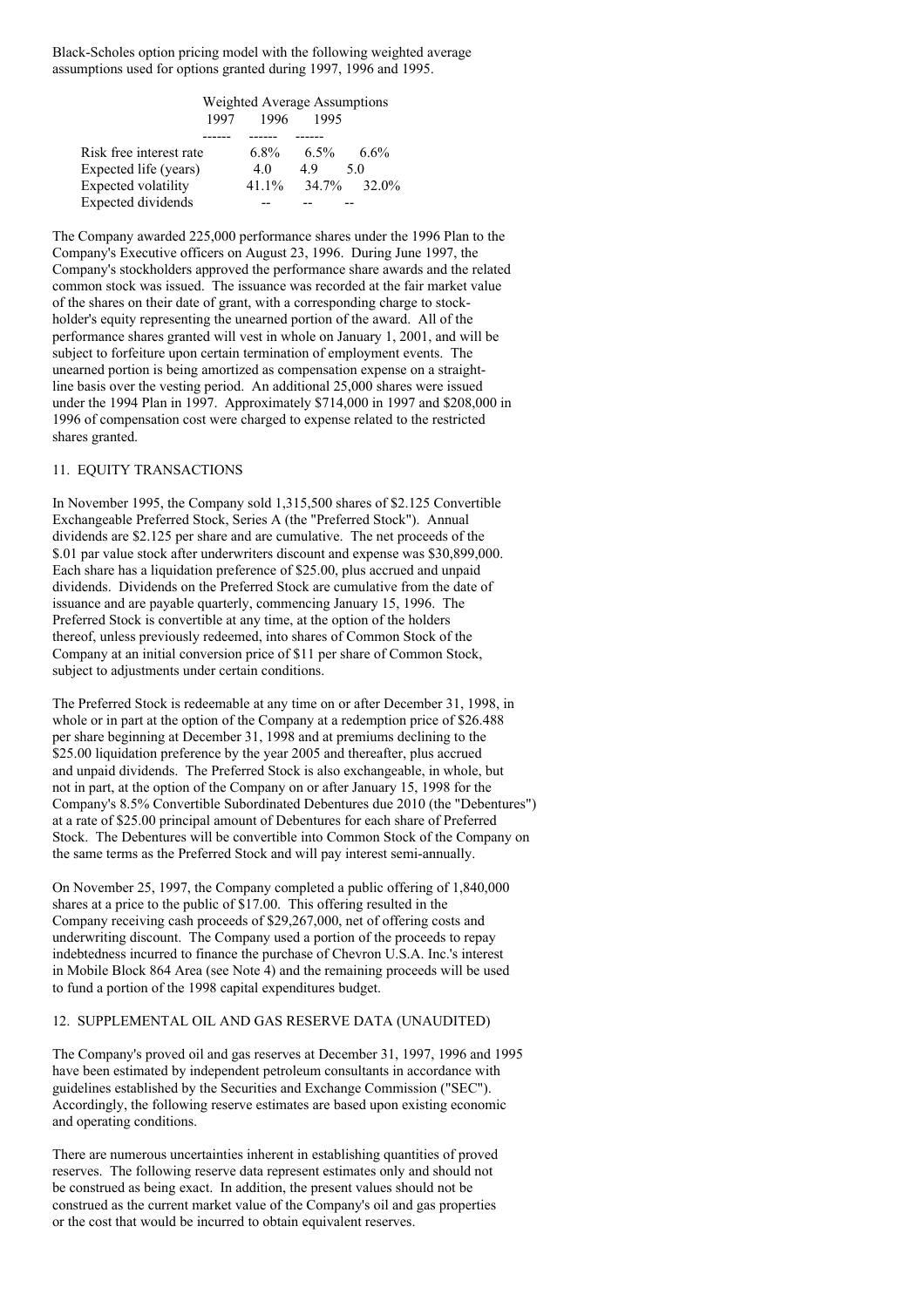## Estimated Reserves

Changes in the estimated net quantities of crude oil and natural gas reserves, all of which are located onshore and offshore in the continental United States, are as follows:

## Reserve Quantities

|                                                                                                                                                                                                                                                                              |                | Year Ended December 31,                                                                           |  |
|------------------------------------------------------------------------------------------------------------------------------------------------------------------------------------------------------------------------------------------------------------------------------|----------------|---------------------------------------------------------------------------------------------------|--|
|                                                                                                                                                                                                                                                                              | 1997 1996 1995 |                                                                                                   |  |
| Proved developed and undeveloped reserves:                                                                                                                                                                                                                                   |                |                                                                                                   |  |
| Crude Oil (MBbls):<br>Beginning of period<br>Revisions to previous estimates $(151)$ $(50)$ $(441)$<br>Purchase of reserves in place<br>Sales of reserves in place<br>Extensions and discoveries<br>Production                                                               |                | 3,819 4,766 4,424<br>$- - 1,363$<br>$(78)$ $(312)$ $(2)$<br>$274 - 16$<br>$(462)$ $(585)$ $(594)$ |  |
| 3,402 3,819 4,766<br>End of period                                                                                                                                                                                                                                           |                |                                                                                                   |  |
| Natural Gas (MMcf):<br>Beginning of period<br>Revisions to previous estimates $(11,174)$ $(1,688)$ $(976)$<br>Purchase of reserves in place 52,485 7,391 12,985<br>Sales of reserves in place (164) (228) (22)<br>Extensions and discoveries 10,281 21,551 271<br>Production |                | 50,424 29,667 24,102<br>$(13,114)$ $(6,269)$ $(6,693)$                                            |  |
| End of period                                                                                                                                                                                                                                                                |                | 88,738 50,424 29,667                                                                              |  |
| Proved developed reserves:<br>Crude Oil (MBbls):<br>Beginning of period<br>End of period                                                                                                                                                                                     |                | 3,385 3,890 3,309<br>2,976 3,385 3,890                                                            |  |
| Natural Gas (MMcf):<br>Beginning of period<br>End of period                                                                                                                                                                                                                  |                | 49,491 20,408 20,582<br>88,010 49,491 20,408                                                      |  |

## Standardized Measure

The following tables present the Company's standardized measure of discounted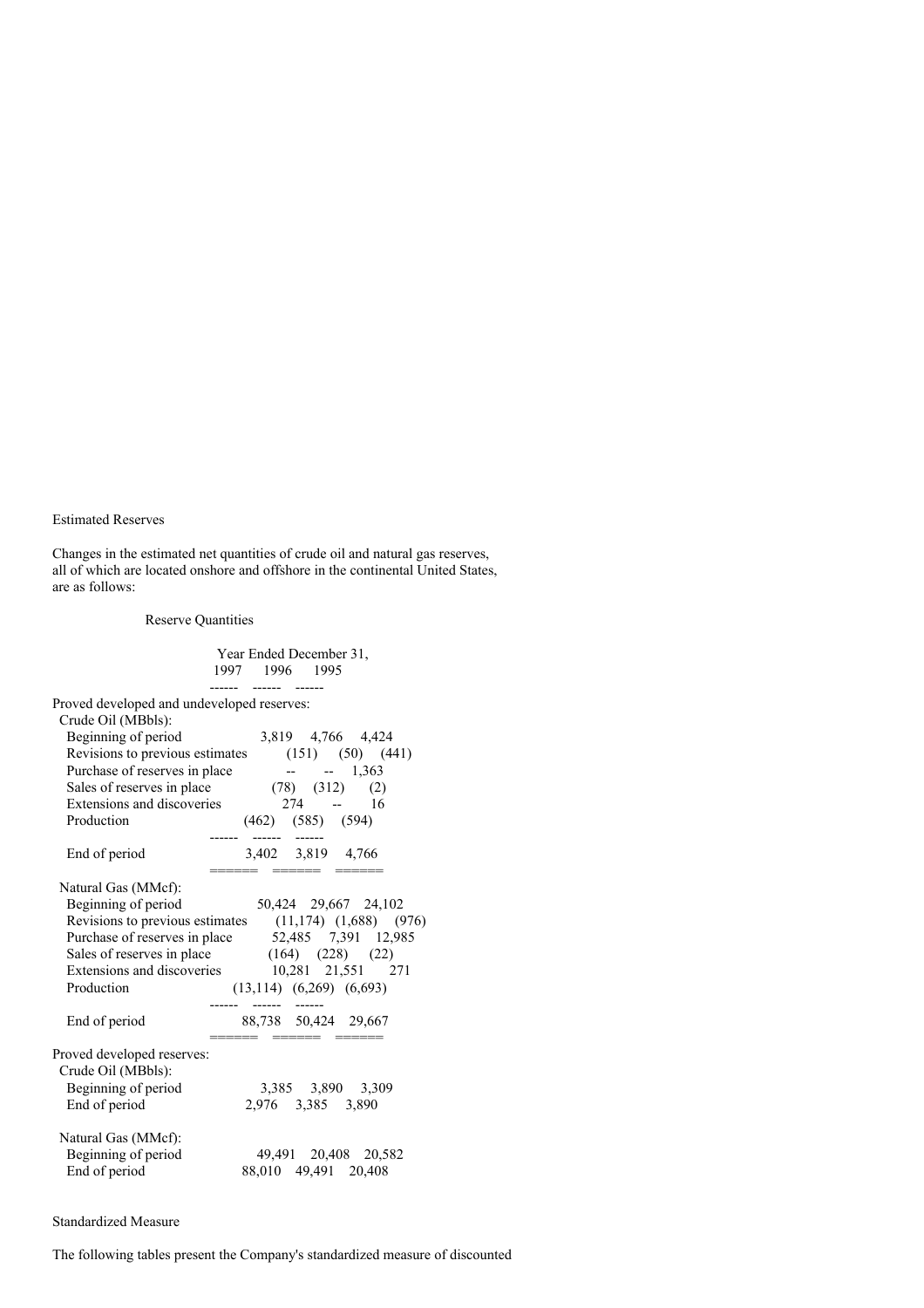future net cash flows and changes therein relating to proved oil and gas reserves and were computed using reserve valuations based on regulations prescribed by the SEC. These regulations provide that the oil, condensate and gas price structure utilized to project future net cash flows reflects current prices at each date presented and have been escalated only when known and determinable price changes are provided by contract and law. Future production, development and net abandonment costs are based on current costs without escalation. In 1995 no future income taxes were provided on the future net inflows as tax credits (including carryovers) and other permanent differences were expected to be higher than the estimated future income taxes calculated using the appropriate statutory rates. The resulting net future cash flows have been discounted to their present values based on a 10% annual discount factor.

#### Standardized Measure

|                                                               | December 31,   |                                                 |  |
|---------------------------------------------------------------|----------------|-------------------------------------------------|--|
|                                                               | 1997 1996      | 1995                                            |  |
|                                                               | (In thousands) |                                                 |  |
| Future cash inflows                                           |                | \$285,953 \$285,727 \$157,240                   |  |
| Future costs -                                                |                |                                                 |  |
| Production                                                    |                | $(63,709)$ $(59,584)$ $(50,236)$                |  |
| Development and net abandonment (12,984) (9,989) (11,274)     |                |                                                 |  |
| Future net inflows before income taxes<br>Future income taxes |                | 209,260 216,154 95,730<br>$(32,781)$ $(49,438)$ |  |
|                                                               |                |                                                 |  |
| Future net cash flows                                         |                | 176,479 166,716 95,730                          |  |
| 10% discount factor                                           |                | $(48,400)$ $(36,547)$ $(31,966)$                |  |
| Standardized measure of discounted                            |                |                                                 |  |
| future net cash flows                                         |                | \$128,079 \$130,169 \$63,764                    |  |
|                                                               |                |                                                 |  |

Changes in Standardized Measure

| Year Ended December 31,                                                     |
|-----------------------------------------------------------------------------|
| 1997 1996 1995                                                              |
|                                                                             |
| (In thousands)                                                              |
| Standardized measure - beginning of period $$130,169$ $$63,764$ $$41,383$   |
| Sales and transfers, net of production costs (34,006) (18,202) (12,477)     |
| Net change in sales and transfer prices,                                    |
| net of production costs<br>$(66,880)$ 32,268 11,519                         |
| Exchange and sale of in place reserves $(2,428)$ $(877)$<br>(23)            |
| Purchases, extensions, discoveries, and<br>improved recovery, net of future |
| production and development costs<br>90,550 79,983 28,204                    |
| Revisions of quantity estimates $(13,751)$ $(3,907)$ $(4,242)$              |
| 16,017 6,376 2,963<br>Accretions of discount                                |
| Net change in income taxes $21,633$ $(30,000)$ --                           |
| Changes in production rates, timing and other $(13,225)$ 764 $(3,563)$      |
|                                                                             |
| \$128,079 \$130,169 \$63,764<br>Standardized measure - end of period        |
|                                                                             |

## ITEM 9. CHANGES IN AND DISAGREEMENTS WITH ACCOUNTANTS ON ACCOUNTING AND FINANCIAL DISCLOSURE

None.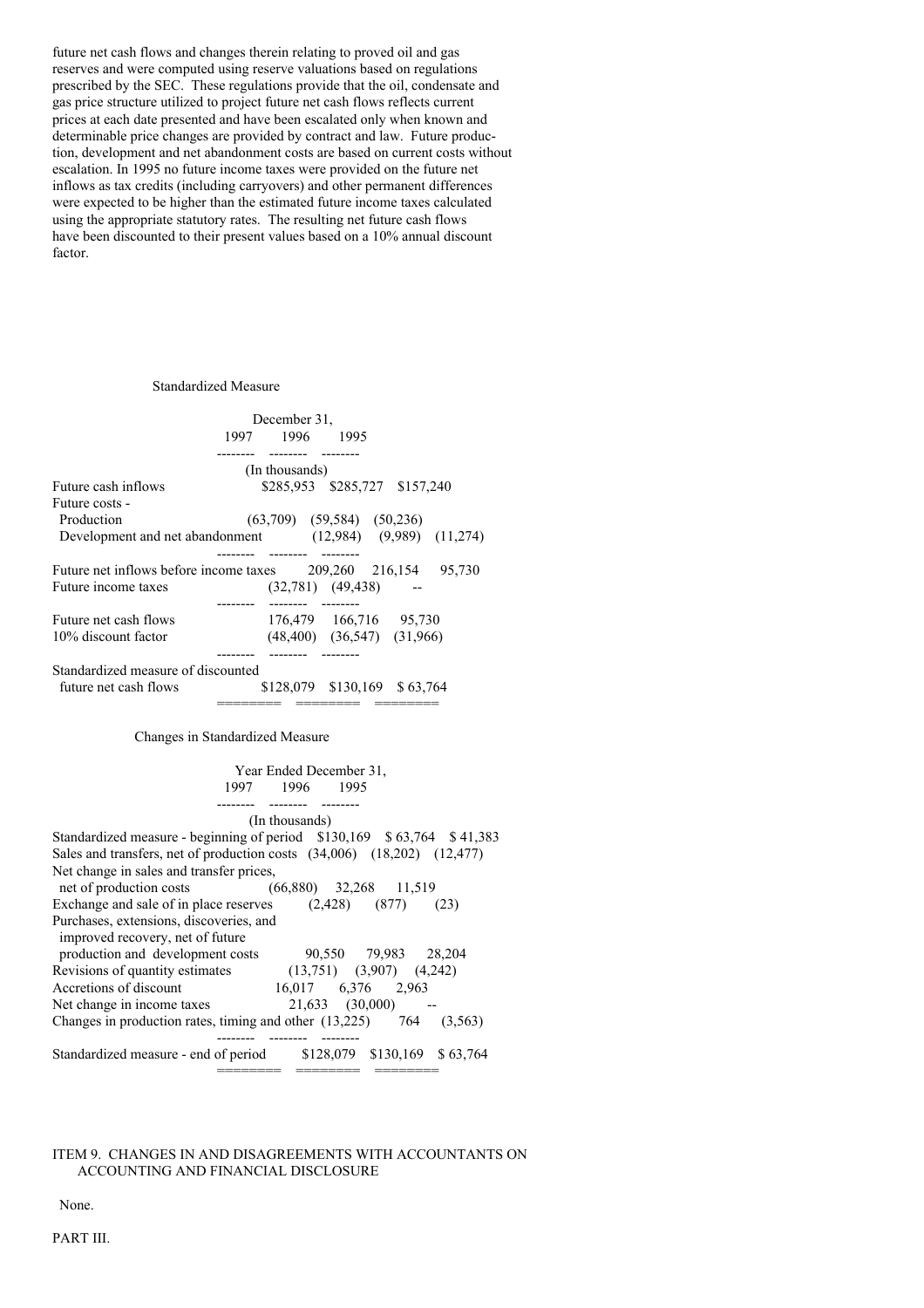#### ITEM 10. DIRECTORS AND EXECUTIVE OFFICERS OF THE REGISTRANT

## Directors and Executive Officers of the Company

The Company currently has a Board of Directors composed of seven members. In accordance with the Certificate of Incorporation of the Company, as amended (the "Charter"), the members of the Board of Directors are divided into three classes, Class I, Class II and Class III, and are elected for a full term of office expiring at the third succeeding annual stockholders' meeting following theirelection to office and when a successor is duly elected and qualified. The terms of office of the Class I, Class II and Class III directors expire at the annual meeting of stockholders in 1998, 1999, and 2000, respectively. The Charter also provides that such classes shall be as nearly equal in number as possible. At December 31, 1997, the directors and executive officers of the Company were as follows:

#### <TABLE> <CAPTION>

|                         |           | Company    |                                              |  |  |
|-------------------------|-----------|------------|----------------------------------------------|--|--|
| Name                    | Age       |            | Position Since Present Company Position      |  |  |
| $<\!\!S\!\!>$           | $<\infty$ | <c></c>    | <c></c>                                      |  |  |
| John S. Callon          | 77        | 1994       | Director (Class II); Chairman of the Board   |  |  |
| Fred L. Callon          | 47        | 1994       | Director (Class III); President; Chief       |  |  |
| Executive Officer       |           |            |                                              |  |  |
| Dennis W. Christian     | 51        | 1994       | Director (Class III); Senior Vice President; |  |  |
| Chief Operating Officer |           |            |                                              |  |  |
| Robert A. Stanger       | 58        | 1995       | Director (Class I)                           |  |  |
| John C. Wallace         | 59        | 1994       | Director (Class I)                           |  |  |
| B. F. Weatherly         | 53        | 1994       | Director (Class II)                          |  |  |
| Richard O. Wilson       | 67        | 1995       | Director (Class I)                           |  |  |
| John S. Weatherly       | 45        | 1994       | Senior Vice President; Chief Financial       |  |  |
| Officer; Treasurer      |           |            |                                              |  |  |
| James O. Bassi          | 43        | 1997       | Vice President and Controller                |  |  |
| Thomas E. Schwager      | 46        | 1997       | Vice President, Engineering and Operations   |  |  |
| H. Michael Tatum, Jr.   | 69        | 1994       | Vice President; Secretary                    |  |  |
| Kathy G. Tilley         | 52        | 1996       | Vice President, Acquisitions/New Ventures    |  |  |
| Stephen F. Woodcock     |           | 46<br>1997 | Vice President, Exploration                  |  |  |

All of the Directors, other than Messrs. Stanger and Wilson, have served as directors since the Company's inception. Messrs. Stanger and Wilson have served as directors since March 2, 1995.  $<$ /TABLE>

The following is a brief description of the background and principal occupation of each director and executive officer:

John S. Callon is Chairman of the Board of Directors of the Company and Callon Petroleum Operating. Effective January 2, 1997, John S. Callon retired from his position as Chief Executive Officer of the Company. Mr. Callon founded the Company's predecessors in 1950, and has held an executive office with the Company or its predecessors since that time. He has served as a director of the Mid-Continent Oil and Gas Association and as the President of the Association's Mississippi-Alabama Division. He has also served as Vice President for Mississippi of the Independent Petroleum Association of America. He is a member ofthe American Petroleum Institute. Mr. Callon is the uncle of Fred L. Callon.

Fred L. Callon is President and Chief Executive Officer of the Company and Callon Petroleum Operating Company ("Callon Petroleum Operating") and has held that position with the Company or its predecessors since 1984. He has been employed by the Company or its predecessors since 1976. He graduated from Millsaps College in 1972 and received his M.B.A. degree from the Wharton School of Finance in 1974. Following graduation and until his employment by Callon Petroleum Operating, he was employed by Peat, Marwick, Mitchell & Co., certified public accountants. He is a certified public accountant and is a member of the American Institute of Certified Public Accountants and the Mississippi Society of Certified Public Accountants. He is the nephew of John S. Callon.

Dennis W. Christian is Senior Vice President and Chief Operating Officer for the Company and Callon Petroleum Operating. Prior to January 1997, he was Senior Vice President of Operations and Acquisitions and has held that or similar positions with the Company or its predecessors since 1981. Prior to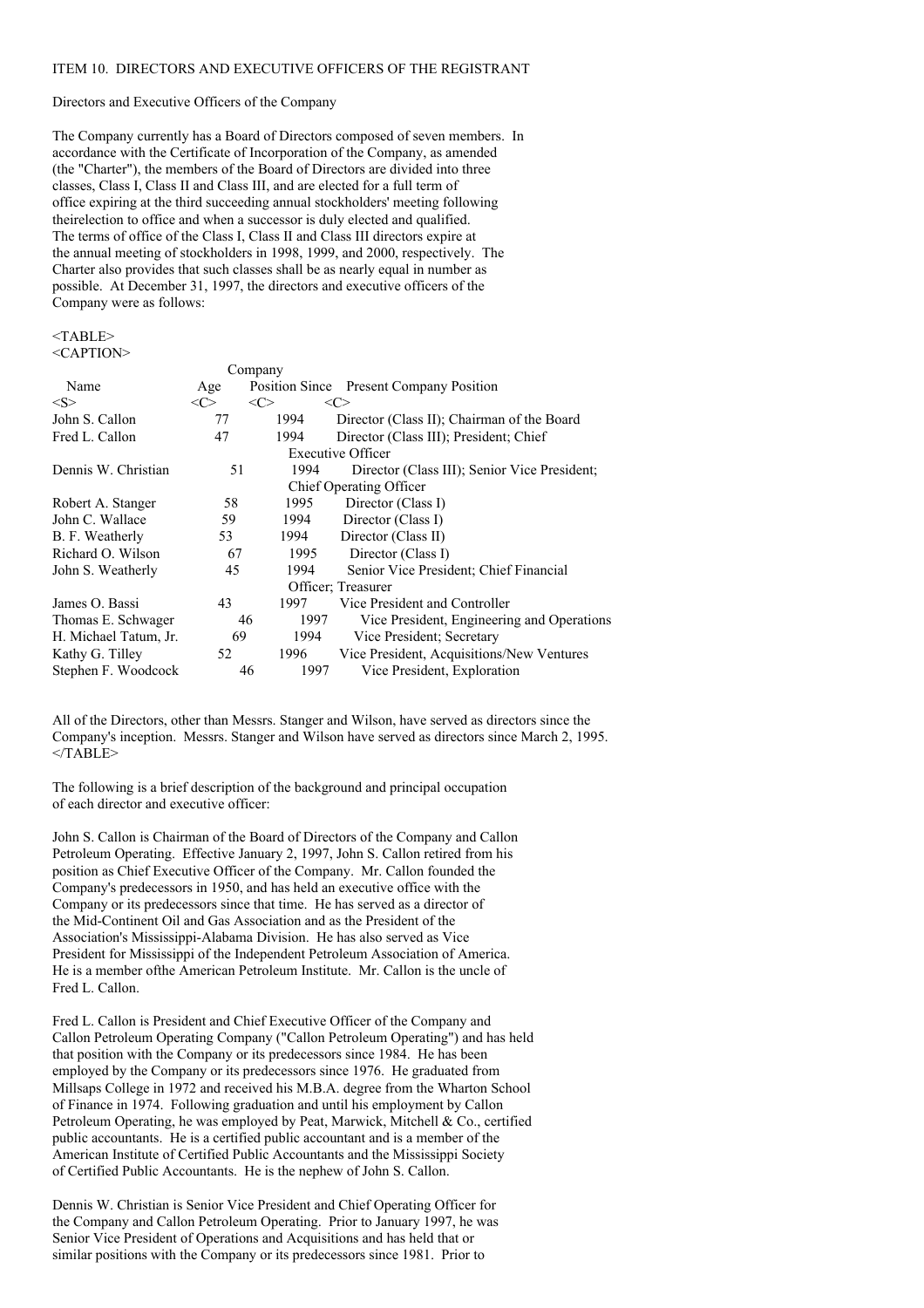joining Callon Petroleum Operating, he was resident manager in Stavanger,

Norway, for Texas Eastern Transmission Corporation. Mr. Christian received his B.S. degree in petroleum engineering in 1969 from Louisiana Polytechnic Institute. His previous experience includes five years with Chevron U.S.A. Inc.

Robert A. Stanger has been the managing general partner since 1978 of Robert A. Stanger & Company, Inc., a Shrewsbury, New Jersey-based firm engaged in publishing financial material and providing investment banking services to the real estate and oil and gas industries. He is a director of Citizens Utilities, Stamford, Connecticut, a provider of telecommunications, electric, gas, and water services and Electric Lightwaves, Inc., Seattle, Washington, a regional fiber optic telephone company. Previously, Mr. Stanger was Vice President of Merrill Lynch & Co. He received his B.A. degree in economics from Princeton University in 1961. Mr. Stanger is a member of the National Association of Securities Dealers and the New York Society of Security Analysts.

John C. Wallace is a Chartered Accountant having qualified with Coopers and Lybrand in Canada in 1963 following which he joined Baring Brothers & Co., Limited in London England. For more than the last ten years, he has served as Chairman of Fred. Olsen Ltd., a London-based corporation which he joined in 1968, where he has specialized in the business of shipping and property development. He is a director of Fred. Olsen Energy ASA, Oslo, a publicly held energy service company, Harland & Wolff PLC, Belfast, ASA Ganger Rolf and Bonheur ASA, Oslo, publicly traded shipping companies. He is also an executive officer of NOCO Management, Ltd., a general partner of NOCO and a director of other companies associated with Fred. Olsen Interests.

B. F. Weatherly is a principal of Amerimark Capital Group, Houston, Texas, an investment-banking firm. He is an executive officer of NOCO Management Ltd., the general partner of the general partner of NOCO. Prior to September 1996, he was Executive Vice President, Chief Financial Officer and a director of Belmont Constructors, Inc., a Houston, Texas-based industrial contractor associated with Fred. Olsen Interests. From 1989 to 1991, he was a partner in Amerimark Capital Corp., a Dallas investment banking firm. He holds a Master of Accountancy degree from University of Mississippi. He has previously been associated with Arthur Andersen LLP, and has served as a Senior Vice President of Weatherford International, Inc. B. F. Weatherly and John S. Weatherly are brothers.

Richard O. Wilson is an Offshore Consultant. In his 41 years of working in offshore drilling and construction he spent two years with Zapata Offshore and 21 years with Brown & Root, Inc. working in various managerial capacities in the Gulf of Mexico, Venezuela, Trinidad, Brazil, The Netherlands, The United Kingdom, and Mexico. He was a Director and Senior Group Vice President of Brown & Root, Inc. and Senior Vice President of Halliburton, Inc. The last 18 years he has been associated with the Fred. Olsen Interests where he served as Chairman of OGC International PLC, Dolphin A/S, and Dolphin Drilling Ltd. and Belmont Constructors, Inc. He holds a B.S. degree in civil engineering from Rice University. Mr. Wilson is a Fellow in the American Society of Civil Engineers and a member of the Institute of Petroleum, London, England.

John S. Weatherly is Senior Vice President, Chief Financial Officer and Treasurer for the Company and Callon Petroleum Operating. Prior to April 1996, he was Vice President, Chief Financial Officer and Treasurer of the Company and has held those positions since 1983. Prior to joining Callon Petroleum Operating in August 1980, he was employed by Arthur Andersen LLP as audit manager in the Jackson, Mississippi office. He received his B.B.A. degree in accounting in 1973 and his M.B.A. degree in 1974 from the University of Mississippi. He is a certified public accountant and a member of the American Institute of Certified Public Accountants and the Mississippi Society of Certified Public Accountants. John S. Weatherly and B. F. Weatherly are brothers.

James O. Bassi is Vice President and Controller of the Company and Callon Petroleum Operating. Prior to being appointed to that position in November, 1997, he was Corporate Controller from June, 1997 and prior thereto was Manager of the accounting department for the Company and Callon Petroleum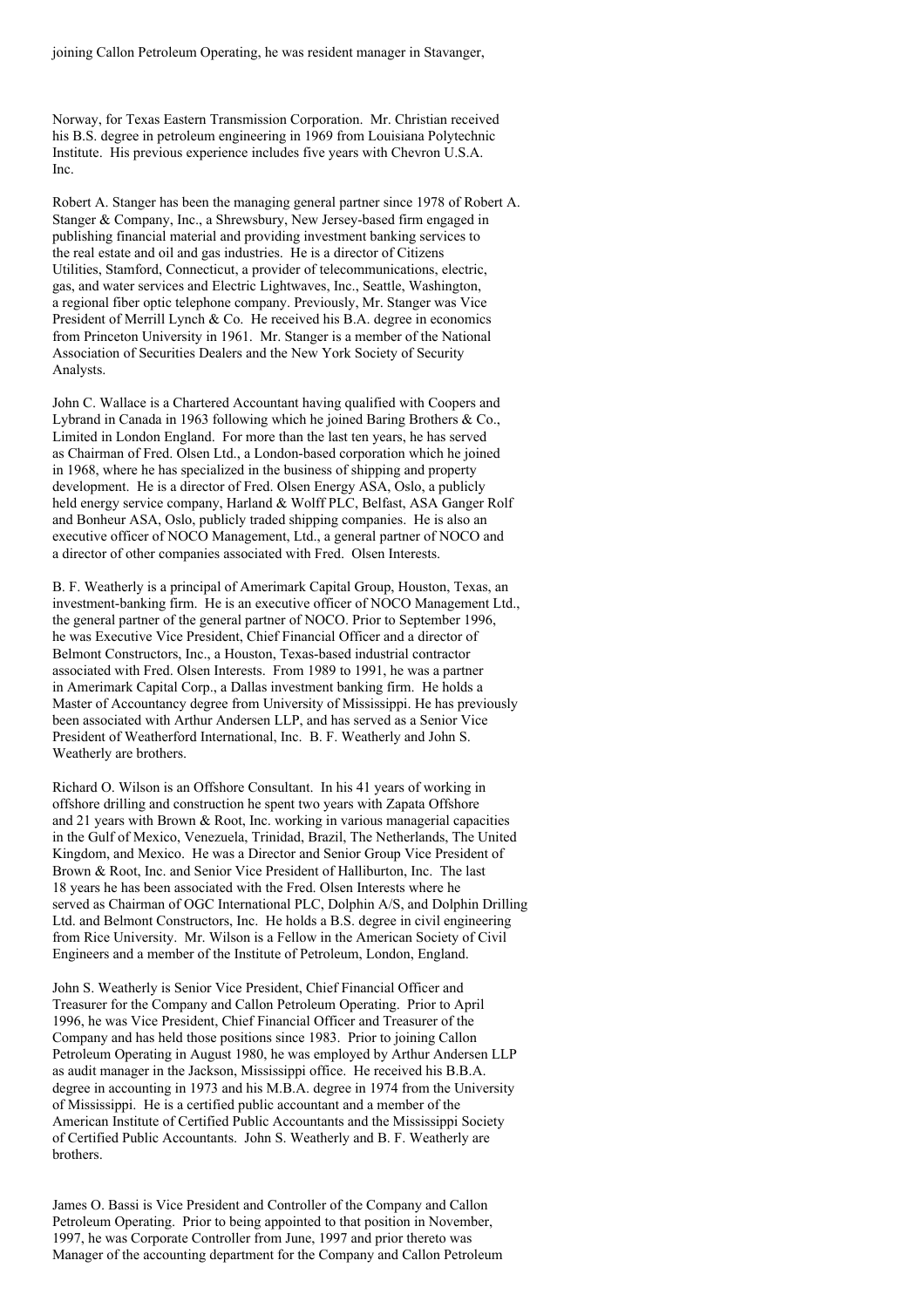Operating. Mr. Bassi has been employed by the Company and its predecessors for a total of nine years. Prior to his employment by Callon Petroleum Operating, he was employed by Arthur Andersen LLP. He received his B.S. degree in accounting in 1976 from Mississippi State University. He is a member of the American Institute of Certified Public Accountants and the Mississippi Society of Certified Public Accountants.

Thomas E. Schwager is Vice President of Engineering and Operations for the Company and Callon Petroleum Operating. Prior to being appointed to that position in November 1997, he has held engineering positions with the Company and its predecessors since 1981. Prior to joining the Company, Mr. Schwager held various engineering positions with Exxon Company USA in Louisiana and Texas. He received his B.S. degree in petroleum engineering from Louisiana State University in 1972.

H. Michael Tatum, Jr. is Vice President and Secretary for the Company and Callon Petroleum Operating and is responsible for management of administrative matters. Mr. Tatum has held this position with the Company or its predecessors since 1976, and has been employed by Callon Petroleum Operating since 1969. He graduated from Southern Methodist University in 1967 and is a member of the American Society of Corporate Secretaries and the Society for Human Resource Management.

Kathy G. Tilley is Vice President of Acquisitions and New Ventures for the Company and Callon Petroleum Operating and has held that position since April 1996. She was employed by Callon Petroleum Operating in December 1989 as Manager of acquisitions and prior thereto, held that or similar positions as a consultant from 1981. Ms. Tilley received her B. A. degree in economics from Louisiana State University in 1967.

Stephen F. Woodcock is Vice President of Exploration for the Company and Callon Petroleum Operating, being appointed to that position in November, 1997. He has been employed by the Company and Callon Petroleum Operating since 1995, serving as Manager of geology and geophysics. Prior thereto, he was Manager of geophysics for CNG Producing Company and division geophysicist for Amoco Production Company. Mr. Woodcock received his Masters degree in geophysics from Oregon State University in 1975.

All officers and directors of the Company are United States citizens, except Mr. Wallace, who is a citizen of Canada.

Compliance with Section 16(a) of the Securities Exchange Act of 1934

Section 16(a) of the Securities Exchange Act of 1934, as amended ("Exchange Act"), requires the Company's directors and executive officers, and persons who own more than ten percent of a registered class of the Company's equity securities, to file with the Securities and Exchange Commission ("Commission") and the National Association of Securities Dealers' Inc. National Market System ("Nasdaq NMS"), initial reports of ownership and reports of changes in ownership of Common Stock and other equity securities of the Company. Officers, directors and greater than ten percent stockholders are required by the Commission's regulations to furnish the Company with copies of all Section 16(a) forms they filed with the Commission.

To the Company's knowledge, based solely on review of the copies of such reports furnished to the Company and written representations that no other reports were required, during the fiscal year ended December 31, 1997, the Company's officers, directors and greater than ten percent stockholders had complied with all Section 16(a) filing requirements.

## ITEMS 11, 12 &13

For information concerning Item 11 - Executive Compensation. Item 12 - Security Ownership of Certain Beneficial Owners and Management and Item 13 - Certain Relationships and Related Transactions, see the definitive Proxy Statement of Callon Petroleum Company relating to the Annual Meeting of Stockholders on May 28, 1998 which will be filed with the Securities and Exchange Commission and is incorporated herein by reference.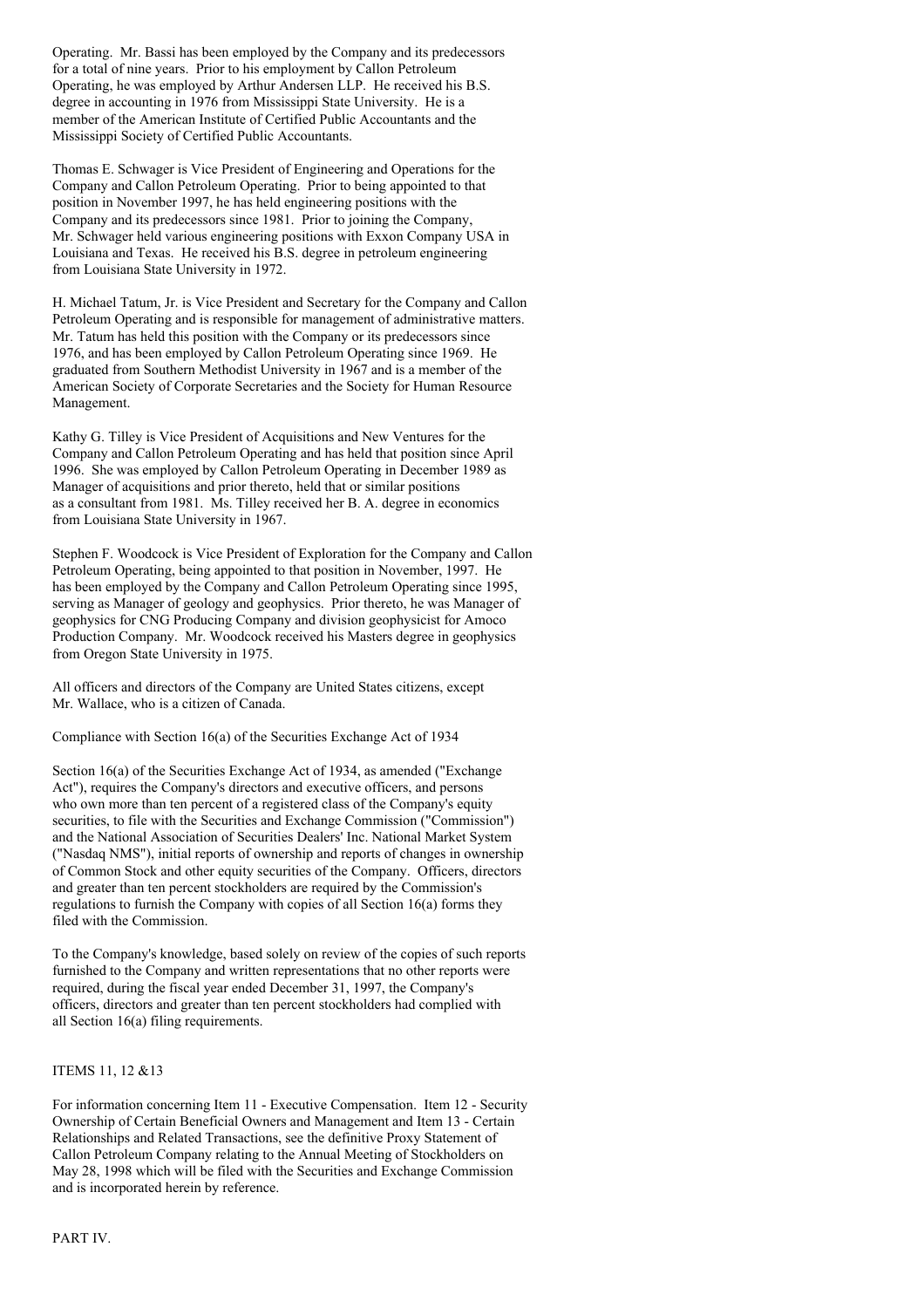### ITEM 14. EXHIBITS, FINANCIAL STATEMENT SCHEDULES AND REPORTS ON FORM 8-K

(a) 1. The following is an index to the financial statements and financial statement schedules that are filed as part of this Form 10-K on pages 27 through 46.

Report of Independent Public Accountants

- Consolidated Balance Sheets as of the Years Ended December 31, 1997 and 1996
	- Consolidated Statements of Operations for the Three Years in the Period Ended December 31, 1997
- Consolidated Statements of Stockholders' Equity for the Three Years in the Period Ended December 31, 1997

Consolidated Statements of Cash Flows for the Three Years in the Period Ended December 31, 1997

Notes to Consolidated Financial Statements

(a) 2. Schedules other than those listed above are omitted because they are not required, not applicable or the required information is included in the financial statements or notes thereto.

(a) 3. Exhibits:

- 2. Plan of acquisition, reorganization, arrangement, liquidation or succession
	- 2.1 Agreement and Plan of Consolidation dated August 1, 1994 by and among the Company, Callon Consolidated Partners, L. P., Callon Petroleum Operating Company, CN Resources and Wilcox Energy Company (incorporated by reference from Exhibit 2.1 of the Registration Statement on Form 8-B filed October 3, 1994)
- 3. Articles of Incorporation and Bylaws
	- 3.1 Certificate of Incorporation of the Company, as amended (incorporated by reference from Exhibit 3.1 of the Company's Registration Statement on Form S-4, Reg. No. 33-82408)
	- 3.2 Certificate of Merger of Callon Consolidated Partners, L. P. with and into the Company dated September 16, 1994
	- 3.3 Bylaws of the Company (incorporated by reference from Exhibit 3.2 of the Company's Registration Statement on Form S-4, Reg. No. 33-82408)
- 4. Instruments defining the rights of security holders, including indentures
	- 4.1 Specimen stock certificate (incorporated by reference from Exhibit 4.1 of the Company's Registration Statement on Form S-4, Reg. No. 33-82408)
	- 4.2 Specimen Preferred Stock Certificate (incorporated by reference from Exhibit 4.2 of the Company's Registration Statement on Form S-1, Reg. No. 33-96700)
	- 4.3 Designation for Series A Preferred Stock (incorporated by reference from Exhibit 4.3 of the Company's Registration Statement on Form S-1, Reg. No. 33-96700)
	- 4.4 Indenture for Convertible Debentures (incorporated by reference from Exhibit 4.4 of the Company's Registration Statement on Form S-1, Reg. No. 33-96700)
	- 4.5 Certificate of Correction on Designation of Series A Preferred Stock (incorporated by reference from Exhibit 4.4 of the Company's Registration Statement on Form S-1/A filed November 22, 1996, Reg. No. 333-15501)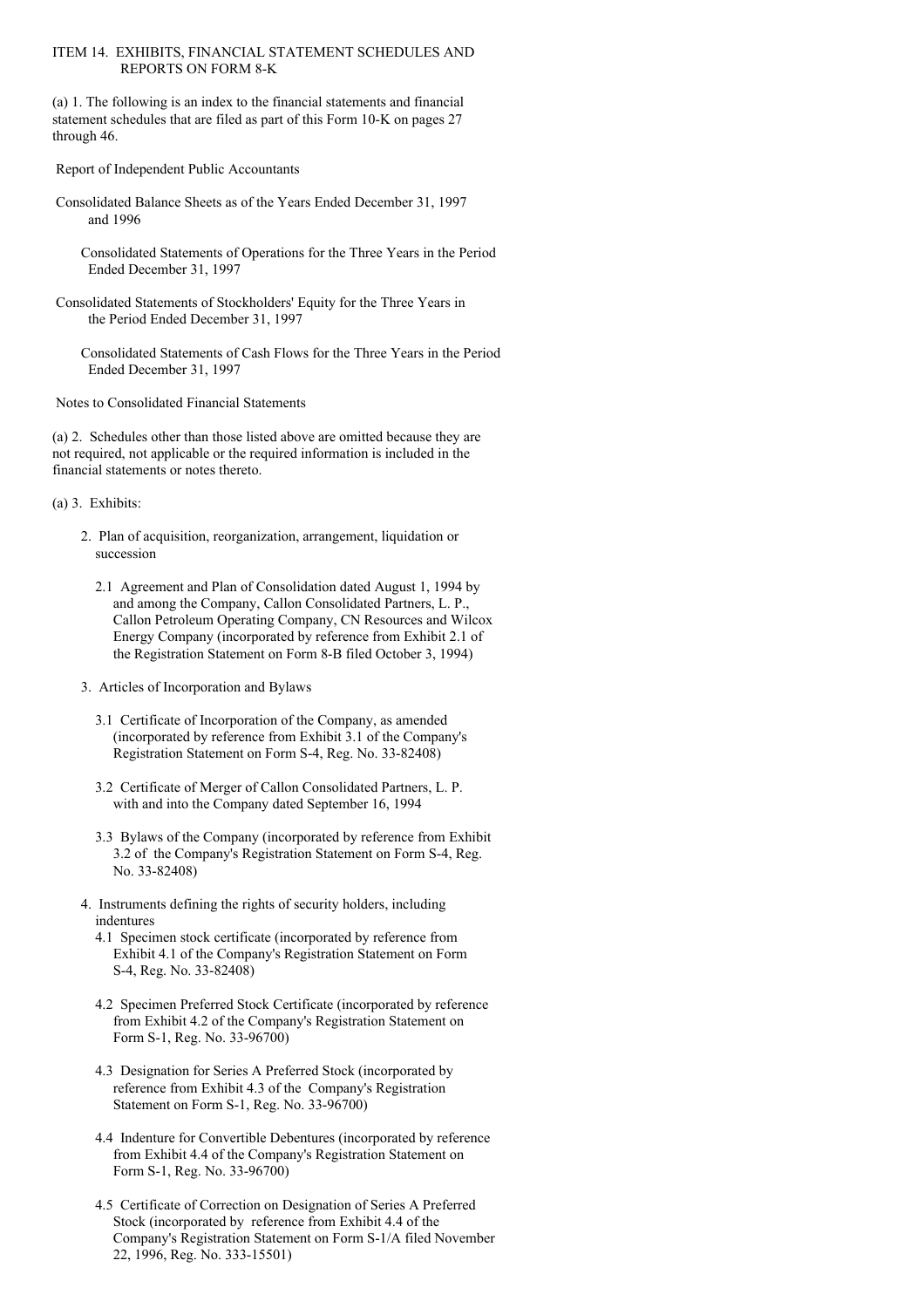- 4.6 Form of Note Indenture (incorporated by reference from Exhibit 4.6 of the Company's Registration Statement on Form S-1/A filed November 22, 1996, Reg. No. 333-15501)
- 9. Voting trust agreement
	- 9.1 Stockholders' Agreement dated September 16, 1994 among the Company, the Callon Stockholders and NOCO Enterprises, L. P. (incorporated by reference from Exhibit 9.1 of the Company's Registration Statement on Form 8-B filed October 3, 1994)
- 10. Material contracts
	- 10.1 Registration Rights Agreement dated September 16, 1994 between the Company and NOCO Enterprises, L. P. (incorporated by reference from Exhibit 10.2 of the Company's Registration Statement on Form 8-B filed October 3, 1994)
	- 10.2 Registration Rights Agreement dated September 16, 1994 between the Company and Callon Stockholders (incorporated by reference from Exhibit 10.3 of the Company's Registration Statement on Form 8-B filed October 3, 1994)
	- 10.3 Callon Petroleum Company 1994 Stock Incentive Plan (incorporated by reference from Exhibit 10.5 of the Company's Registration Statement on Form 8-B filed October 3, 1994)
	- 10.4 Credit Agreement dated October 14, 1994 by and between the Company, Callon Petroleum Operating Company and Internationale Nederlanden (U.S.) Capital Corporation (incorporated by reference from Exhibit 99.1 of the Company's Report on Form 10-Q for the quarter ended September 30, 1994)
	- 10.5 Third Amendment dated February 22, 1996, to Credit Agreement by and among Callon Petroleum Operating Company, Callon Petroleum Company and Internationale Nederlanden (U. S.) Capital Corporation (incorporated by reference from Exhibit 10.9 of the Company's Form 10-K for the fiscal year ended December 31, 1995)
	- 10.6 Consulting Agreement between the Company and John S. Callon dated June 19, 1996 (incorporated by reference from Exhibit 10.10 of the Company's Registration Statement on Form S-1, filed November 5, 1996, Reg. No. 333-15501)
	- 10.7 Callon Petroleum Company 1996 Stock Incentive Plan (incorporated by reference from Exhibit 10.6 of the Company's Registration Statement on Form S-1/A, filed November 14, 1996, Reg. No. 333-15501)
	- 10.8 Employment Agreement effective September 1, 1996, between the Company and Fred L. Callon (incorporated by reference from Exhibit 10.4 of the Company's Registration Statement on Form S-1/A, filed November 14, 1996, Reg. No. 333-15501)
	- 10.9 Employment Agreement effective September 1, 1996, between the Company and Dennis W. Christian (incorporated by reference from Exhibit 10.7 of the Company's Registration Statement on Form S-1/A, filed November 14, 1996, Reg. No. 333-15501)
	- 10.10 Employment Agreement effective September 1, 1996, between the Company and John S. Weatherly (incorporated by reference from Exhibit 10.8 of the Company's Registration Statement on Form S-1/A, filed November 14, 1996, Reg. No. 333-15501)
	- 10.11 Letter of Intent from Chevron U.S.A. Inc. dated August 29, 1997 for the sale to Callon Petroleum Company of Chevron's interest in Mobile Blocks 863, 864, 907 and 908 for depths from the surface to 4200 feet (incorporated by reference from Form 8-K, filed November 4, 1997)
- 11. Statement re computation of per sharing earnings\*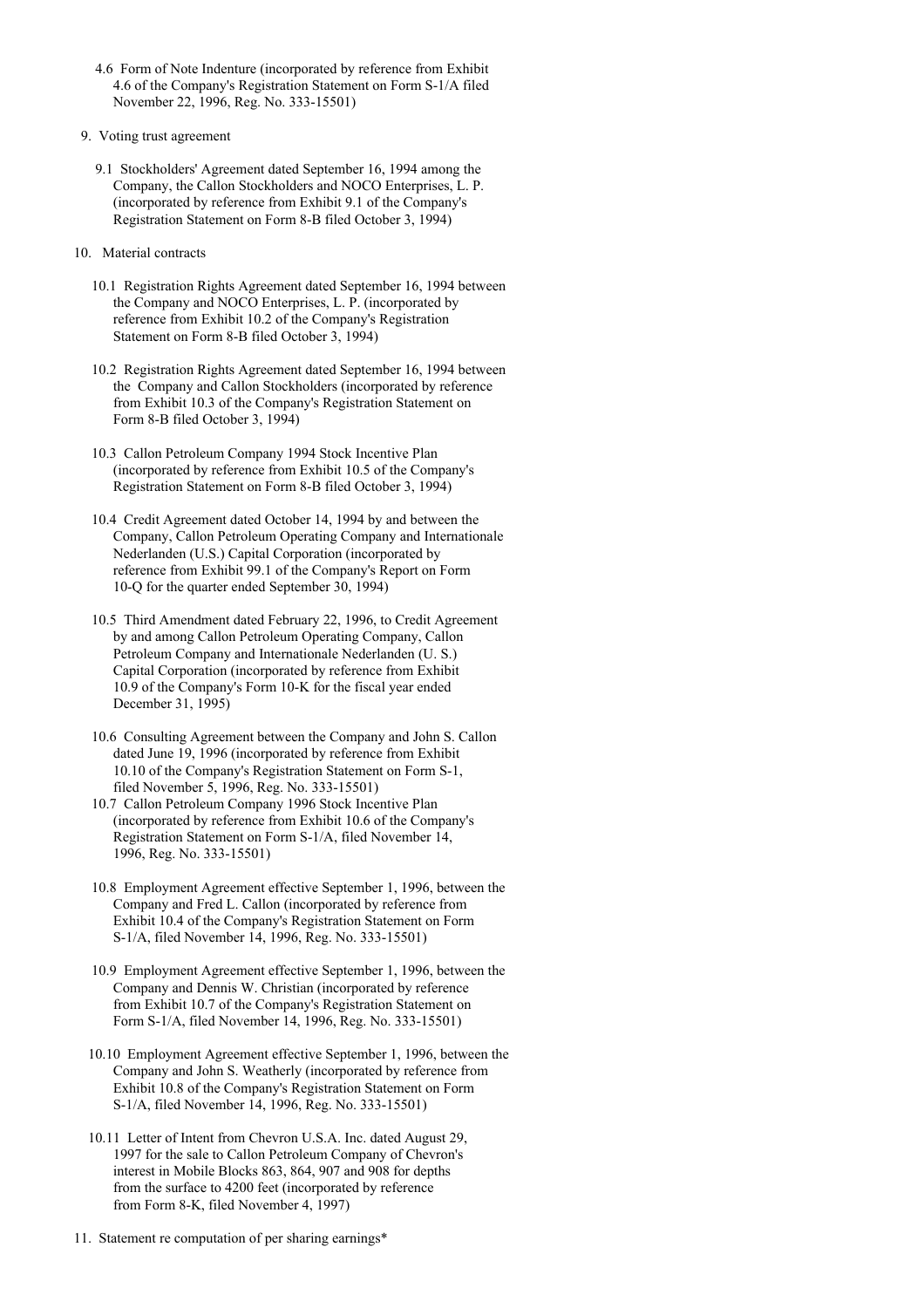- 12. Statements re computation of ratios\*
- 13. Annual Report to security holders, Form 10-Q or quarterly reports\*
- 16. Letter re change in certifying accountant\*
- 18. Letter re change in accounting principles\*
- 21. Subsidiaries of the Company
	- 21.1 Subsidiaries of the Company (incorporated by reference from Exhibit 21.1 of the Company's Registration Statement on Form 8-B filed October 3, 1994)
- 22. Published report regarding matters submitted to vote of security holders\*
- 23. Consents of Experts and Counsel
	- 23.1 Consent of Arthur Andersen LLP
- 24. Power of attorney\*
- 27. Financial data schedule

A financial data schedule for the year ended December 31, 1997 (EX-27) was filed electronically along with this Form 10-K

99. Additional Exhibits\*

\*Inapplicable to this filing.

(b) Reports on Form 8-K.

On November 4, 1997, the Company filed a report on Form 8-K reporting that the Company agreed to purchase Chevron U.S.A. Inc.'s interest in the Mobile Block 864 Area (the "Chevron Acquisition") for \$34 million. On November 21, 1997, the Company filed an amended report on Form 8-K/A reporting that the Company agreed to purchase 61% of Chevron's interest for \$21 million effective July 1, 1997. The Chevron Acquisition closed on November 7, 1997 for a net purchase price of \$18.8 million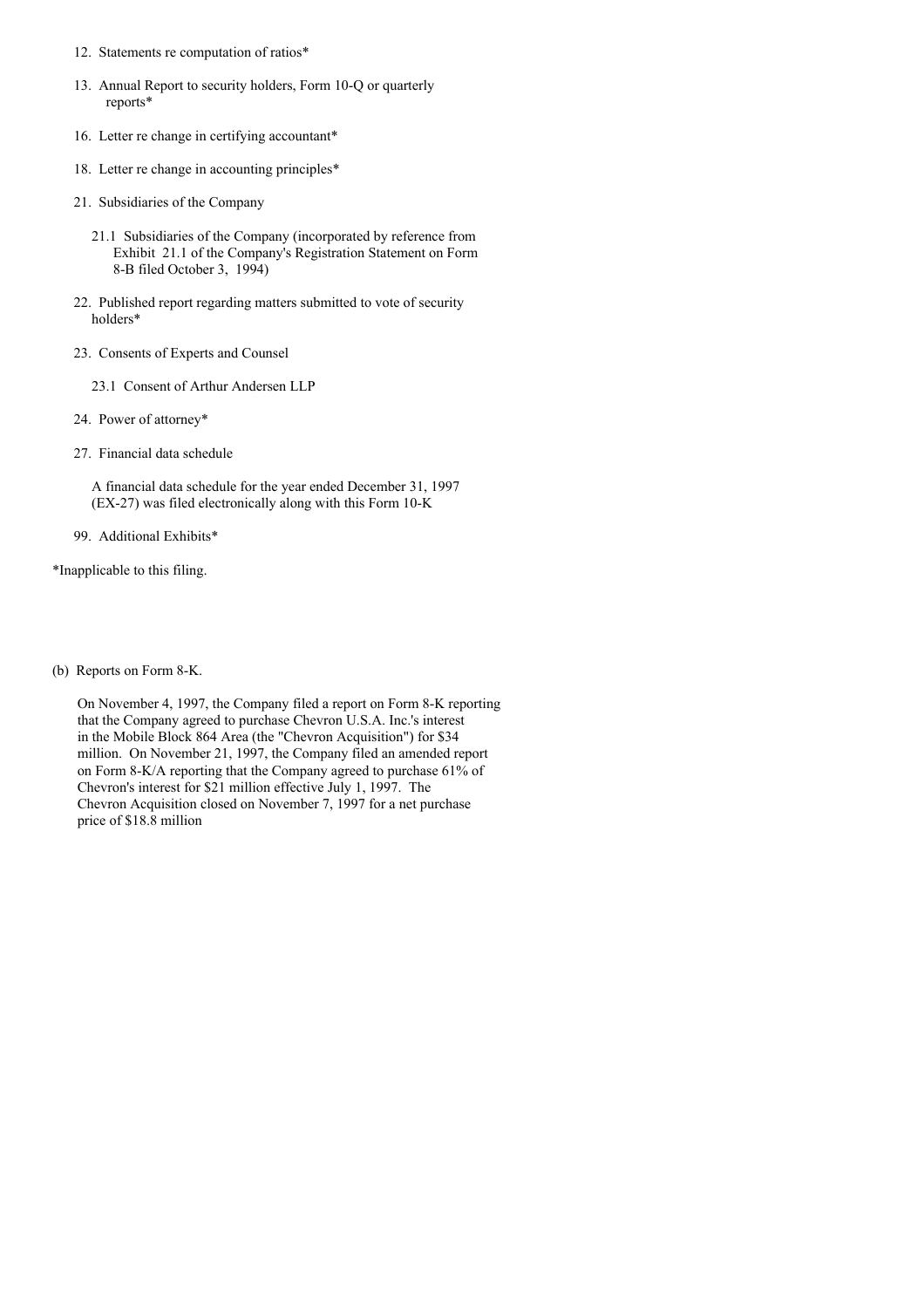### SIGNATURES

Pursuant to the requirements of the Securities Exchange Act of 1934, this report has been signed below by the following persons on behalf of the registrant and in the capacities and on the dates indicated.

## CALLON PETROLEUM COMPANY

Date: March 17, 1998 /s/ Fred L. Callon -------------------------------------------- Fred L. Callon (principal executive officer, director)

Date: March 17, 1998 /s/ John S. Weatherly -------------------------------------------- John S. Weatherly (principal financial officer)

Date: March 17, 1998 /s/ James O. Bassi -------------------------------------------- James O. Bassi (principal accounting officer)

Date: March 17, 1998 /s/ John S. Callon -------------------------------------------- John S. Callon (director)

Date: March 17, 1998 /s/ Dennis W. Christian -------------------------------------------- Dennis W. Christian (director)

Date: March 17, 1998 /s/ B. F. Weatherly

B. F. Weatherly (director)

--------------------------------------------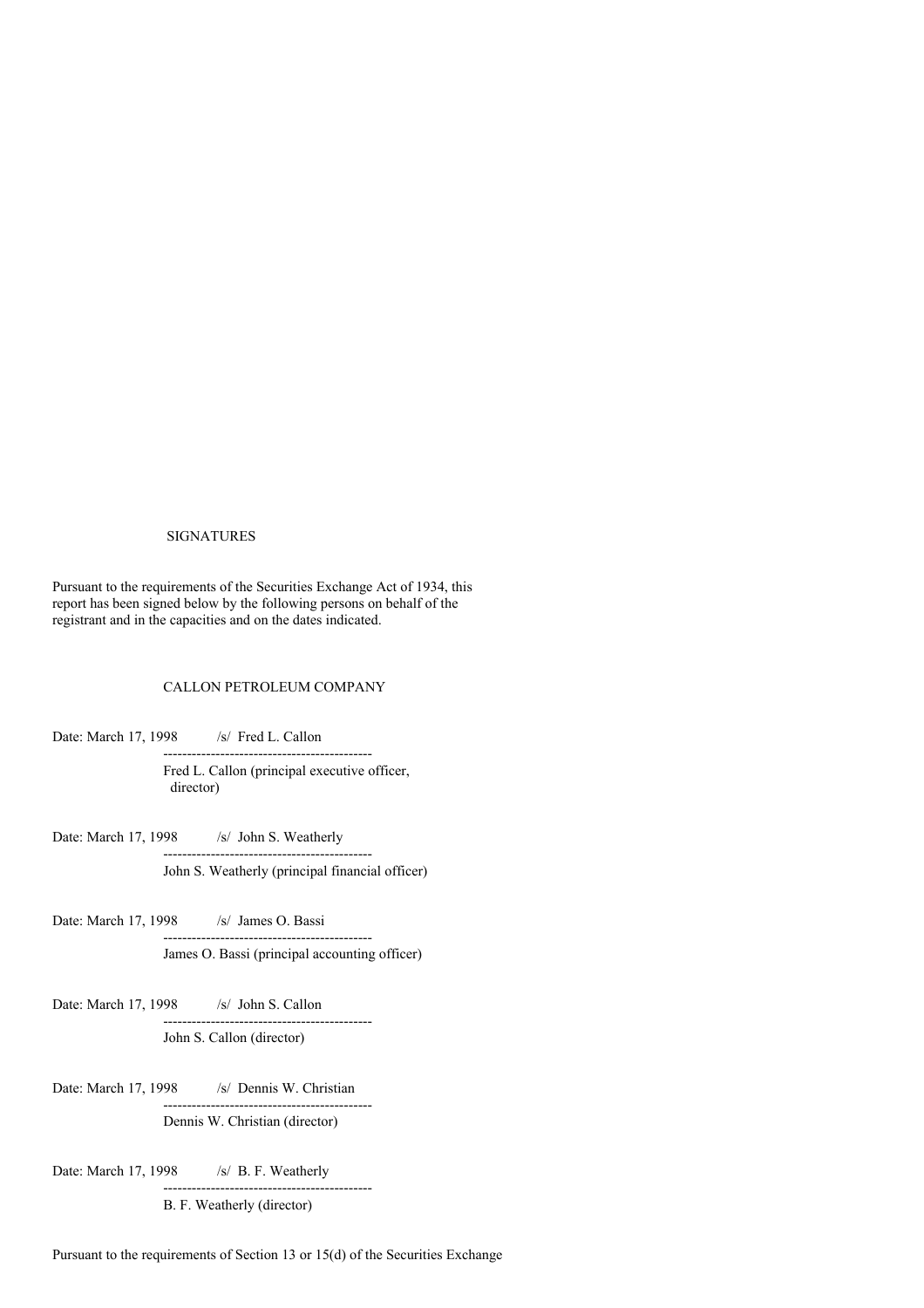Act of 1934, the registrant has duly caused this report to be signed on its behalf by the abovesigned, thereunto duly authorized.

# CALLON PETROLEUM COMPANY

Date March 17, 1998 BY: /s/ John S. Weatherly

------------------------------------------- John S. Weatherly, Senior Vice President, Chief Financial Officer and Treasurer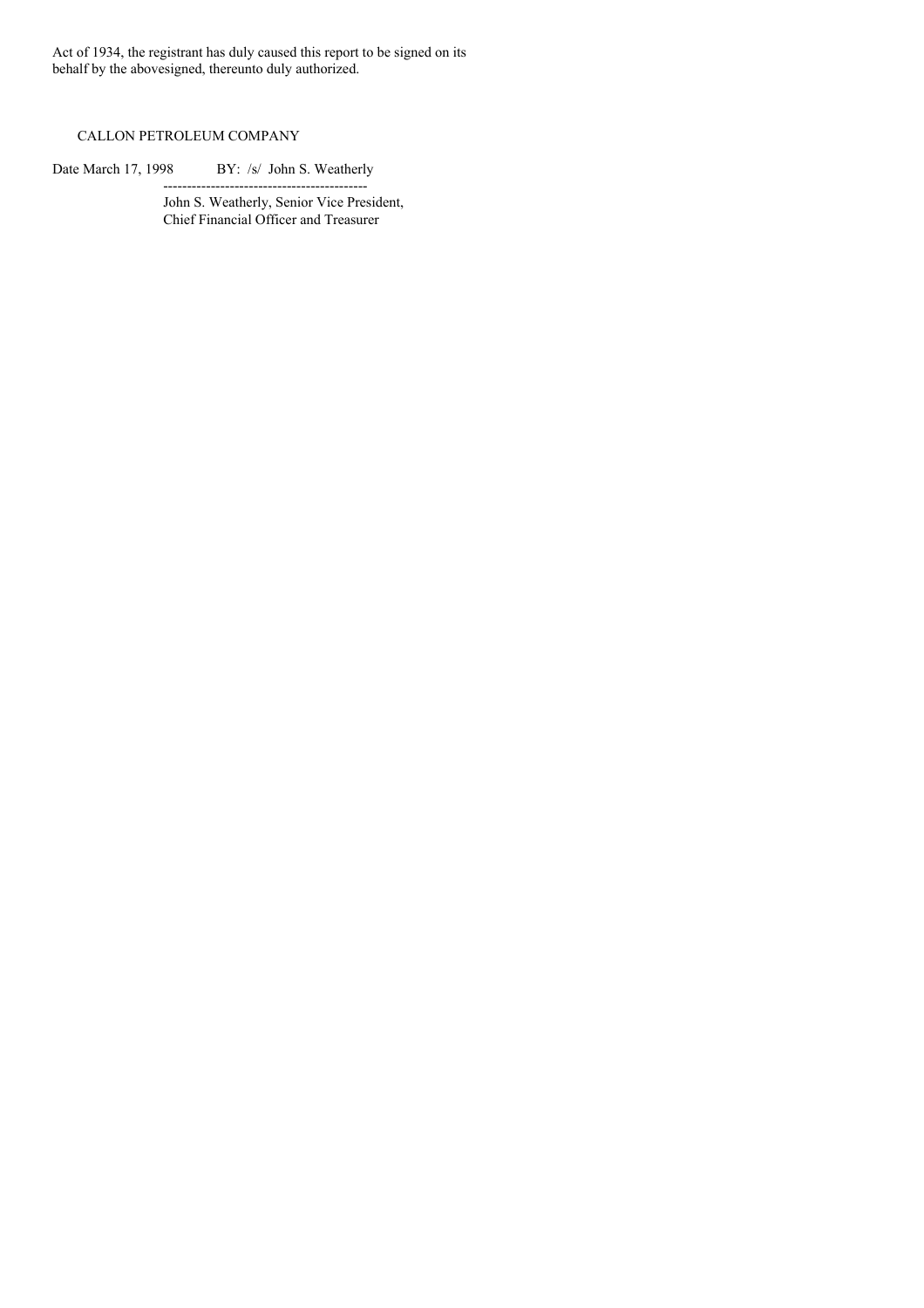## Exhibit 23.1

# CONSENT OF INDEPENDENT PUBLIC ACCOUNTANT

As independent public accountants, we hereby consent to the incorporation by reference of our report included in this Form 10-K, into Callon Petroleum Company's previously filed Registration Statement on Form S-8 (File No. 33-90410).

## ARTHUR ANDERSEN LLP

New Orleans, Louisiana March 17, 1998